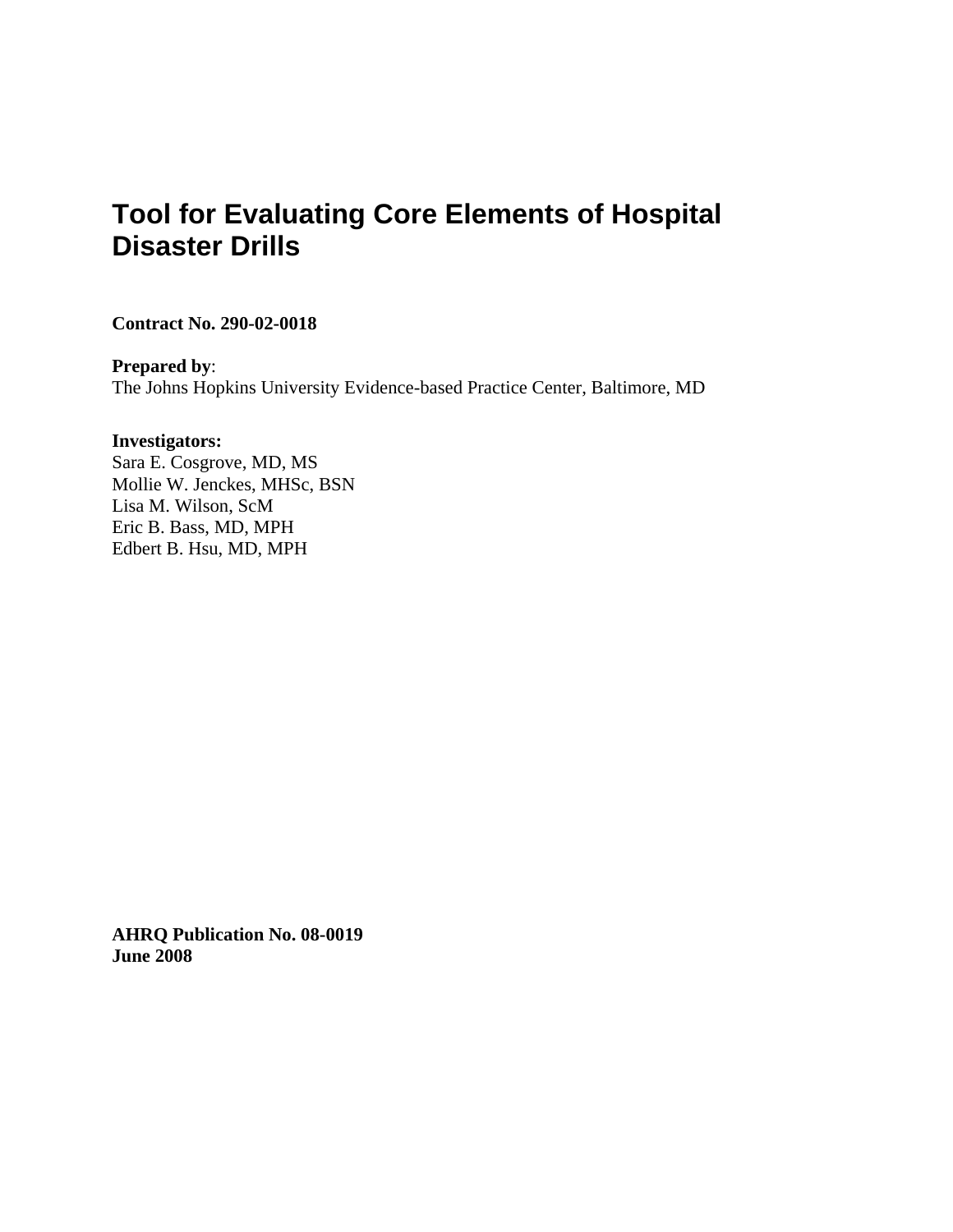This document is in the public domain and may be used and reprinted without permission except those copyrighted materials noted for which further reproduction is prohibited without the specific permission of copyright holders.

#### **Suggested Citation**

Cosgrove SE, Jenckes MW, Wilson LM, Bass EB, Hsu EB. Tool for Evaluating Core Elements of Hospital Disaster Drills. Prepared by Johns Hopkins Evidence-based Practice Center under Contract No. 290-02-0018. December 2007.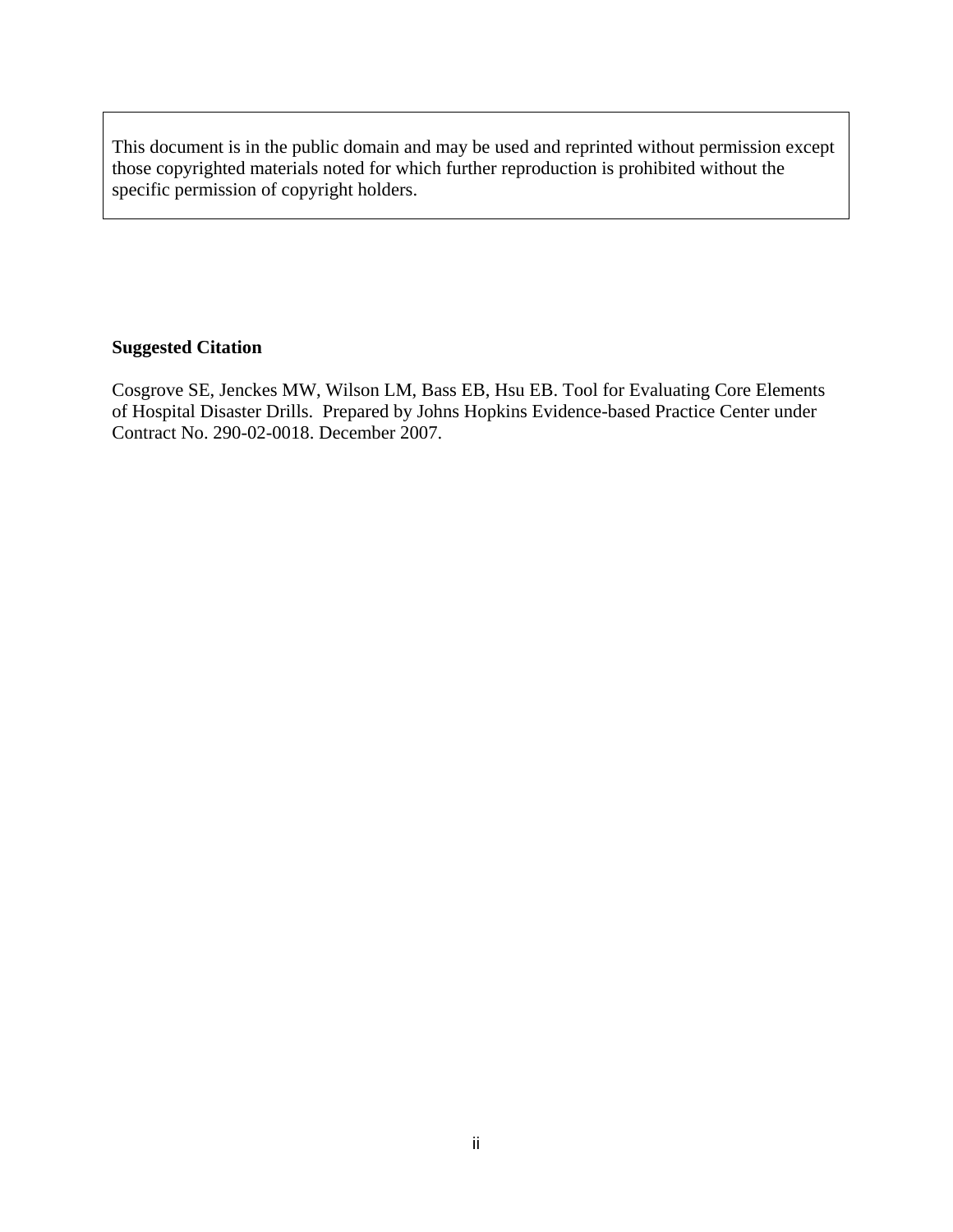# **Acknowledgments**

We thank Sally Phillips, RN, PhD, Director, Public Health Emergency Preparedness Research Program, Agency for Healthcare Research and Quality, and Sumner L. Bossler, LCDR, Senior Program Analyst, Office of the Assistant Secretary for Preparedness and Response, U.S. Department of Health and Human Services, for their guidance and direction in the development of this document. We also would like to acknowledge our external experts, listed below, for their participation in review and comment during this document development.

Michael Allswede, DO Department of Emergency Medicine University of Pittsburgh, Pennsylvania

Duane C. Caneva, CDR, MC, USNR Navy Medicine Office of Homeland Security Bureau of Medicine and Surgery

Steve Cantrill, MD, FACEP Department of Emergency Medicine Denver Health Medical Center, Colorado

Parker Ferguson, Senior Scientist Consultant to the Department of Homeland Security, Center for Domestic Preparedness and the Department of Defense, Homeland Defense Installation Preparation Program

Paul Guptill, MBA, MA Director of Regulatory Analysis Missouri Hospital Association

Kelly J. Henning, MD Special Advisor New York City Department of Health and Mental Hygiene

Marguerite Littleton-Kearney, DNSc, FAAN School of Nursing Johns Hopkins University

Lewis Rubinson, MD, PhD Bend Memorial Clinic, Oregon

Richard Schwartz, MD, FACEP Department of Emergency Medicine Medical College of Georgia

Joan Stanley, PhD, RN, CRNP, FAAN Director of Education Policy American Association of Colleges of Nursing, Washington, DC

Thomas E. Terndrup, MD, FACEP Chair of Emergency Medicine University of Alabama at Birmingham, School of Medicine, Alabama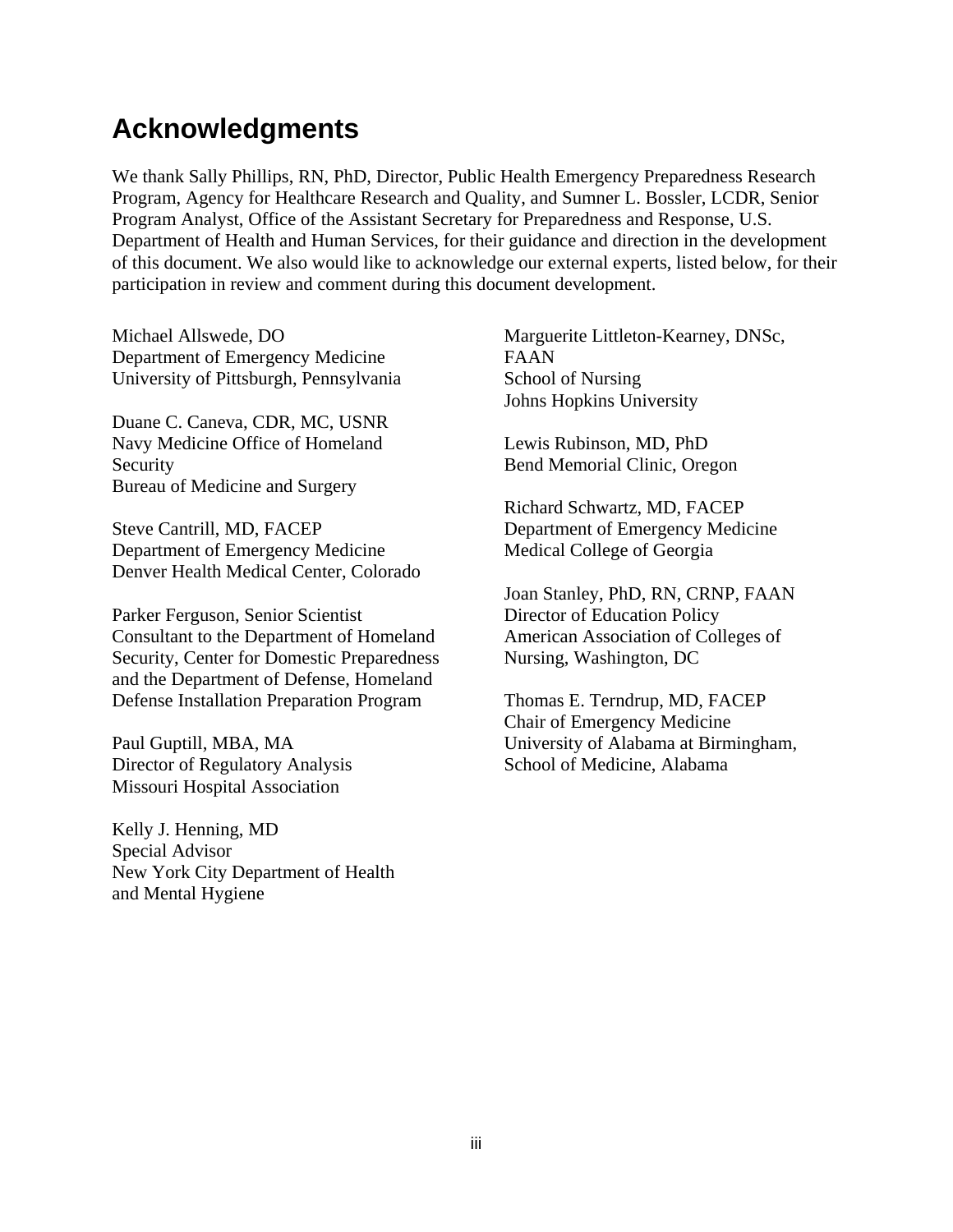# **Contents**

| Chapter 2. Methods for Development of the Abbreviated Evaluation Tool3 |  |
|------------------------------------------------------------------------|--|
|                                                                        |  |
|                                                                        |  |
|                                                                        |  |
|                                                                        |  |
|                                                                        |  |
|                                                                        |  |
|                                                                        |  |
| Table 1: Recommended Use of Evaluation Modules and Addenda10           |  |
|                                                                        |  |
|                                                                        |  |
|                                                                        |  |
| Pre-Drill Module                                                       |  |
| <b>Incident Command Center Zone Module</b>                             |  |
| Decontamination Zone Module                                            |  |
|                                                                        |  |
| Triage Zone Module<br><b>Treatment Zone Module</b>                     |  |
|                                                                        |  |
| <b>Biological Incident Addendum</b>                                    |  |
| Radiological Incident Addendum<br>Group Debriefing Module              |  |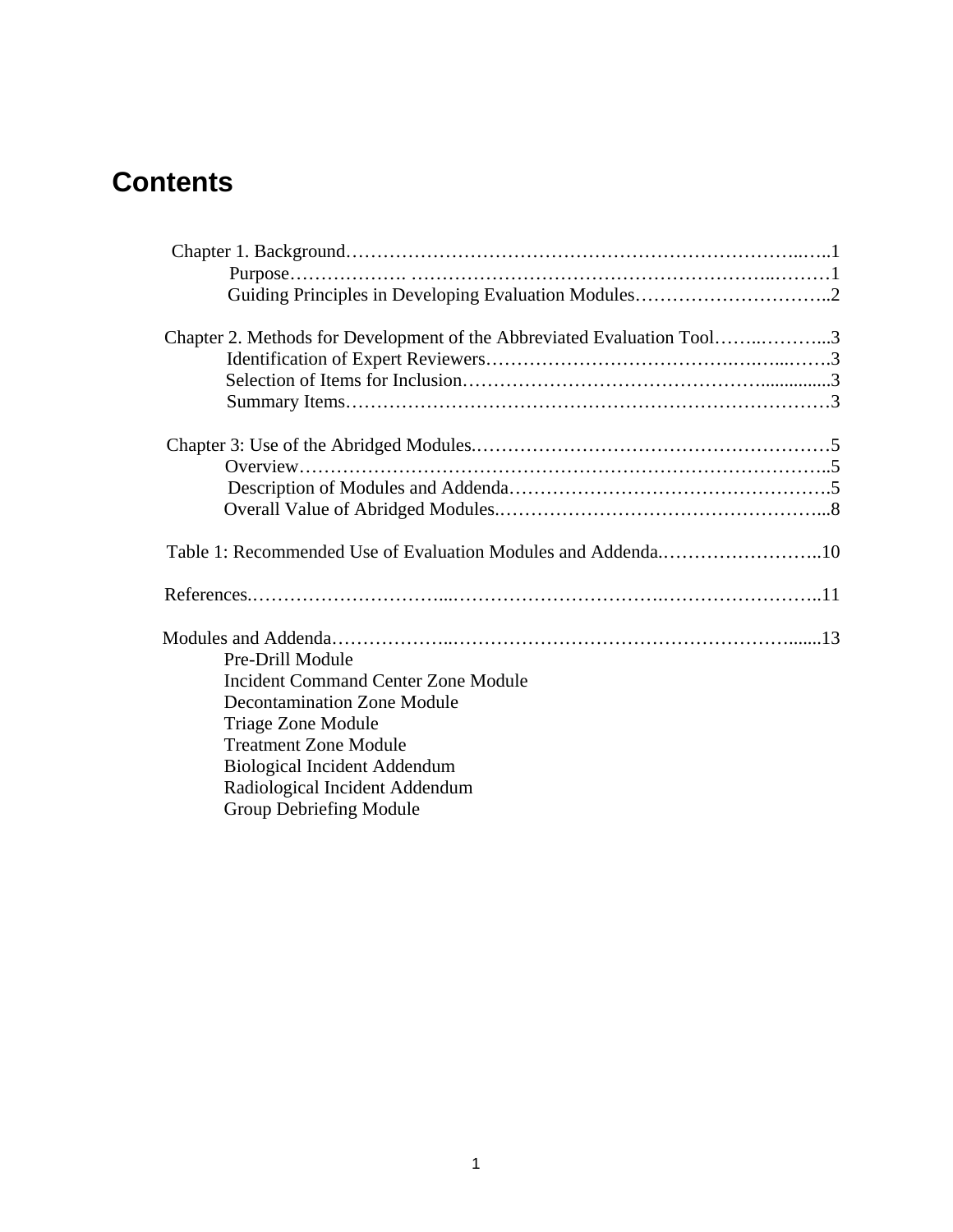# **Chapter 1: Background**

Hospitals must be prepared to respond to natural and manmade mass casualty incidents that may cause sudden demand on services. Disaster drills have been identified as a critical component of preparedness because they allow the institution to test response capabilities in real time. Evaluation of these activities is essential to understand the strengths and weaknesses of an institution's disaster response.

Evaluation is based on accurate observation. Accurate observation requires careful documentation of events before, during, and after a drill. Using a standardized observation and evaluation approach allows for a consistent record each time a drill occurs within an institution. A standardized approach helps both to capture the specific strengths and weaknesses of hospital responses during the drill and to draw comparisons across hospitals participating in similar drills. Using a standardized evaluation also allows comparison from one drill to the next to determine improvements in areas where weaknesses have been identified.

Drawing from the published literature on disaster drills as well as input from a variety of experts in the field, the Johns Hopkins University Evidence-based Practice Center (JHU-EPC) developed a set of evaluation modules and addendums for operationalized hospital disaster drills in 2004 entitled *Evaluation of Hospital Disaster Drills: A Module-Based Approach.*<sup>1</sup> This document includes substantial detail on evaluation of hospital disaster drills. In 2005, the Agency for Healthcare Research and Quality (AHRQ) requested that the JHU-EPC develop an abridged version of the original evaluation tool that focuses on the **critical** elements of drill evaluation that all hospitals should address as part of disaster preparedness.

This document describes the principles behind the approach used to develop the abbreviated evaluation modules and addendums and recommendations for their use.

## **Purpose**

The purpose of the abridged evaluation tool is to provide institutions with an instrument designed to capture the most critical aspects of disaster drill activities. In cases in which a comprehensive drill evaluation is desired, the 2004 document, *Evaluation of Hospital Disaster Drills: A Module-Based Approach* should be used.<sup>1</sup> The abridged disaster drill evaluation modules should be used to efficiently identify the most important strengths and weaknesses in hospital disaster drills. The results gained from evaluation then can be applied to further training and drill planning. Although the evaluation modules can be used to identify improvement in repeated drills, they are *not* intended to be used to make final or complete judgments about whether a hospital *passes* or *fails* in its planning and training endeavors. This approach is designed to identify specific weaknesses that can be targeted for improvement and to promote continued strengthening of hospital disaster preparedness. Systematized and standardized observations are essential to assess overall process improvement.

 When an institution decides to use this abridged evaluation tool, it is strongly recommended that the original evaluation tool be reviewed prior to the drill, as the original tool provides a more complete discussion of this evaluation approach and more detailed evaluation questions.<sup>1</sup> The original tool can be found at http://www.ahrq.gov/research/hospdrills/hospdrill.htm.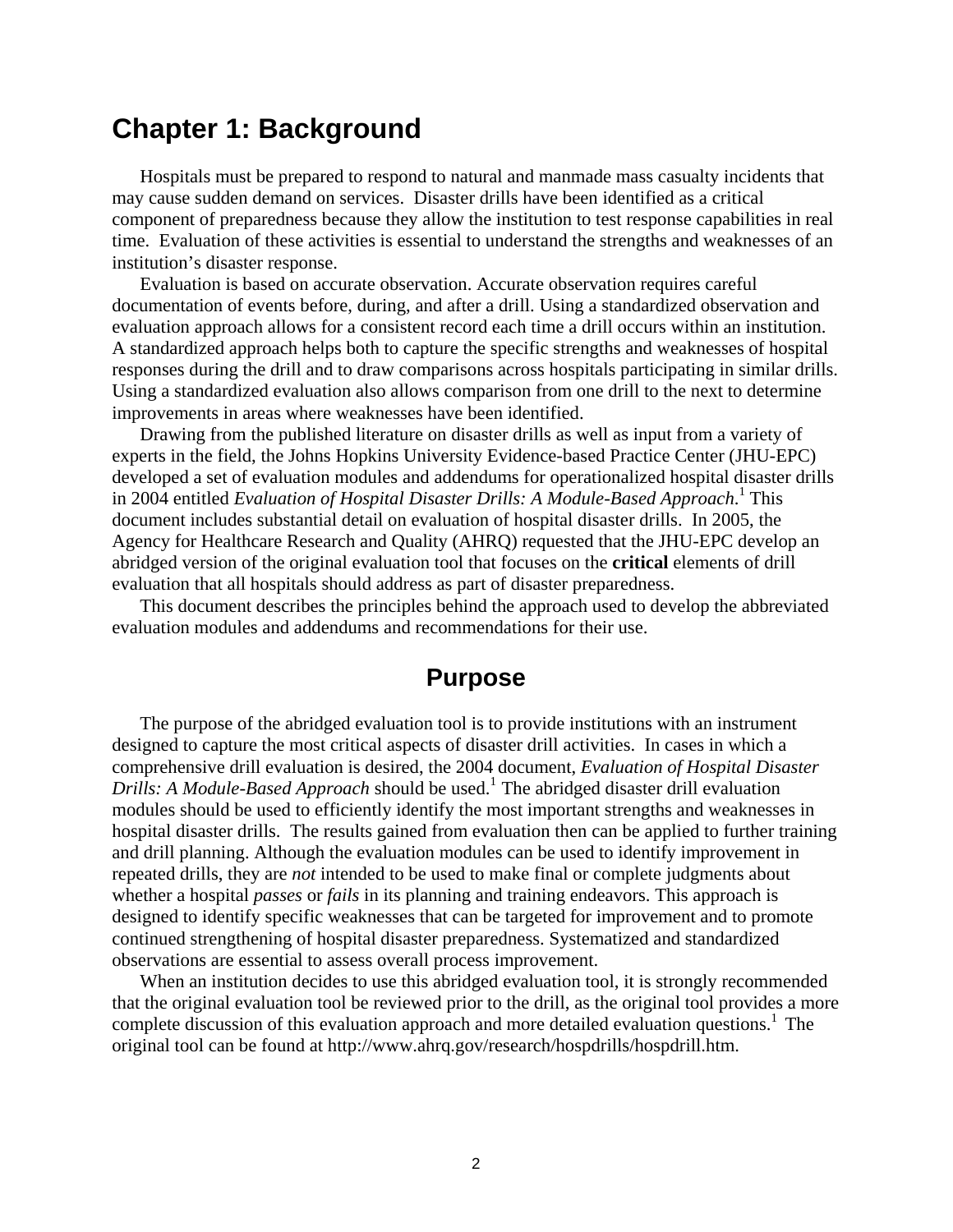## **Guiding Principles in Developing the Evaluation Modules**

 In developing the 2004 document, *Evaluation of Hospital Disaster Drills: A Module-Based Approach*, the following principles were taken into account, and they continue to be relevant to the abridged evaluation tool.

 **Need for observing multiple hospital zones.** Because evaluation of a disaster drill requires an understanding of drill activities in all areas of the hospital, the JHU-EPC developed an approach that allows evaluation of disaster response activity through documentation by trained observers in identifiable functional and geographic zones. To assist the hospitals in planning a drill, the JHU-EPC designed a Pre-drill Module to identify the active zones for the drill. The four zones identified in this approach are Incident Command, Decontamination, Triage, and Treatment. Each of these zones has a separate evaluation module. In addition, for exercises that include biological or radiation scenarios, a Biological Incident Addendum or a Radiological Incident Addendum is to be attached to each of the zone-specific forms. Table 1 illustrates the use of the modules and addendums for different scenarios.

 **Need for documentation of time points.** Over-reliance on simple documentation of time points by a single observer detracts from the primary goal of the evaluation. Documenting the many simultaneous activities in the zone as a whole is necessary for an evaluation that identifies strengths and weaknesses of the hospital's response. The JHU-EPC addressed the issue of recording time points by designing the modules to document limited specific time points. These are listed in the first section of each zone module.

 **Documenting clinical care outcomes.** The zone evaluation modules track the volume of victims in each zone and the adequacy of the provisions made for them, including space, staff, supplies, and other issues. The modules are not designed to collect individual victim level data.

 **Need for debriefing (after-action review).** In addition to real-time observations, a comprehensive evaluation must include methods to obtain feedback from participants, including organizers, staff, and victims, at the end of the drill. This allows for discussion of issues that span more than one zone, for example, the effectiveness of communication between the incident command center and patient treatment areas. Thus, the JHU-EPC designed not only zone-specific modules that focus on issues that can be ascertained by an observer during the drill, but also a debriefing module that can be used to evaluate and integrate cross-zone issues at a post-drill debriefing session.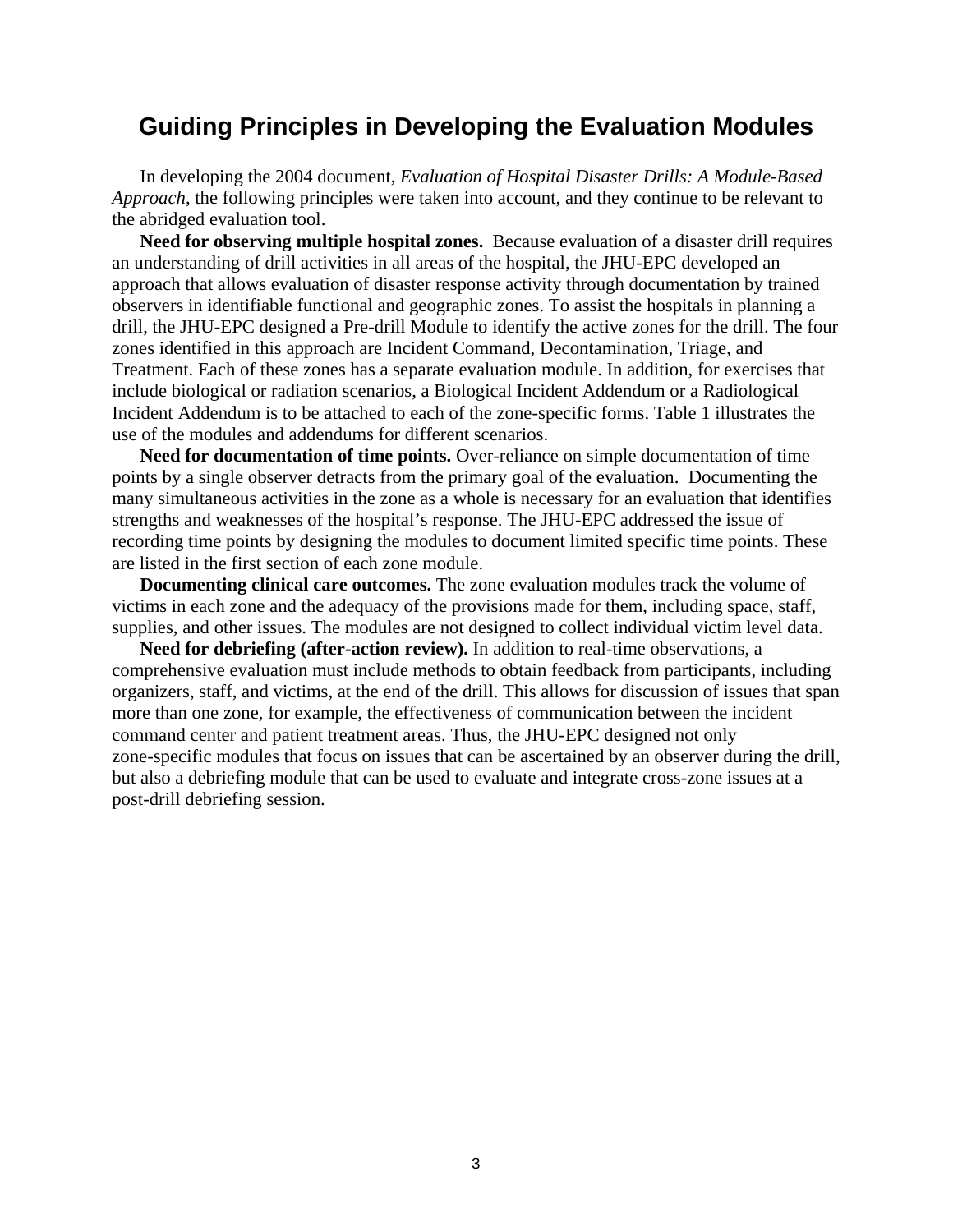# **Chapter 2: Methods for Development of the Abbreviated Evaluation Tool**

## **Identification of Expert Reviewers**

A panel of three authors of the original tool (S.C., E.H., and M.J.) and external experts in disaster drill execution and evaluation was established. Nineteen external experts were invited to participate and 12 agreed to join the group. In addition to the three authors, four of the external experts had participated in the development of the original evaluation tool. External experts included representatives from government agencies (Department of Health and Human Services/Health Resources and Services Administration [DHHS/HRSA], AHRQ, the New York City Department of Health and Human Services [YC-DHHS] and the Navy Medical Office of Homeland Security), professional organizations (Joint Commission on Accreditation of Healthcare Organizations [JCAHO] and the American Association of Colleges of Nursing [ACN]), and academic medical institutions in several states (AL, GA, MD, PA, OR, CO).

## **Selection of Items for Inclusion**

A modified Delphi technique was used to establish consensus on the items that should be included in the abbreviated tool for evaluating hospital disaster drills.<sup>2</sup> The authors of the original tool independently identified items from the complete modules that were felt to be of greatest importance and then met to obtain consensus internally. In addition, the authors identified target numbers of questions for reviewers to identify as important for each module and addendum.

 The external experts were supplied with the original workbook, *Evaluation of Hospital Disaster Drills: A Module-Based Approach*, as well as a set of response sheets listing all item numbers for each module in the workbook. They were asked to identify independently the critical items from each module with a target number of items set by the authors. They were also asked to indicate the five most critical items for each module. Items above the targeted number and narrative comments were also accepted.

 All responses from the expert panel were reviewed, and the abridged modules were drafted based on reviewer responses. Questions that were considered critical by at least two reviewers or those that were recommended for inclusion by more than half of the reviewers were retained. In response to reviewer comments, some language was modified to be more specific or inclusive and to reduce redundancies.

 The revised modules were sent to the reviewers for a second review of (1) clarity of items and (2) appropriateness of content for effective drill evaluation. Based on feedback received, the modules were further revised as necessary.

## **Summary Items**

 Following discussion with AHRQ and DHHS personnel, summary questions were added to the beginning of each section of the zone modules. The purpose of these questions is to identify whether key activities of the zone occurred appropriately and to highlight points to keep in mind during the evaluation process.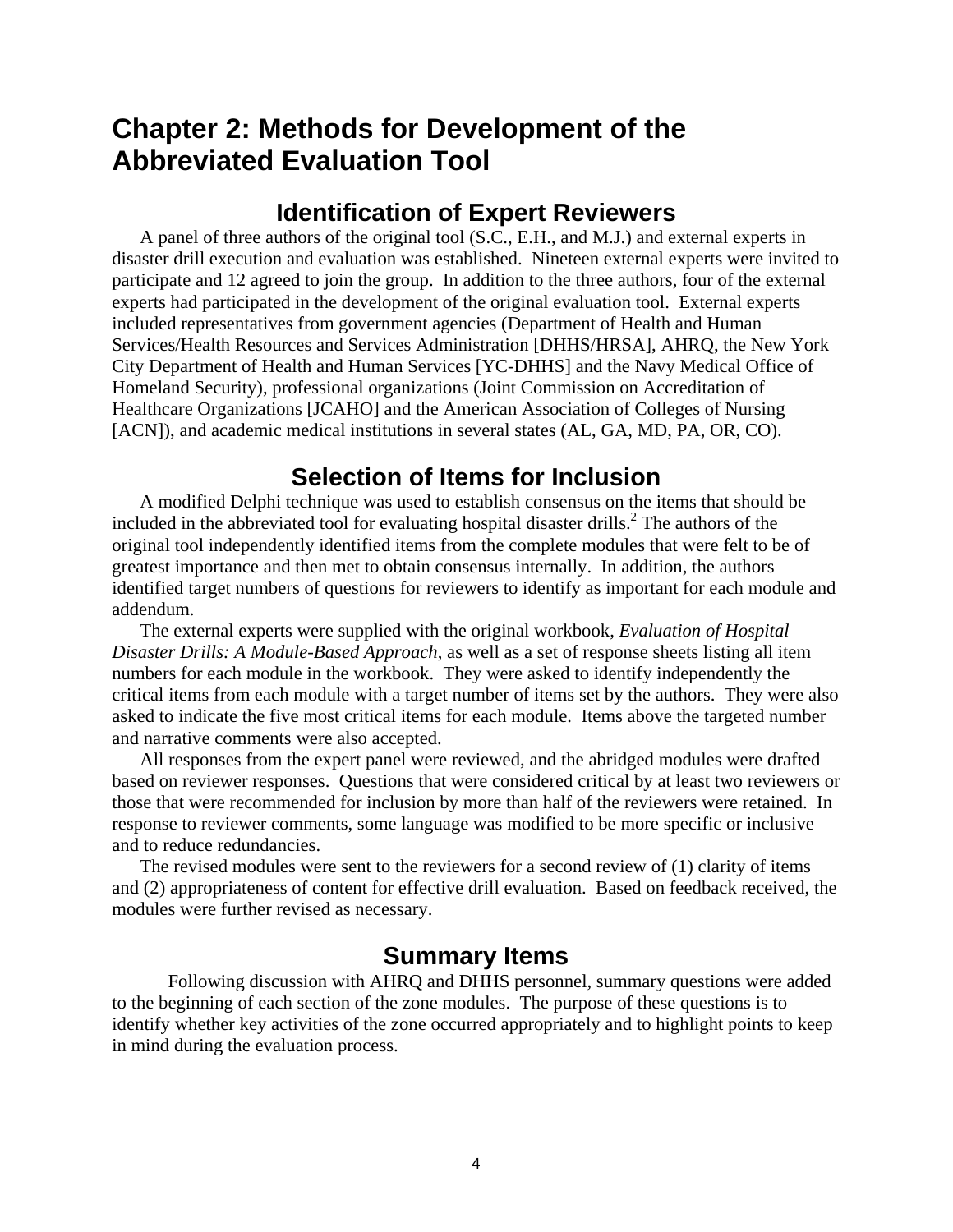# **Chapter 3: Use of the Abridged Modules**

## **Overview**

The abridged hospital drill evaluation is designed in a set of modules and addendums in a similar fashion to the original drill evaluation tool. This approach was reviewed in detail, and judged to be the most effective presentation as it allows observers in different zones of the drill to work independently and effectively. Each module and specifics for its use is described below. The Decontamination Zone Module is needed for radiation and chemical drills, but currently is not recommended for use in a biological drill because decontamination is generally not necessary in biologic events. Table 1 indicates the use of the different modules for a number of common disaster drill scenarios. If the drill is targeted at a particular clinical area, (e.g., decontamination), other modules can be omitted. For example, omit the Triage Zone Module when there is no victim influx.

 Personal protective equipment (PPE) is needed in different areas at different times. The list of PPE for the modules and addendums includes different items on the different forms, reflecting current recommendations. These lists may need to be updated as new knowledge emerges regarding the most appropriate PPE for different types of exposures.

# **Description of Modules and Addendums**

## **Pre-drill**

 The evaluation starts at the planning stage of the drill. This is essential in maximizing the learning opportunities. The Pre-drill Module should be completed by the hospital during the planning stages of the drill, preferably by the planning team as a group. *This module should be used in all disaster drills*. This form is designed to collect the following:

- Goals and objectives for the scope of the evaluation
- Sufficient background information to facilitate the drill planning
- Information on specific areas that the hospital wishes to evaluate
- Resources required

## **Incident Command Center**

This abridged module is designed to ascertain information about the basic operation of the incident command system that can be reliably recorded by an observer. *This zone module should be used in all disaster drills whenever the drill objective includes evaluation of the incident command structure*. This form is designed to assess the following:

- Adequacy of the command structure in the zone
- Adequacy of staffing in the Incident Command Center
- Adequacy of communication and information flow within and in and out of the Incident Command Center
- Adequacy of the security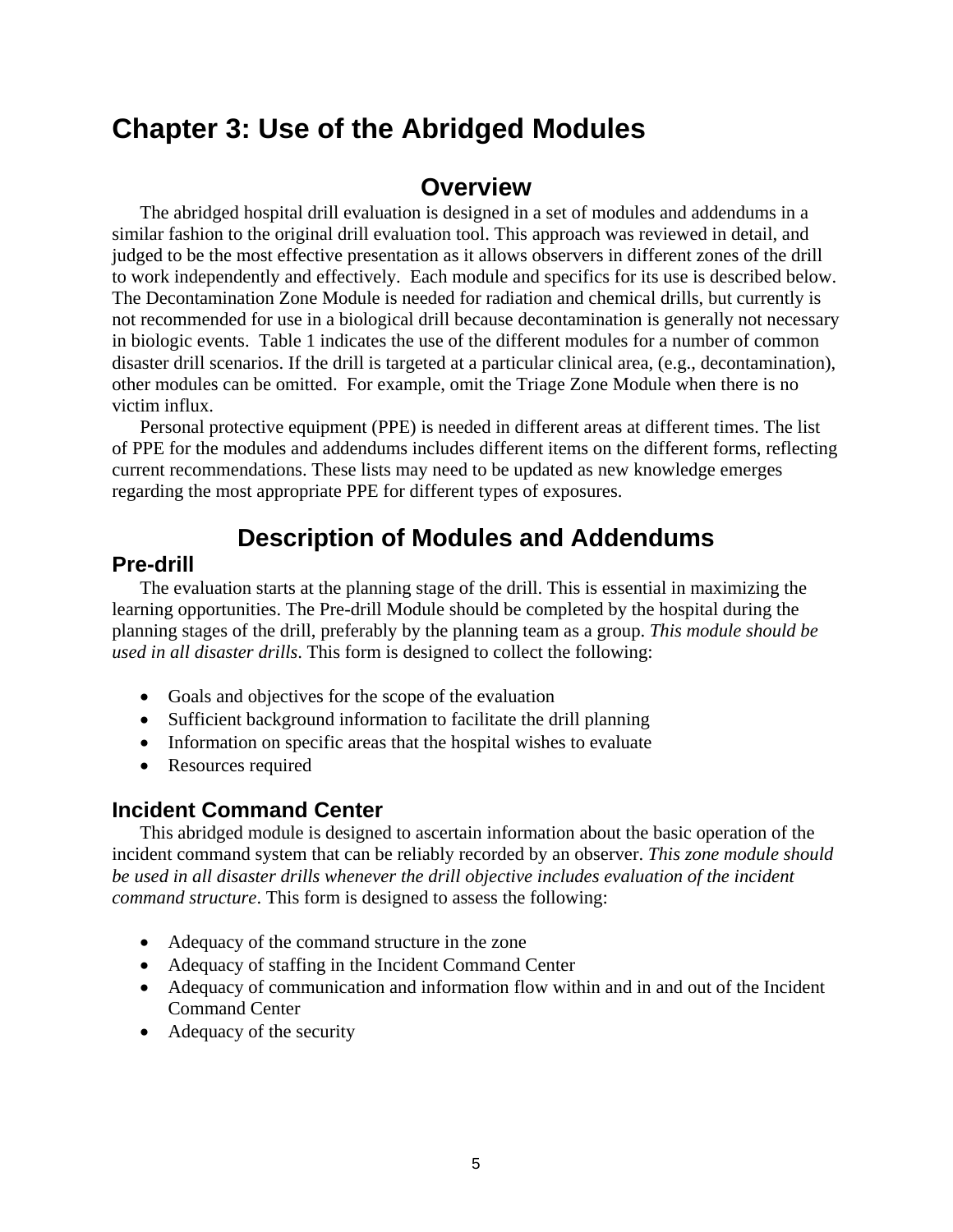## **Decontamination Zone**

 This abridged module is designed to collect information about the functioning of the decontamination area. *This zone module should be used in all disaster drills in which radiation or chemical exposure is in the scenario and decontamination must be conducted.* This form is designed to assess the following:

- Adequacy of the command structure in the zone
- Adequacy of communication and information flow in the zone
- Adequacy of victim flow in the zone
- Adequacy of security and victim and staff safety in the zone
- Adequacy of staffing in the zone
- Adequacy of availability and use of decontamination equipment and PPE

## **Triage Zone**

This abridged module is designed to collect information about the functioning of the triage area(s) in a disaster drill. It can be used in primary or secondary triage areas. *This zone module should be used in all disaster drills involving live mock or paper victims*. This form is designed to assess the following:

- Adequacy of the command structure in the zone
- Adequacy of communication and information flow in the zone
- Adequacy of victim flow in the zone
- Adequacy of security and victim and staff safety in the zone
- Adequacy of staffing and physical space in the zone
- Efficiency and appropriateness of triage activities

## **Treatment Zone**

This abridged module is designed to collect information about the functioning of the treatment area(s) in a disaster drill. *This module should be used whenever the drill objectives include evaluation of patient care activities beyond the triage area. The items are appropriate for* use in emergency department-based treatment areas or in other clinical care areas (for example, the radiology department or medical or surgical inpatient floors). This form is designed to assess the following:

- Adequacy of the command structure in the zone
- Adequacy of communication and information flow in the zone
- Adequacy of victim flow in the zone
- Adequacy of security and victim and staff safety in the zone
- Adequacy of staffing and physical space in the zone
- Adequacy of treatment operations
- Adequacy of materials and supplies in the zone

## **Group Debriefing Module**

This module contains a series of open-ended questions that are designed to elicit valuable information and facilitate discussion during a group debriefing session after completion of a drill.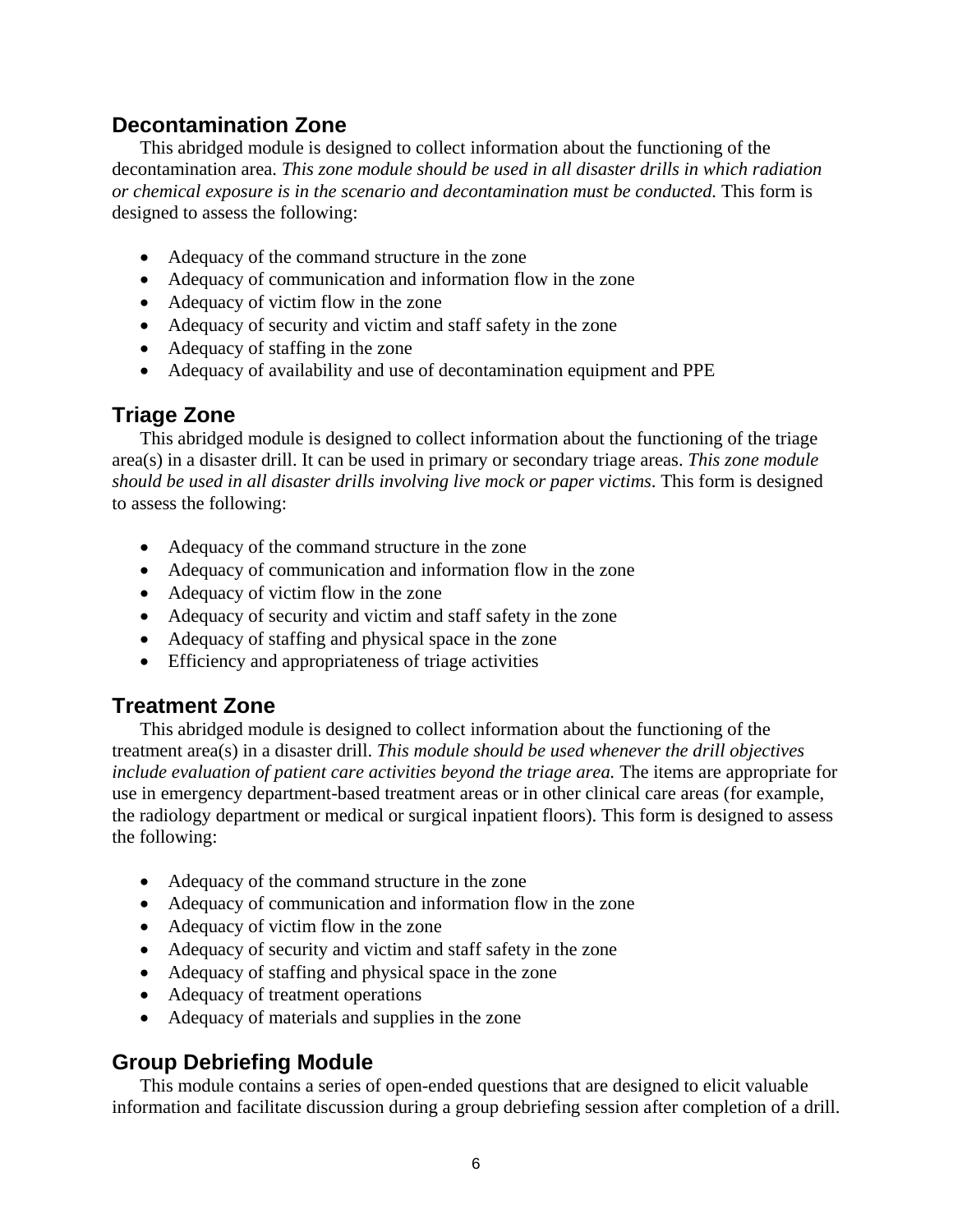This module is designed to cover all issues raised during the drill, including incident command structure, communications, security, decontamination, triage, treatment, and other areas. The main objective of the debriefing is to identify issues experienced during the drill that may not be captured by the evaluation modules.

## **Addendums: Radiological Incident and Biological Incident.**

Two addendums are part of the hospital disaster drill evaluation. Addendums must always be used with zone forms. In the case of radiation drills, the Radiological Incident Addendum is added to each of the zone modules. As an example, for a hospital-wide radiation exposure drill, the Radiological Incident Addendum must be added to the Incident Command Center, Decontamination, Triage, and Treatment Zone Modules. In the case of a biological scenario drill, the Biological Incident Addendum should be added to the Incident Command Center, Triage, and Treatment Zone Modules. As shown in Table 1, the Biological Incident Addendum should only be used for drills involving a biological scenario, and the Radiological Incident Addendum should only be used for drills involving a radiation scenario.

 The **Biological Incident Addendum** is designed to collect additional information during drills that address the response to a biological incident. *This addendum should be used in all disaster drills that address a biological incident.* Due to the complexity of assessing the level of exposure for different biological incidents, an expert in the field should be involved when planning and assessing the drill. This form is designed to assess the following:

- Awareness that a biological agent was the cause of illness
- Whether appropriate expert monitoring personnel were contacted
- Whether health and safety needs of staff and victims were met
- Availability of special medications and supplies

 The **Radiological Incident Addendum** is designed to gather additional information in drills that address the response to a radiation-related incident. *This addendum should be used in all disaster drills that address radiation exposure.* Due to the complexity of assessing the level of exposure for different radiation incidents, an expert in the field should be involved when planning and assessing the drill. This form is designed to assess the following:

- Awareness that radiation exposure was the cause of illness
- Whether appropriate expert monitoring personnel were contacted
- Whether health and safety needs of staff and victims were met
- Availability of special supplies

## **Observer Training**

Training sessions for observers should occur before the drill takes place. Observers need specific zone assignments. Observers will be documenting complex tasks, and need familiarity with the content of the evaluation modules and addendums, as well as the zone configuration and equipment, in order to document correctly. This need not be time consuming; however, it is essential for first time observers/evaluators. The following points need to be made:

• All observations made during the drill are confidential.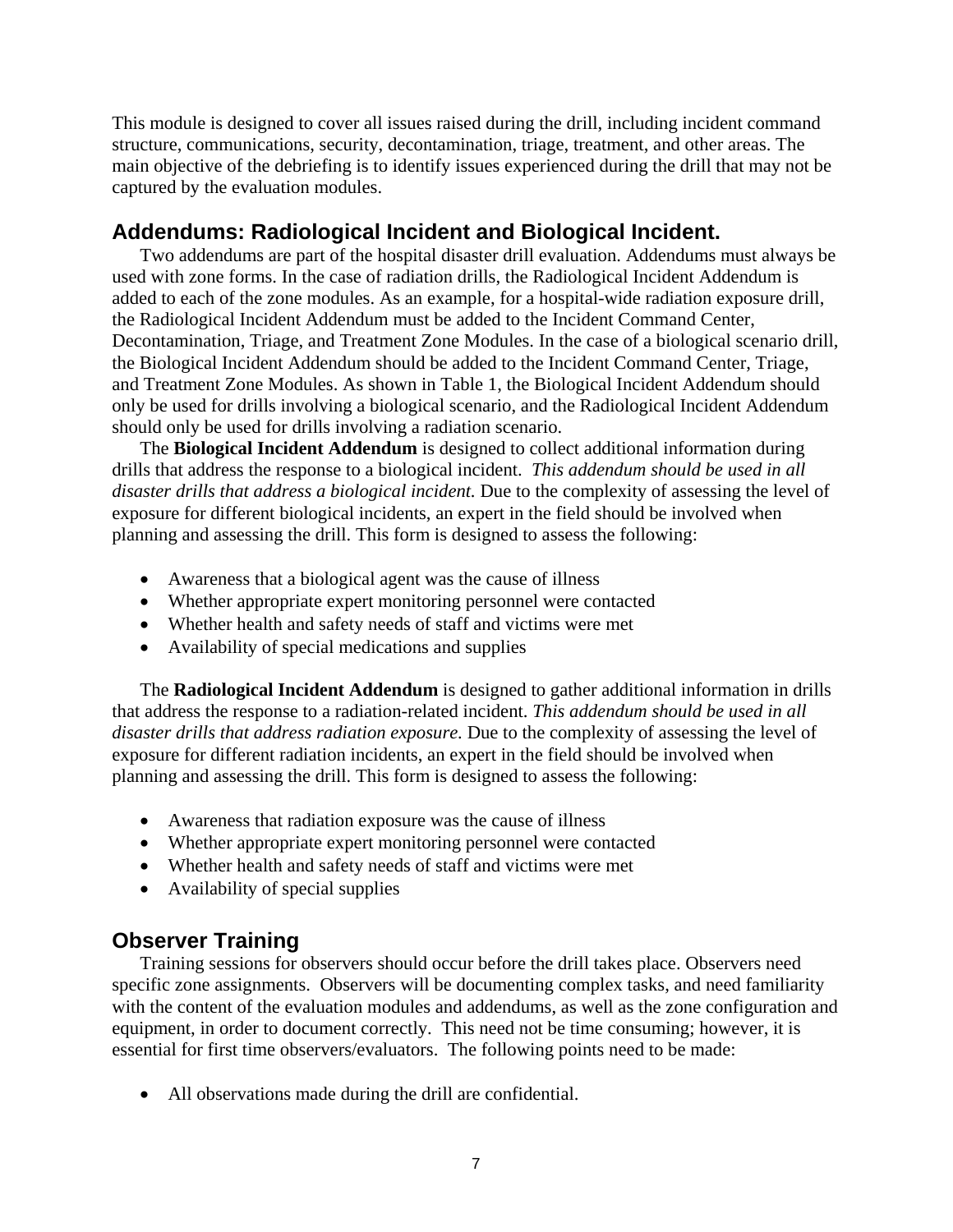- All observers should be familiar with the content of the forms, and the points to describe in the comment sections.
- Observers should be positioned so they are able to see drill activities, but do not obstruct flow.
- Observers may ask questions of drill participants to clarify the actions they have taken or to clarify observations and discussions when necessary in an unobtrusive manner; however, they must refrain from asking leading questions that may alter the actions of participants.
- Observers *must not* participate in drill activities. If asked a question by a drill participant about a drill issue, they should state that they are evaluating and are unable to answer the question.
- Each question on each module should have a response. The response NA should be indicated only when the question does not apply.

## **Role of the Evaluation Coordinator**

Responsibilities of the Evaluation Coordinator at the hospital include the following:

- Recruiting and selecting observers
- Training and zone assignment for observers
- Interacting with the coordinators of a regional drill when the drill involves more than one hospital
- Assuring that all participants know the code word needed to stop the drill in case of a real emergency
- Acting as a point of contact for observers during the drill
- Collecting information from the post-drill debriefing session
- Monitoring performance of the observers in the various zones during the drill and rotating in new observers as appropriate
- Collecting forms at the end of the drill and reviewing the forms briefly with the observers to assure completeness and legibility

 Note that additional specific details regarding planning and operationalizing the evaluation of hospital disaster drills can be found in *Evaluation of Hospital Disaster Drills: A Module-Based Approach*. 1

# **Overall Value of the Abridged Modules**

The abridged modules are based upon the original complete set of modules; however, critical points have been abstracted to simplify the process of hospital disaster evaluation. Thirty-five percent of the questions in the original modules were retained, although there is variation in the number of retained questions among the modules (33% of the Pre-drill Module questions, 22% of the Incident Command Module questions, 25% of the Decontamination Module questions, 40% of the Triage Module questions, 43% of the Treatment Module questions, 36% of the Biological Incident Addendum questions, and 64% of the Radiological Incident Addendum questions). In addition, all zone modules contain summary questions for each area of evaluation that provide an overall assessment of drill activities in that area. These abridged modules can be used both for real-time evaluation in actual disaster drills as well as for formative evaluation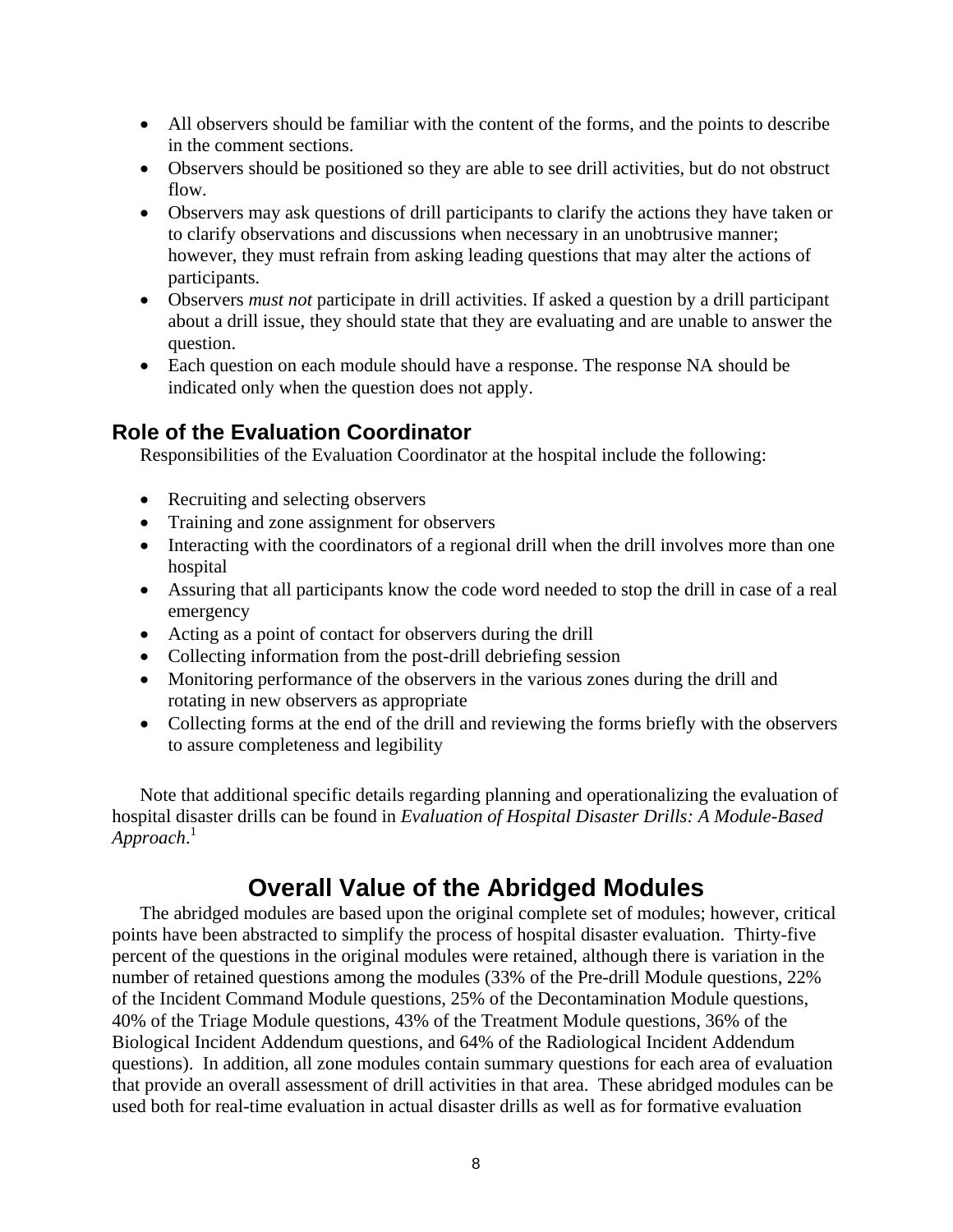from drill to drill. In addition, they allow for capture of the most critical data that should be collected during the evaluation of any hospital-based drill.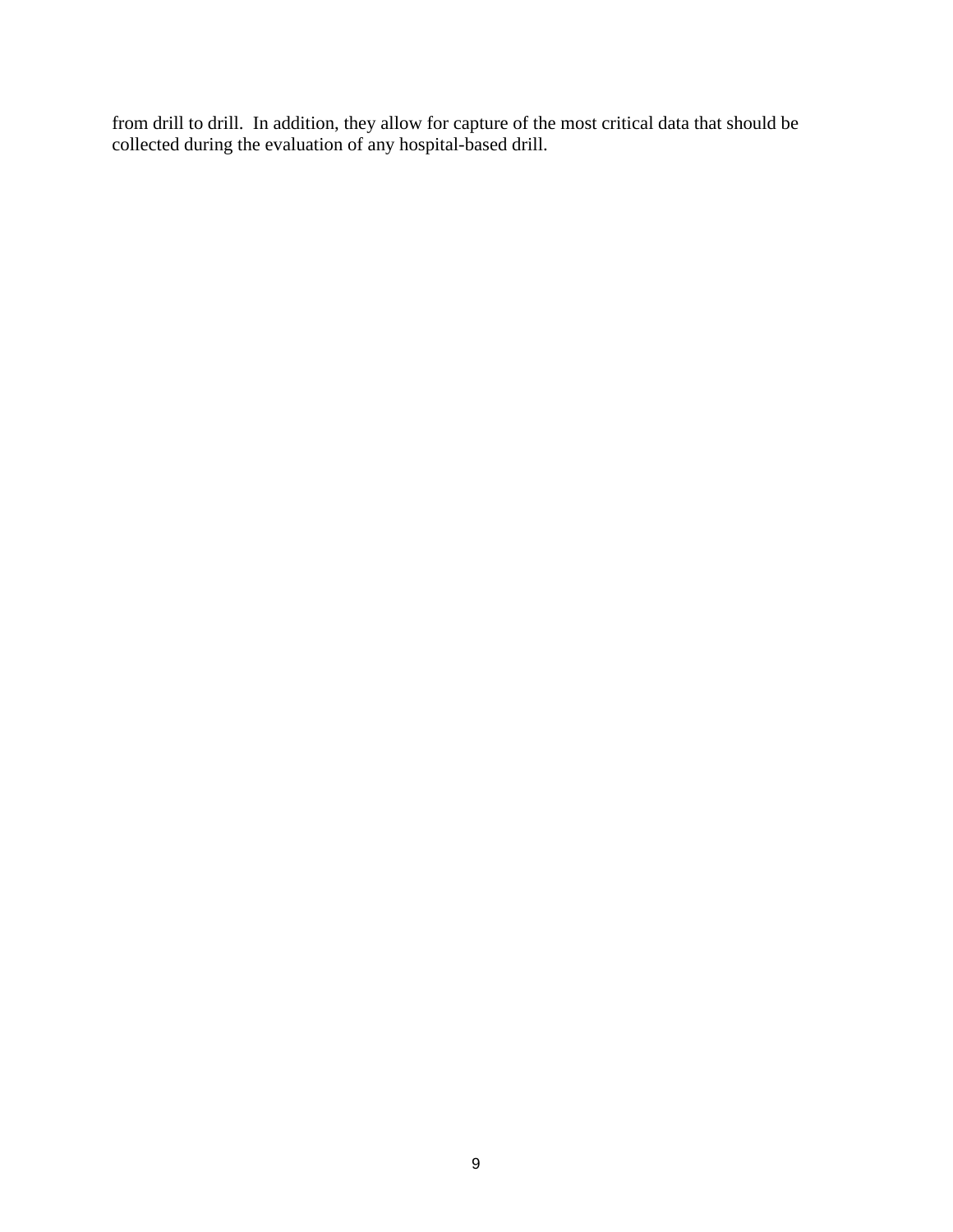#### **Table 1. Recommended use of evaluation modules and addendums<sup>a</sup>**

|                                                     | <b>Modules</b>                                   |                |                          |                                | <b>Addendums</b>                     |                           |
|-----------------------------------------------------|--------------------------------------------------|----------------|--------------------------|--------------------------------|--------------------------------------|---------------------------|
| <b>Type of Drill</b>                                | <b>Incident</b><br><b>Command Center</b><br>Zone | Triage<br>Zone | <b>Treatment</b><br>Zone | <b>Decontamination</b><br>Zone | <b>Biological</b><br><b>Incident</b> | Radiologic<br>al Incident |
| Fireb                                               |                                                  |                |                          |                                |                                      |                           |
| Incendiary device/explosive <sup>b</sup>            |                                                  |                |                          |                                |                                      |                           |
| Natural disaster (e.g.,<br>earthquake) <sup>b</sup> |                                                  |                |                          |                                |                                      |                           |
| Structural collapse <sup>b</sup>                    |                                                  |                |                          |                                |                                      |                           |
| Transportation accident <sup>b</sup>                |                                                  |                |                          |                                |                                      |                           |
| Internal hospital system failure <sup>b</sup>       |                                                  |                |                          |                                |                                      |                           |
| Biological                                          |                                                  |                |                          |                                |                                      |                           |
| Chemical                                            |                                                  |                |                          |                                |                                      |                           |
| Radiation                                           |                                                  |                |                          |                                |                                      |                           |

 $\vec{0}$ 

a<sup>a</sup> | module/addendum needed module/addendum not needed

 $<sup>b</sup>$  Assuming no hazardous materials</sup>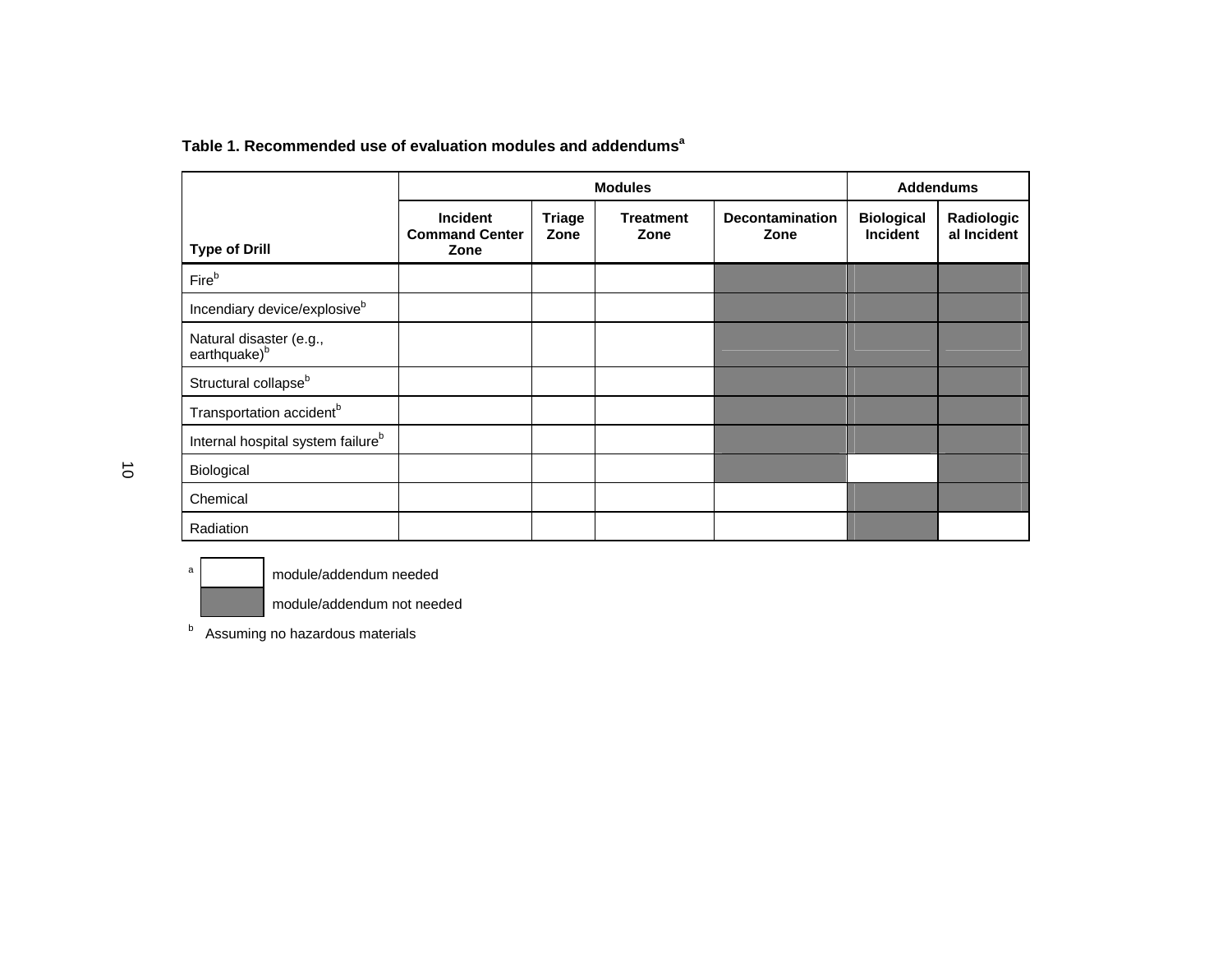## **References**

1. Cosgrove SE, Jenckes MW, Kohri K, Hsu EB, Green G, Feuerstein CJ, Catlett CL, Robinson KA, Bass EB. Evaluation of hospital disaster drills: a module-based approach. Prepared by Johns Hopkins University Evidence-based Practice Center under Contract No. 290-02-0018. AHRQ Publication No. 04- 0032. Rockville, MD: Agency for Healthcare Research and Quality. April 2004.

2. Hasson F, Keeney S, McKenna H. Research guidelines for the Delphi survey technique. J Adv Nurs 2000; 32(4): 1008-15.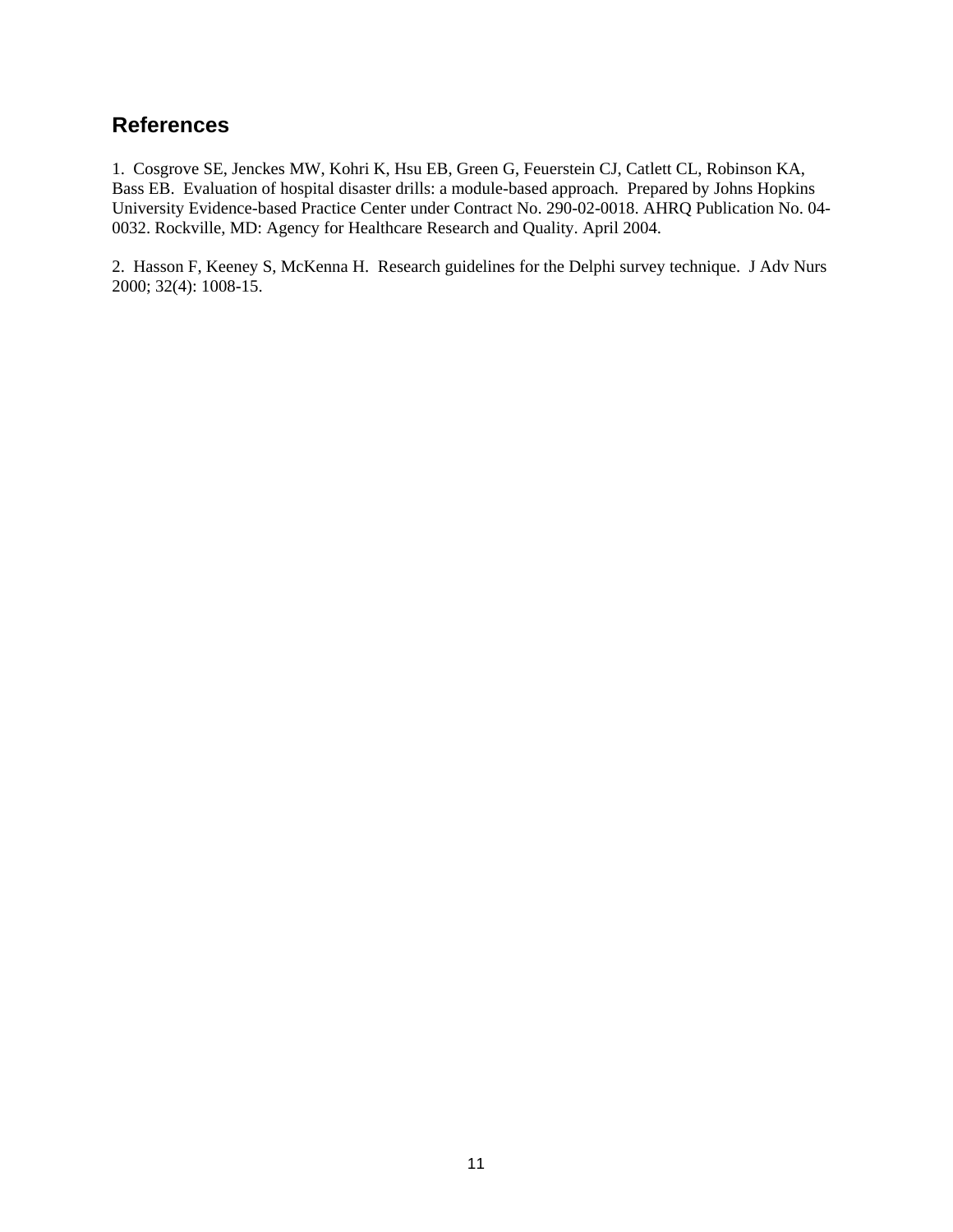**Modules and Addenda**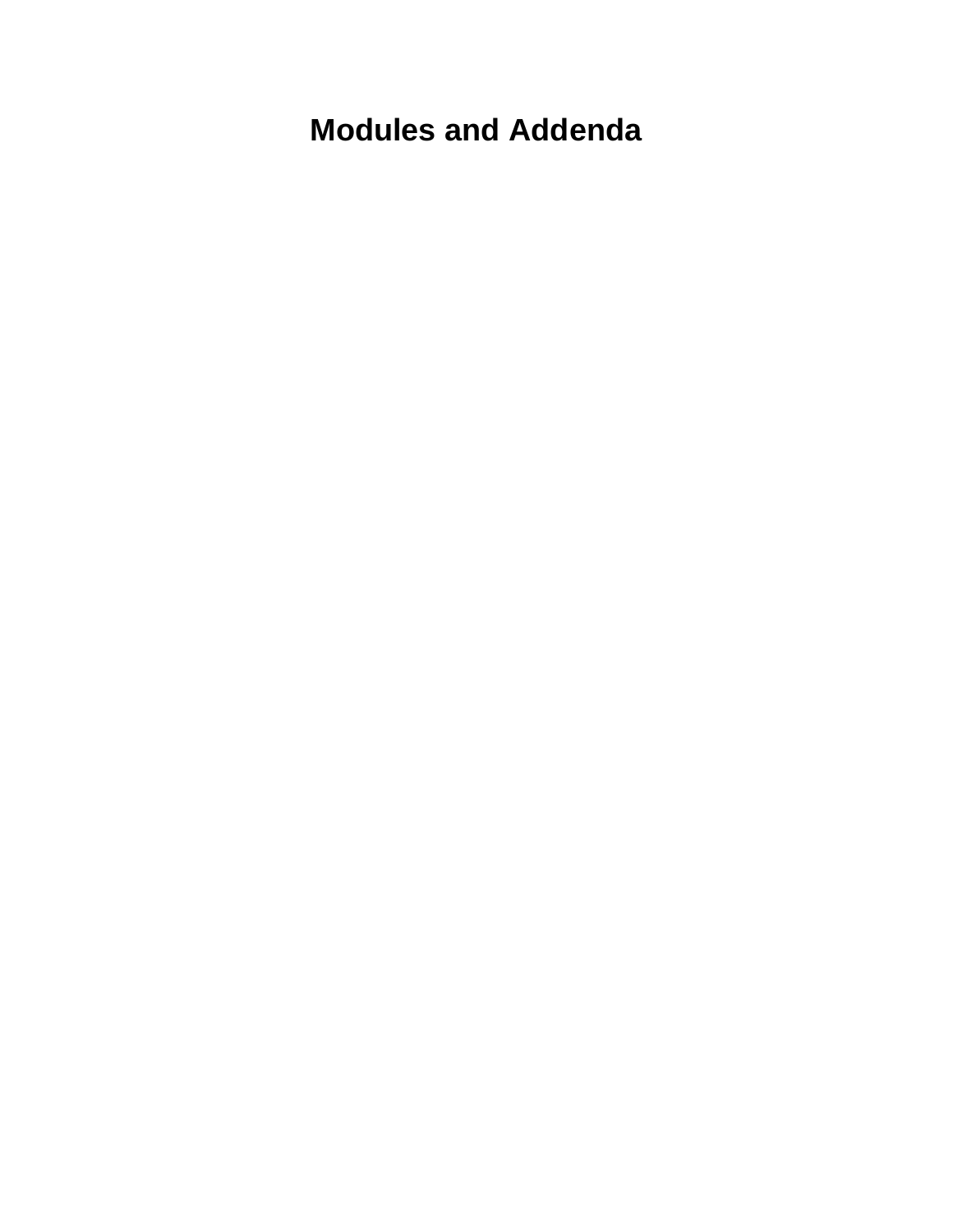# Hospital Disaster Drill Evaluation **Pre-drill Module**

**Note:** *Circle* or *check* (✔) as indicated. NA=Not applicable

# **1. Background Information**

| Name of person completing module:<br>Title:                                      | Office phone:<br>Cell phone:<br>E-mail:        |  |  |
|----------------------------------------------------------------------------------|------------------------------------------------|--|--|
| Hospital:                                                                        |                                                |  |  |
| Room number:                                                                     |                                                |  |  |
| Street address:                                                                  | FAX:                                           |  |  |
| City and state:                                                                  | Pager:                                         |  |  |
| Best method of contact during the drill. (Check one.)                            |                                                |  |  |
| ○ Cell phone<br>$\circ$ E-mail                                                   | $\circ$ FAX<br>$\circ$ Office phone<br>○ Pager |  |  |
| What will the disaster scenario include? (Check all that apply.)                 |                                                |  |  |
| $\Box$ Biological agent                                                          | $\Box$ Chemical agent                          |  |  |
| $\Box$ Fire                                                                      | $\Box$ Incendiary device/explosive             |  |  |
| $\Box$ Natural disaster (e.g., earthquake)                                       | $\Box$ Radiological agent                      |  |  |
| $\Box$ Structural collapse                                                       | $\Box$ Transportation accident                 |  |  |
| □ Internal hospital system failure (specify): __________________________________ |                                                |  |  |
|                                                                                  |                                                |  |  |
| Will the drill include decontamination? $Y/N/U$                                  |                                                |  |  |
| 2. Level and Scope of the Hospital Drill Activity                                |                                                |  |  |
| What type of disaster drill is your hospital performing? (Check one.)            |                                                |  |  |
| $\Box$ Operationalized drill                                                     |                                                |  |  |
| $\Box$ Tabletop Exercise                                                         |                                                |  |  |
| $\Box$ Computer Simulation                                                       |                                                |  |  |
| $\Box$ Other (specify):                                                          |                                                |  |  |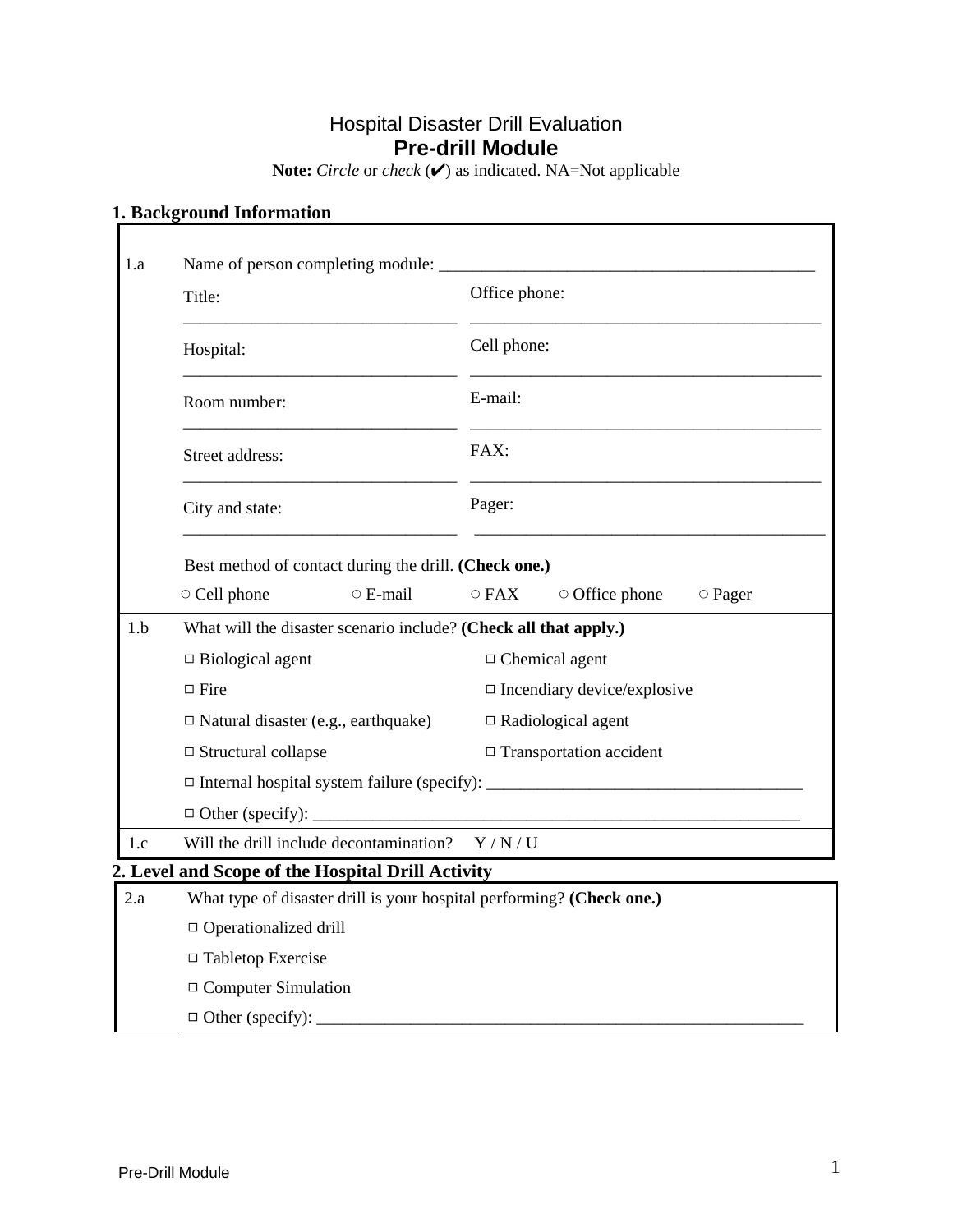| 2.b. What is your main overall goal for the disaster drill? (Please limit to one sentence and include |  |  |
|-------------------------------------------------------------------------------------------------------|--|--|
| previous after-action items as appropriate.)                                                          |  |  |

What are the specific objectives for the disaster drill? **(Please limit to one sentence each.)** a. b. c. 2.c d.

## **3. Drill Activity**

| 3.a. | How will the notification to initiate the drill occur? (Check all that apply.) |                                                                                                                                                                             |                                         |  |
|------|--------------------------------------------------------------------------------|-----------------------------------------------------------------------------------------------------------------------------------------------------------------------------|-----------------------------------------|--|
|      | $\Box$ By another hospital                                                     | $\Box$ By first victim arrival                                                                                                                                              |                                         |  |
|      |                                                                                | $\Box$ By health department $\Box$ By government agency (e.g., federal or state emergency agency)                                                                           |                                         |  |
|      | $\Box$ EMS dispatch center                                                     |                                                                                                                                                                             |                                         |  |
|      |                                                                                |                                                                                                                                                                             |                                         |  |
| 3.b  |                                                                                | Which hospital personnel (not including victims or observers) from the following staff<br>groups will actively participate in the drill activities? (Check all that apply.) |                                         |  |
|      | $\Box$ Administration                                                          | $\Box$ Central supply                                                                                                                                                       | $\Box$ EMS/patient transport<br>service |  |
|      | $\Box$ Engineering and physical<br>plant                                       | $\Box$ Infection control                                                                                                                                                    | $\Box$ Intensive care unit              |  |
|      | $\Box$ Laboratory                                                              | $\Box$ Medical staff                                                                                                                                                        | $\Box$ Nursing                          |  |
|      | $\Box$ Occupational health                                                     | $\Box$ Pharmacy                                                                                                                                                             | $\Box$ Public affairs                   |  |
|      | $\Box$ Radiation safety                                                        | $\Box$ Safety                                                                                                                                                               | $\Box$ Security                         |  |
|      | $\Box$ Social work                                                             | $\Box$ Emergency department                                                                                                                                                 | $\Box$ Medicine department              |  |
|      | $\Box$ Pediatrics department                                                   | $\Box$ Psychiatry department                                                                                                                                                | $\Box$ Radiology department             |  |
|      | $\Box$ Surgery department                                                      | $\Box$ Hospital-wide                                                                                                                                                        |                                         |  |
|      |                                                                                |                                                                                                                                                                             |                                         |  |
|      |                                                                                |                                                                                                                                                                             |                                         |  |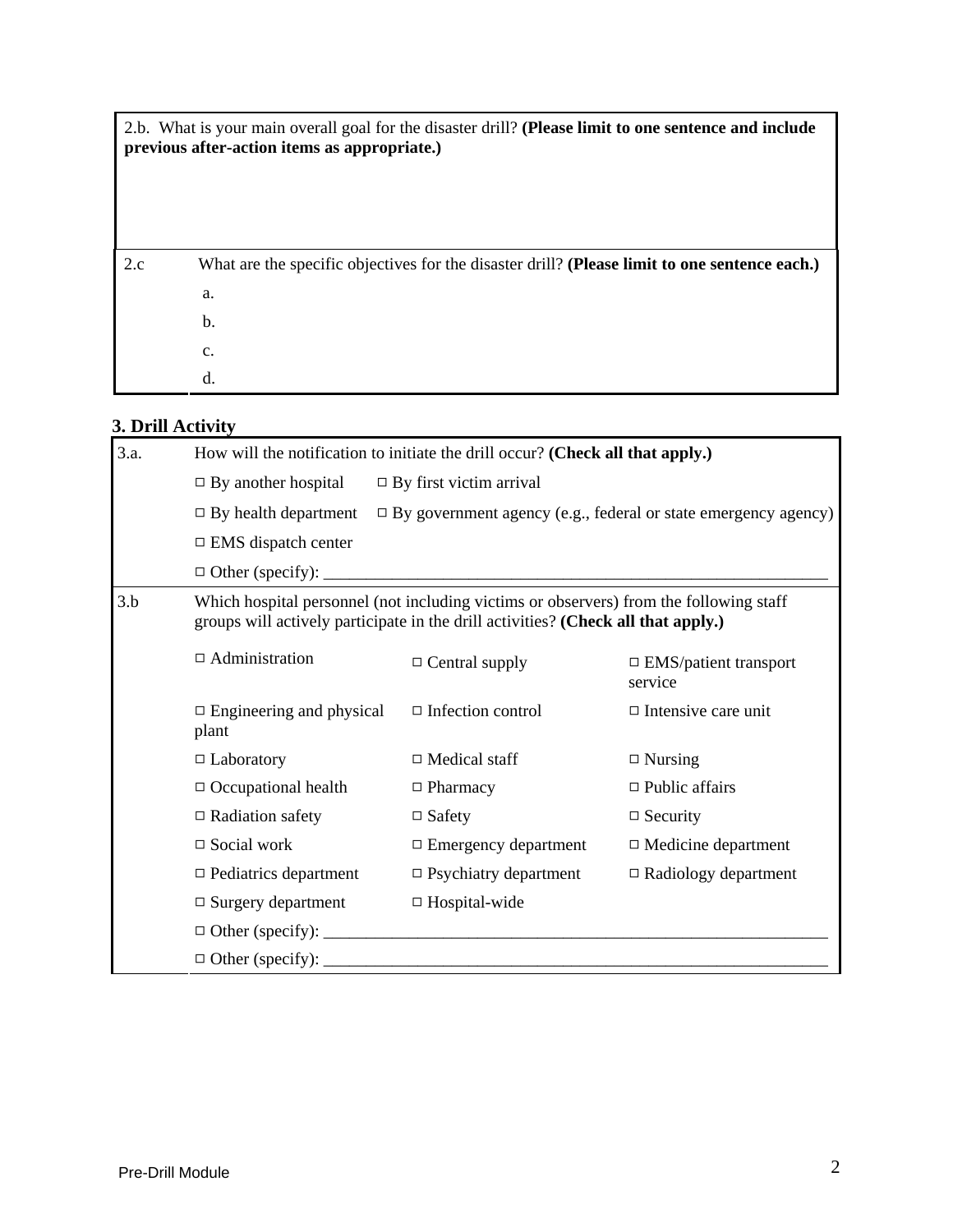| 3.c | What levels of activity will be included in the drill? (Check all that apply.)              |                                                                                          |                           |  |  |
|-----|---------------------------------------------------------------------------------------------|------------------------------------------------------------------------------------------|---------------------------|--|--|
|     | $\Box$ Materials and supplies received                                                      |                                                                                          |                           |  |  |
|     | $\Box$ Triage of victims                                                                    |                                                                                          |                           |  |  |
|     | $\Box$ Simulated clinical procedures performed                                              |                                                                                          |                           |  |  |
|     | $\Box$ Victim decontamination                                                               |                                                                                          |                           |  |  |
|     |                                                                                             | $\Box$ Victim transport in the emergency department only                                 |                           |  |  |
|     | $\Box$ Victim transport throughout hospital                                                 |                                                                                          |                           |  |  |
|     |                                                                                             |                                                                                          |                           |  |  |
| 3.d |                                                                                             | What other organizations/agencies will be involved in the drill? (Check all that apply.) |                           |  |  |
|     | $\Box$ Ambulance system                                                                     |                                                                                          |                           |  |  |
|     | $\Box$ Fire                                                                                 |                                                                                          |                           |  |  |
|     | $\Box$ Media                                                                                |                                                                                          |                           |  |  |
|     | $\Box$ Police                                                                               |                                                                                          |                           |  |  |
|     |                                                                                             |                                                                                          |                           |  |  |
|     |                                                                                             |                                                                                          |                           |  |  |
|     | <b>4. Incident Command</b>                                                                  |                                                                                          |                           |  |  |
| 4.a |                                                                                             | Will there be an incident command center? (Check one.)                                   |                           |  |  |
|     |                                                                                             |                                                                                          |                           |  |  |
|     | $\square$ No                                                                                |                                                                                          |                           |  |  |
|     | <b>5. Communications</b>                                                                    |                                                                                          |                           |  |  |
| 5.a | What methods will personnel use to communicate during the drill? (Check all that<br>apply.) |                                                                                          |                           |  |  |
|     | $\Box$ 2-way radio/phone(s)                                                                 | $\Box$ E-mail/Internet/network<br>$\Box$ Emergency radio                                 |                           |  |  |
|     | $\Box$ FAX machine(s)                                                                       | $\Box$ Intercom                                                                          | $\Box$ Landline phone(s)  |  |  |
|     | $\Box$ Megaphone(s)                                                                         | $\Box$ Numeric paging                                                                    | $\Box$ Overhead paging    |  |  |
|     | $\Box$ PDA(s)                                                                               | $\Box$ Runner(s)                                                                         | $\Box$ Satellite phone(s) |  |  |
|     | $\Box$ Text paging                                                                          | $\Box$ Wireless/cell phone(s)                                                            | $\Box$ Ham radio          |  |  |
|     | $\Box$ Other (specify):                                                                     |                                                                                          |                           |  |  |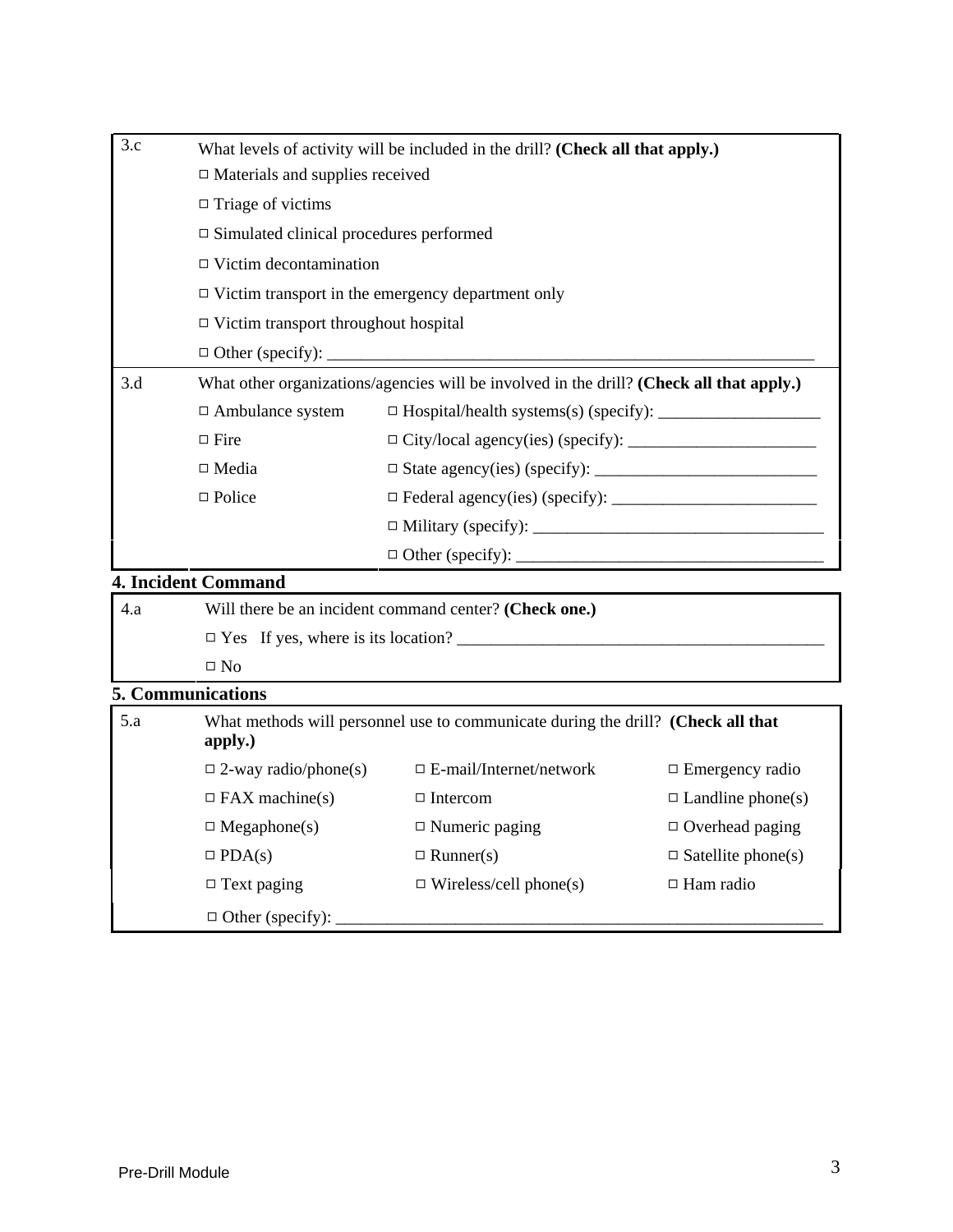#### **6. Evaluation**

| 6.a | Which aspects do you plan to evaluate during the disaster drill? (Check all that apply.) |                                                                                         |  |
|-----|------------------------------------------------------------------------------------------|-----------------------------------------------------------------------------------------|--|
|     | $\Box$ Decontamination                                                                   | $\Box$ Incident command                                                                 |  |
|     | $\Box$ Treatment                                                                         | $\Box$ Triage                                                                           |  |
|     | $\Box$ Biological illness exposure                                                       | $\Box$ Chemical exposure                                                                |  |
|     | $\Box$ Communication and information flow                                                | $\Box$ Equipment and supplies                                                           |  |
|     | $\Box$ Facility engineering                                                              | $\Box$ Patient documentation and tracking                                               |  |
|     | $\Box$ Patient flow                                                                      | $\Box$ Personal protective equipment (PPE) use                                          |  |
|     | $\Box$ Radiation exposure                                                                | $\Box$ Rotation of staff                                                                |  |
|     | $\Box$ Security                                                                          | $\Box$ Staffing                                                                         |  |
|     | $\Box$ Surge capacity                                                                    | $\Box$ Time points                                                                      |  |
|     | $\square$ Zone disruption                                                                | $\square$ Zone operations                                                               |  |
|     | $\Box$ Other (specify):                                                                  |                                                                                         |  |
| 6.b |                                                                                          | Name of lead person, if different than 1.a, planning to conduct the debriefing session: |  |
|     | Title:                                                                                   | Office phone:                                                                           |  |
|     | Hospital:                                                                                | Cell phone:                                                                             |  |
|     | Room number:                                                                             | E-mail:                                                                                 |  |
|     | Street address:                                                                          | FAX:                                                                                    |  |
|     | City and state:                                                                          | Pager:                                                                                  |  |
|     | Best method of contact during the drill. (Check one.)                                    |                                                                                         |  |
|     | $\Box$ Cell phone<br>$\Box$ E-mail                                                       | $\Box$ FAX $\Box$ Office phone<br>$\Box$ Pager                                          |  |

## **END OF PRE-DRILL MODULE**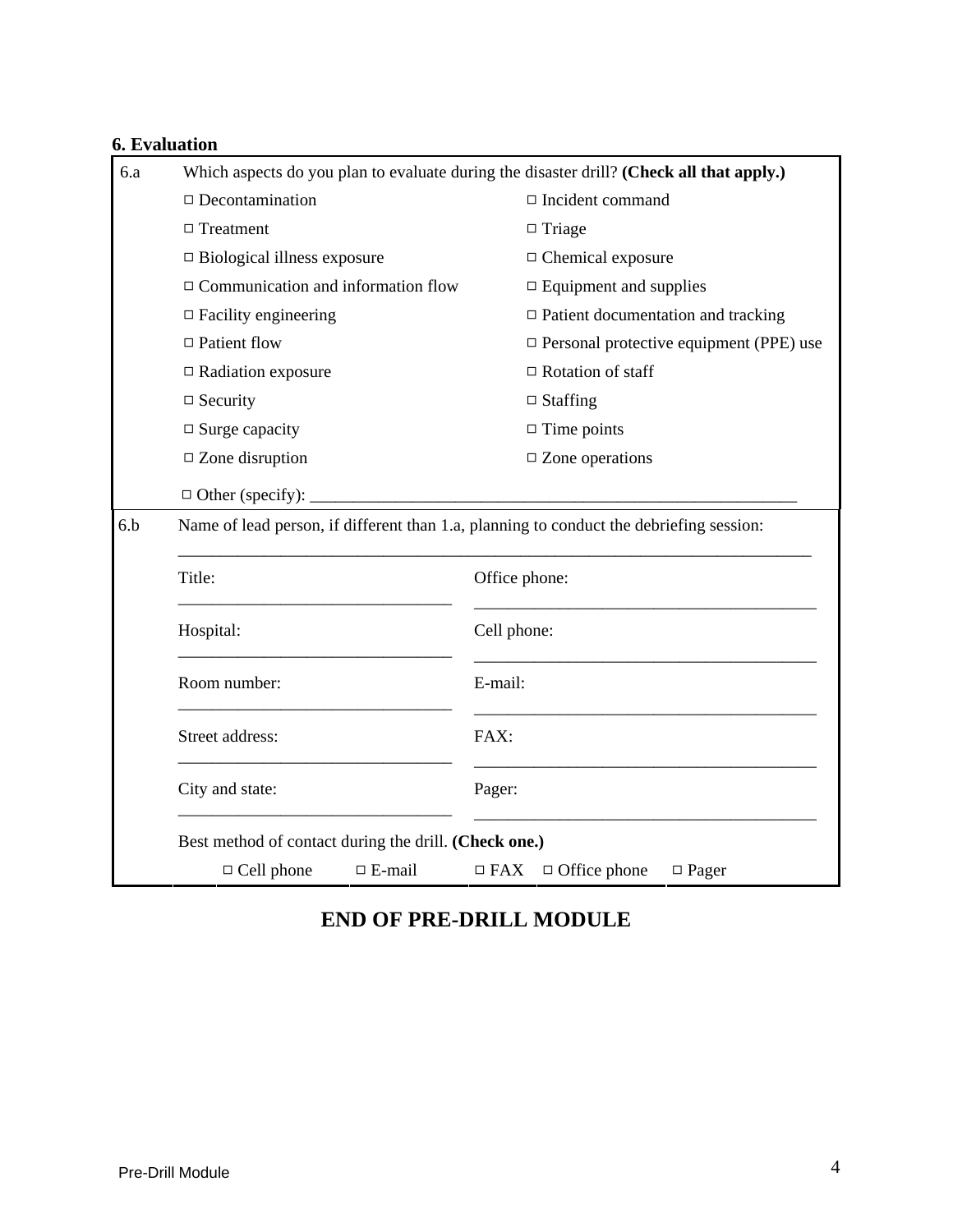## Hospital Disaster Drill Evaluation **Incident Command Center Zone Module**

Note: *Circle* or *check* (✔) as indicated. Y=Yes; N=No; U=Unclear; NA=Not applicable

| Observer title:                                                                        |                    |                                                                                                   |                                        |  |
|----------------------------------------------------------------------------------------|--------------------|---------------------------------------------------------------------------------------------------|----------------------------------------|--|
|                                                                                        |                    |                                                                                                   |                                        |  |
| Period of time of evaluation: _______ AM/PM (Circle one.) to _____ AM/PM (Circle one.) |                    |                                                                                                   |                                        |  |
| 1. Time Points                                                                         |                    |                                                                                                   |                                        |  |
| $\bullet$ 1a. Did the drill start on time?                                             |                    |                                                                                                   | Y/N/U                                  |  |
| Comments:                                                                              |                    |                                                                                                   |                                        |  |
| 1b. Time the drill began: (Circle one.)                                                |                    | $\frac{1}{2}AM/PM/ U$                                                                             |                                        |  |
| 1c. Time the hospital disaster plan was initiated in this zone:<br>(Circle one.)       |                    |                                                                                                   | __________ AM / PM / U / Not initiated |  |
| 2. Personnel                                                                           |                    |                                                                                                   |                                        |  |
| • 2a. Was an incident command system established?<br>Y/N/U                             |                    |                                                                                                   |                                        |  |
| Comments:                                                                              |                    |                                                                                                   |                                        |  |
| assume command of the zone? (Check one.)                                               |                    | 2b. How many minutes after the drill activities in this zone commenced did the incident commander |                                        |  |
| $\Box$ <10 min                                                                         | $\Box$ 10 - 29 min |                                                                                                   | $\Box$ 30 - 59 min                     |  |
| $\Box$ 1 - 2 hrs                                                                       | $\Box$ >2 hrs      | $\Box$ $\bigcirc$ NA                                                                              |                                        |  |
| $\Box$ No one took charge.                                                             |                    |                                                                                                   |                                        |  |
| 2c. Were the following drill participants identifiable?                                |                    |                                                                                                   |                                        |  |
| a. Incident Commander $Y/N/U/NA$                                                       |                    | b. Incident Command Personnel Y / N / U / NA                                                      |                                        |  |
|                                                                                        |                    |                                                                                                   |                                        |  |
| c. Drill Evaluators                                                                    | Y/N/U/NA           | d. Drill Organizers                                                                               | Y/N/U/NA                               |  |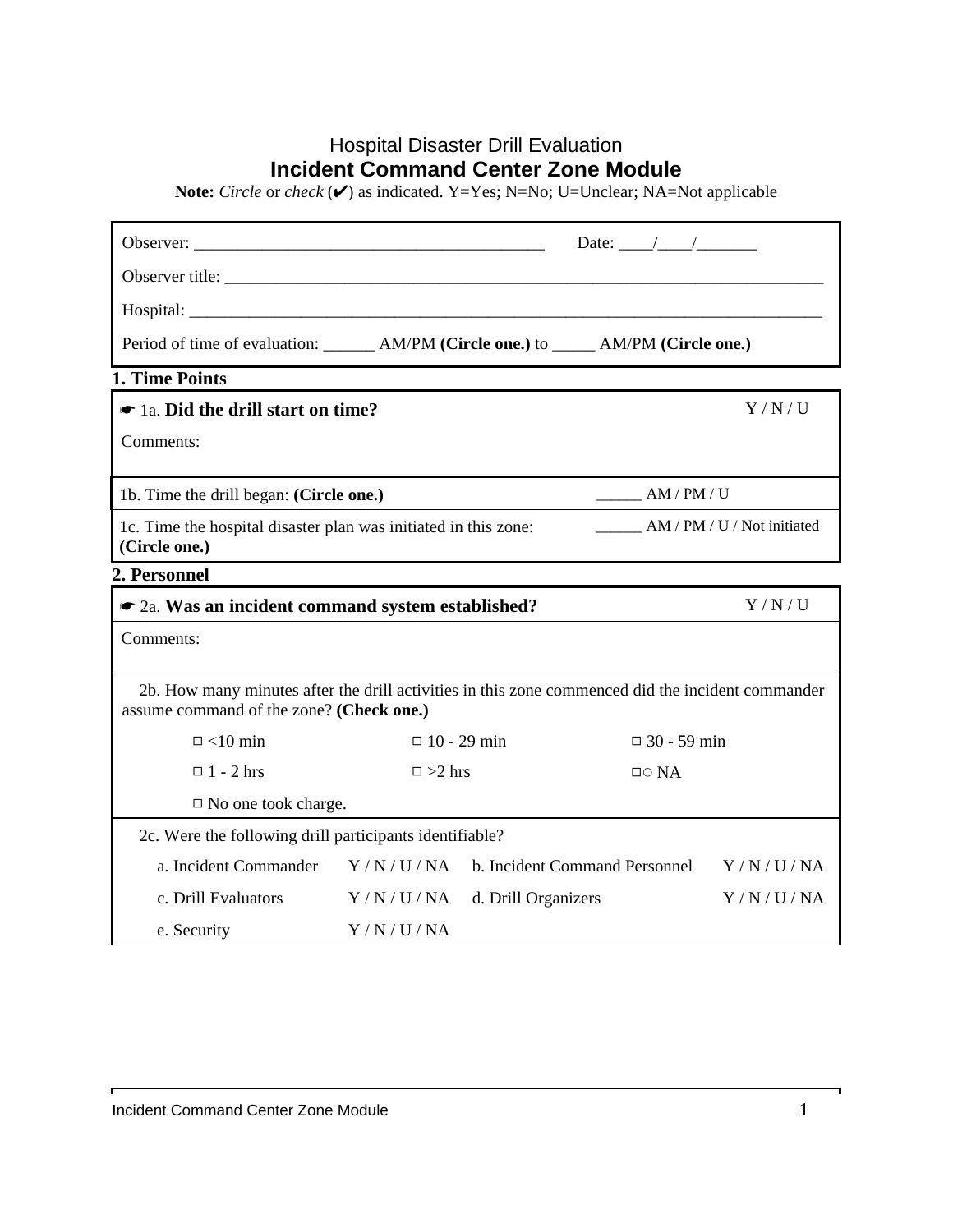Was someone fulfilling the functions of the following roles (within the incident command center or elsewhere) or reporting to the incident command center?

 $\rightarrow$  If no one fulfilled a specified function, circle  $\mathbf{A}^n$  in column  $\mathbf{A}^n$  and go to the next row.

|                                                                                                          | A. Function filled | <b>B.</b> Comments |
|----------------------------------------------------------------------------------------------------------|--------------------|--------------------|
| 2d. Incident Commander                                                                                   | Y/N/U/NA           |                    |
| 2e. Logistics Chief<br>(oversees facilities,<br>communications, patient<br>transportation, and supplies) | Y/N/U/NA           |                    |
| 2f. Planning Chief<br>(oversees staffing)                                                                | Y/N/U/NA           |                    |
| 2g. Operations Chief<br>(oversees patient care, ancillary<br>services, and staff support)                | Y/N/U/NA           |                    |
| 2h. Other (specify):                                                                                     | Y/N/U/NA           |                    |

#### **3. Zone Operations**

| $\bullet$ 3a. Did the incident command center function efficiently?<br>Y/N/U                                                        |                                                                      |                                 |  |
|-------------------------------------------------------------------------------------------------------------------------------------|----------------------------------------------------------------------|---------------------------------|--|
| Comments:                                                                                                                           |                                                                      |                                 |  |
| 3b. Was the hospital disaster plan followed?                                                                                        |                                                                      | Y / N / U / Partially / No plan |  |
| 3c. If not followed, what were the reason(s)? (Check all that apply.)<br>$a. \Box$ Not available<br>$c. \Box$ Not relevant to drill | $b. \Box$ Too complex<br>$d. \Box$ Participants unfamiliar with plan |                                 |  |
| e. $\Box$ Too hard to access                                                                                                        |                                                                      |                                 |  |
| 3d. If the hospital disaster plan was available, what was its format? (Check all that apply.)                                       |                                                                      |                                 |  |
| a. $\Box$ Complete manual                                                                                                           | $b. \Box$ Flow diagram c. $\Box$ Job action sheets                   |                                 |  |
| $d. \Box$ No disaster plan                                                                                                          |                                                                      |                                 |  |

#### **4. Communications**

 $\bullet$  **4a. Were communications effective?** Y/N/U

**Incident Command Center Zone Module 2** 2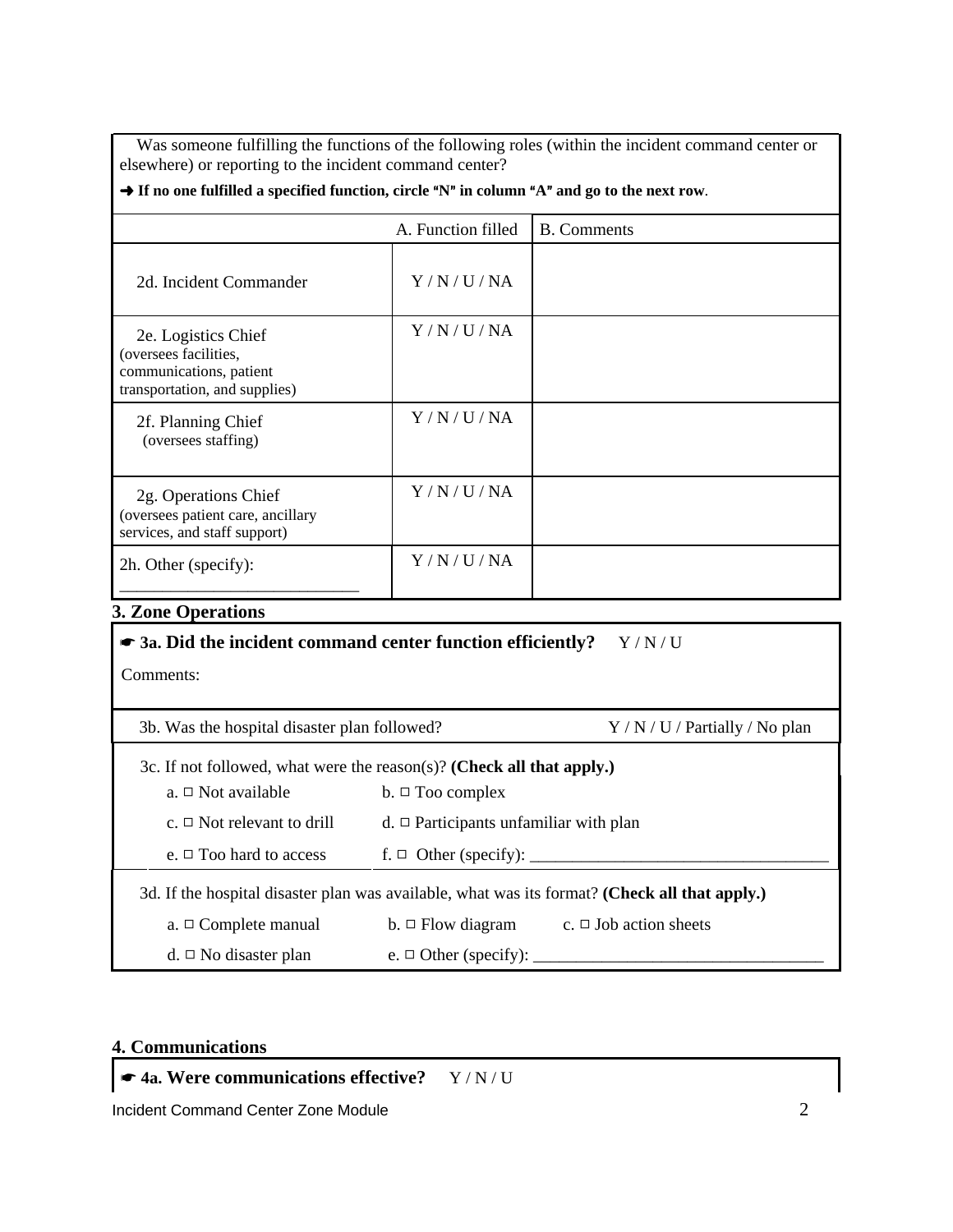#### Comments:

Were the following communications devices used in the drill for internal or external communications? **(Check all that apply.)**

|                                                                                | A.<br>Internal               | <b>B.</b><br>External | C. Comments<br>(Note strengths and weaknesses.) |  |
|--------------------------------------------------------------------------------|------------------------------|-----------------------|-------------------------------------------------|--|
| 4b. 2-way radio/phone(s)                                                       | $\Box$                       | □                     |                                                 |  |
| 4c. Landline phone(s)                                                          | $\Box$                       | $\Box$                |                                                 |  |
| 4d. Wireless/cell phone(s)                                                     | $\Box$                       | $\Box$                |                                                 |  |
| 4e. Personal data assistant(s) (PDA)                                           | $\Box$                       | $\Box$                |                                                 |  |
| 4f. Numeric paging                                                             | $\Box$                       | □                     |                                                 |  |
| 4g. Overhead paging                                                            | $\Box$                       | $\Box$                |                                                 |  |
| 4h. Text paging                                                                | $\Box$                       | $\Box$                |                                                 |  |
| 4i. E-mail/Internet access/network                                             | $\Box$                       | $\Box$                |                                                 |  |
| 4j. FAX machine(s)                                                             | □                            | □                     |                                                 |  |
| 4k. Intercom                                                                   | □                            | □                     |                                                 |  |
| 41. Megaphone(s)                                                               | □                            | □                     |                                                 |  |
| $4m.$ Runner(s)                                                                | $\Box$                       | $\Box$                |                                                 |  |
| 4n. Satellite phone(s)                                                         | $\Box$                       | $\Box$                |                                                 |  |
| 4o. HAM Radio                                                                  | $\Box$                       | $\Box$                |                                                 |  |
| 4p. Emergency radio                                                            | $\Box$                       | $\Box$                |                                                 |  |
| 4q. How was incoming information to the zone recorded? (Check all that apply.) |                              |                       |                                                 |  |
| a. $\Box$ Computer (or other electronic device)<br>$b. \Box$ Notepaper         |                              |                       |                                                 |  |
| $c. \Box$ Posted paper<br>d. □ White board/chalk board                         |                              |                       |                                                 |  |
| e. □ Not recorded                                                              | f. $\Box$ Other (specify): _ |                       |                                                 |  |

# **5. Information Flow**

Incident Command Center Zone Module 3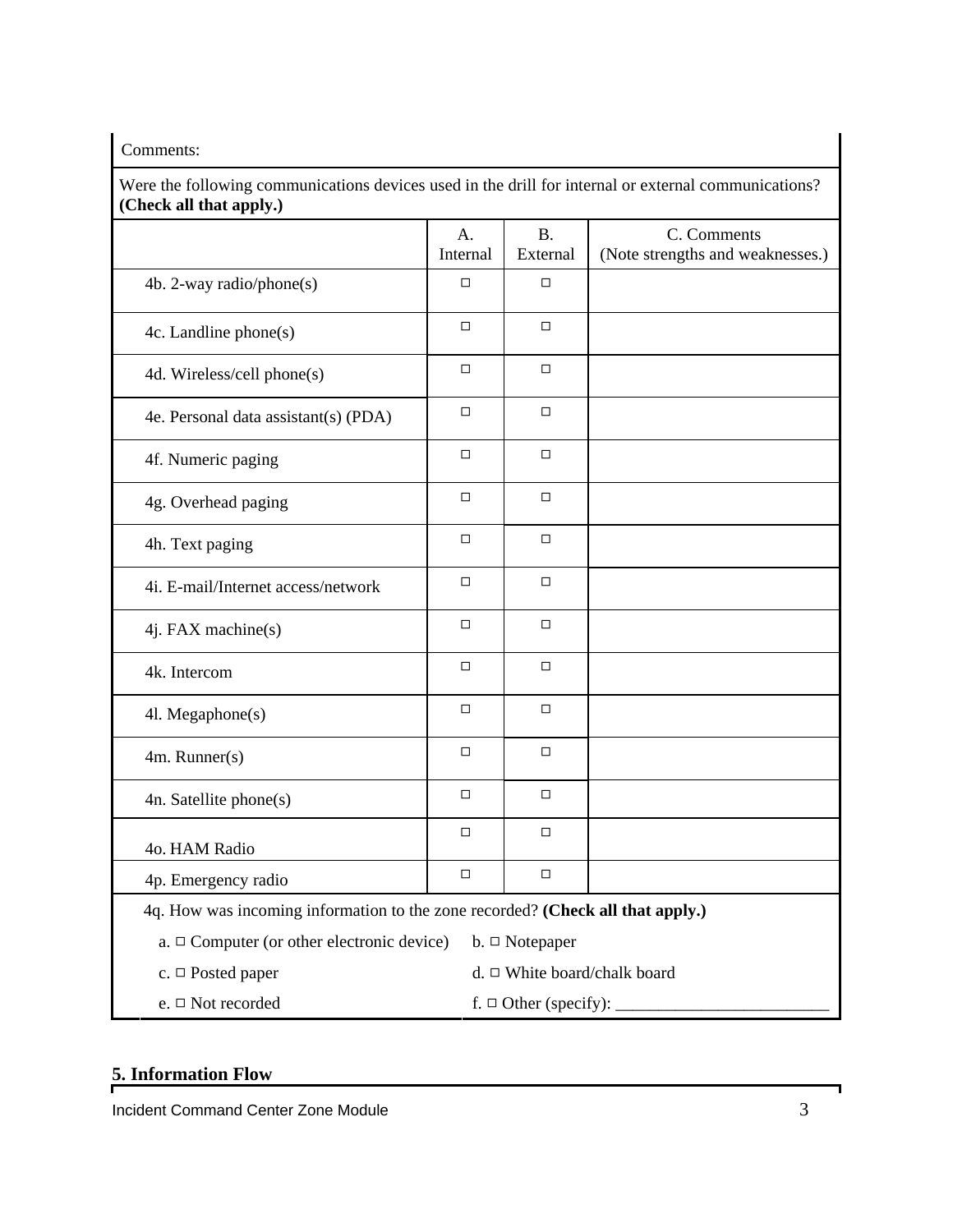$\bullet$  5a. Was necessary information received? Y/N/U

Comments:

5b. Did the incident command center receive timely updates regarding the total number of expected victims? Y / N / U

5c. Were problems created by delays in receiving information?  $Y / N / U$ 

º **If problems were created by delays in information, specify in comment box at end of this module.** 

#### **6. Security**

 $\bullet$  6a. Were entrances and exits strictly controlled in this area? Y/N/U

Comments:

#### **7. Rotation of Staff**

**■ 7a. Were incoming staff updated?** Y/N/U

**Comments: (If comment refers to a specific item, give the item number):** 

## **END OF INCIDENT COMMAND CENTER ZONE MODULE**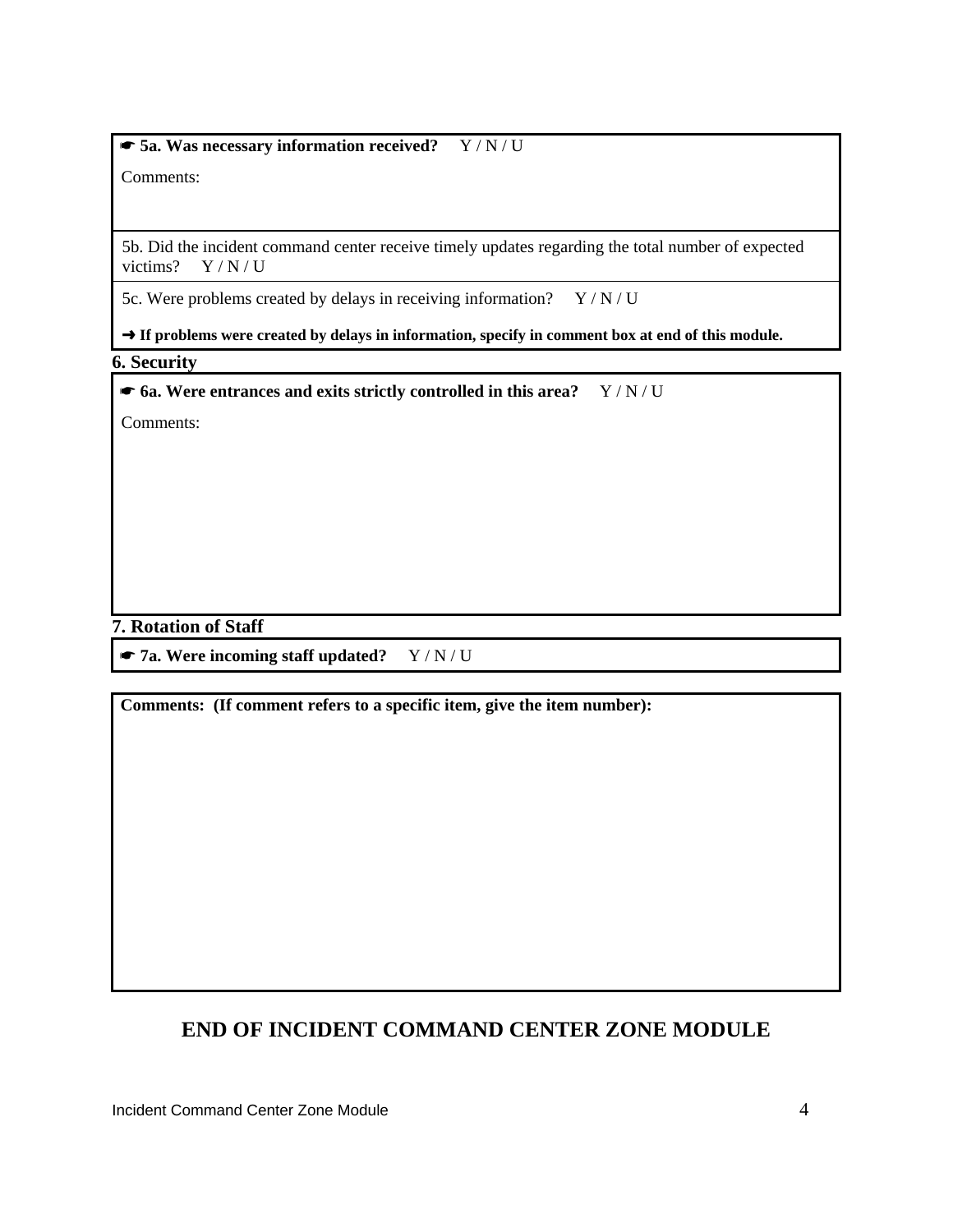## Hospital Disaster Drill Evaluation **Decontamination Zone Module**

|                                                                |                                                             | <b>Note:</b> Circle or check ( $\vee$ ) as indicated. Y=Yes; N=No; U=Unclear; NA=Not applicable |                            |
|----------------------------------------------------------------|-------------------------------------------------------------|-------------------------------------------------------------------------------------------------|----------------------------|
|                                                                |                                                             |                                                                                                 |                            |
|                                                                |                                                             |                                                                                                 |                            |
|                                                                |                                                             |                                                                                                 |                            |
|                                                                |                                                             | Period of time of evaluation: _______ AM / PM (Circle one.) to _____ AM / PM (Circle one.)      |                            |
| 1. Time Points:                                                |                                                             |                                                                                                 |                            |
| $\bullet$ 1a. Did the drill start on time? $Y/N/U$             |                                                             |                                                                                                 |                            |
| Comments:                                                      |                                                             |                                                                                                 |                            |
|                                                                | 1b. Time the drill began: (Circle one.) _______ AM / PM / U |                                                                                                 |                            |
|                                                                |                                                             | 1c. Time this zone was ready to accept victims: (Circle one.) _______AM/PM/U                    |                            |
| 2. Zone Description:                                           |                                                             |                                                                                                 |                            |
| Comments:                                                      |                                                             | 2b. How was the boundary for this zone defined? (Check all that apply.)                         |                            |
|                                                                | a. $\Box$ Barricade(s)                                      | $b. \Box$ Sign(s)                                                                               | c. $\square$ Tape          |
|                                                                | $d. \Box$ Wall(s)                                           | e. $\Box$ No boundary                                                                           | f. $\Box$ Other (specify): |
| 3. Personnel:                                                  |                                                             |                                                                                                 |                            |
| $\bullet$ 3a. Did someone assume command of this zone? $Y/N/U$ |                                                             |                                                                                                 |                            |
| Comments:                                                      |                                                             |                                                                                                 |                            |
| command of the zone? (Check one.)                              |                                                             | 3b. How many minutes after the drill activities in this zone commenced did someone assume       |                            |
| $\Box$ <10 min                                                 |                                                             | $\Box$ 10 - 29 min                                                                              | $\Box$ 30 - 59 min         |
| $\Box$ 1 - 2 hrs                                               | $\Box$ >2 hrs                                               |                                                                                                 | $\Box$ NA                  |
| $\Box$ No one took charge.                                     |                                                             |                                                                                                 |                            |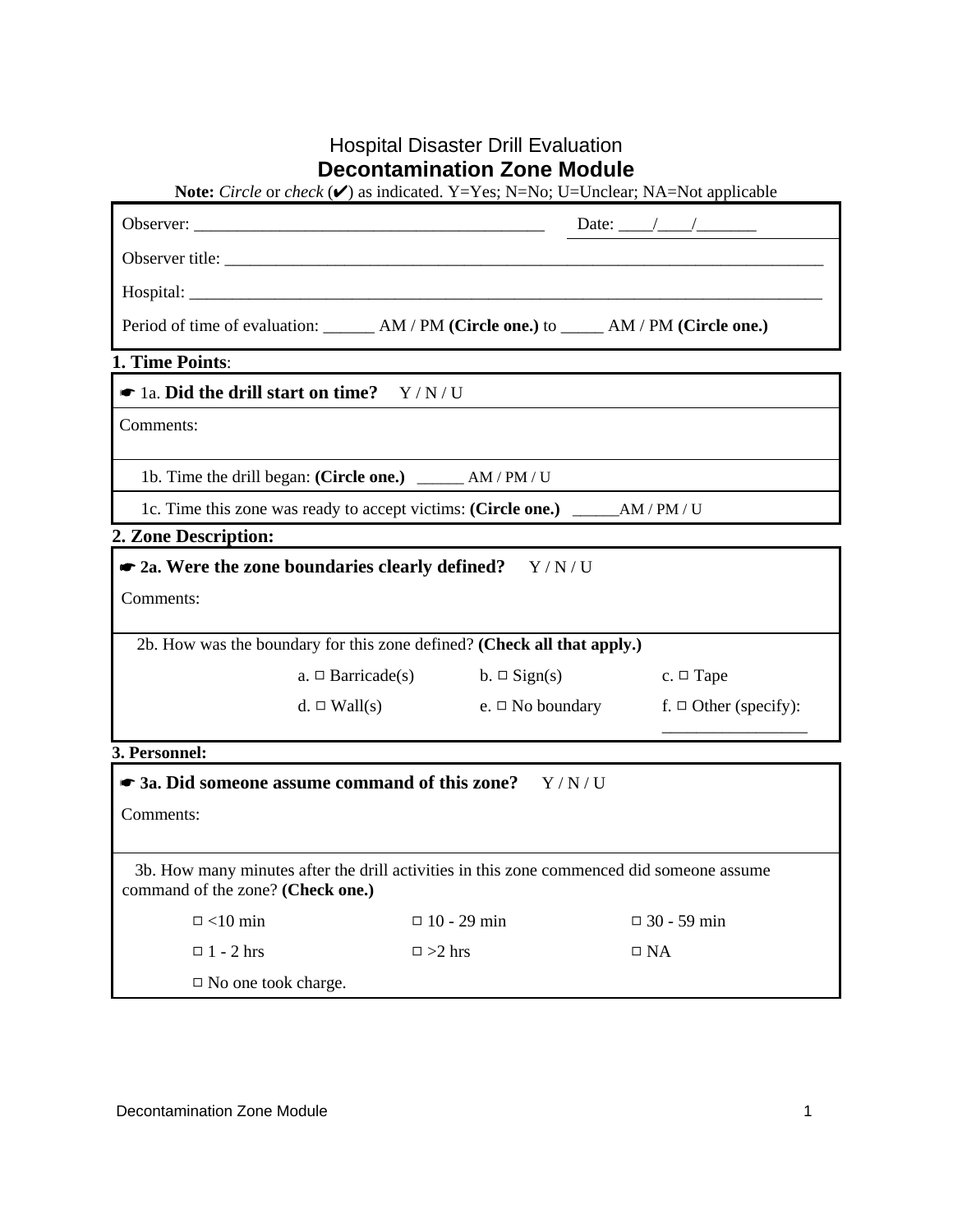| <b>4. Zone Operations:</b> |  |
|----------------------------|--|
|----------------------------|--|

| $\bullet$ 4a. Did the decontamination area operations function efficiently?                                                                              | Y/N/U                        |  |  |  |
|----------------------------------------------------------------------------------------------------------------------------------------------------------|------------------------------|--|--|--|
| Comments:                                                                                                                                                |                              |  |  |  |
|                                                                                                                                                          |                              |  |  |  |
| 4b. Was the decontamination zone set up prior to arrival of first victim? $Y/N/U$                                                                        |                              |  |  |  |
| 4c. Were there problems with decontamination of non-ambulatory victims?                                                                                  |                              |  |  |  |
| $\square$ Yes<br>$\square$ No<br>$\Box$ No non-ambulatory victims                                                                                        | $\Box$ Unclear               |  |  |  |
| 4d. Were victims' clothing and personal belongings removed during decontamination?                                                                       | Y/N/U                        |  |  |  |
| 4e. Were victims' clothing and personal belongings marked as hazardous and secured?                                                                      | Y/N/U                        |  |  |  |
| 4f. Mechanism of decontamination? (Check all that apply and estimate the number.)                                                                        |                              |  |  |  |
| $a. \Box$ EMS or fire department vehicles with hoses (number: _______)                                                                                   |                              |  |  |  |
| $b. \Box$ Permanent overhead showers/sprinklers (number: _______)                                                                                        |                              |  |  |  |
| c. $\Box$ Temporary decontamination tent(s) (number: ________)                                                                                           |                              |  |  |  |
| $d. \Box$ Indoor decontamination facilities (number: _______)                                                                                            |                              |  |  |  |
| e. $\Box$ Other (specify):                                                                                                                               |                              |  |  |  |
| 4g. Was medical oversight of victims maintained through the decontamination process?<br>Y / N / U<br>4h. Did a bottleneck develop in this zone?<br>Y/N/U |                              |  |  |  |
| • If a bottleneck did develop, describe in the comment box at the end of this module.                                                                    |                              |  |  |  |
| 5. Victim Documentation and Tracking:                                                                                                                    |                              |  |  |  |
| • 5a. Were all incoming victims registered and given a unique identification<br>or medical record number?<br>Y/N/U                                       |                              |  |  |  |
| Comments:                                                                                                                                                |                              |  |  |  |
| 5b. When were incoming victims registered and given a unique identification or medical record<br>number? (Check one.)                                    |                              |  |  |  |
| $\Box$ Before entering this zone                                                                                                                         | $\Box$ On entering this zone |  |  |  |
| $\Box$ Not while in this zone<br>$\Box$ Unclear                                                                                                          |                              |  |  |  |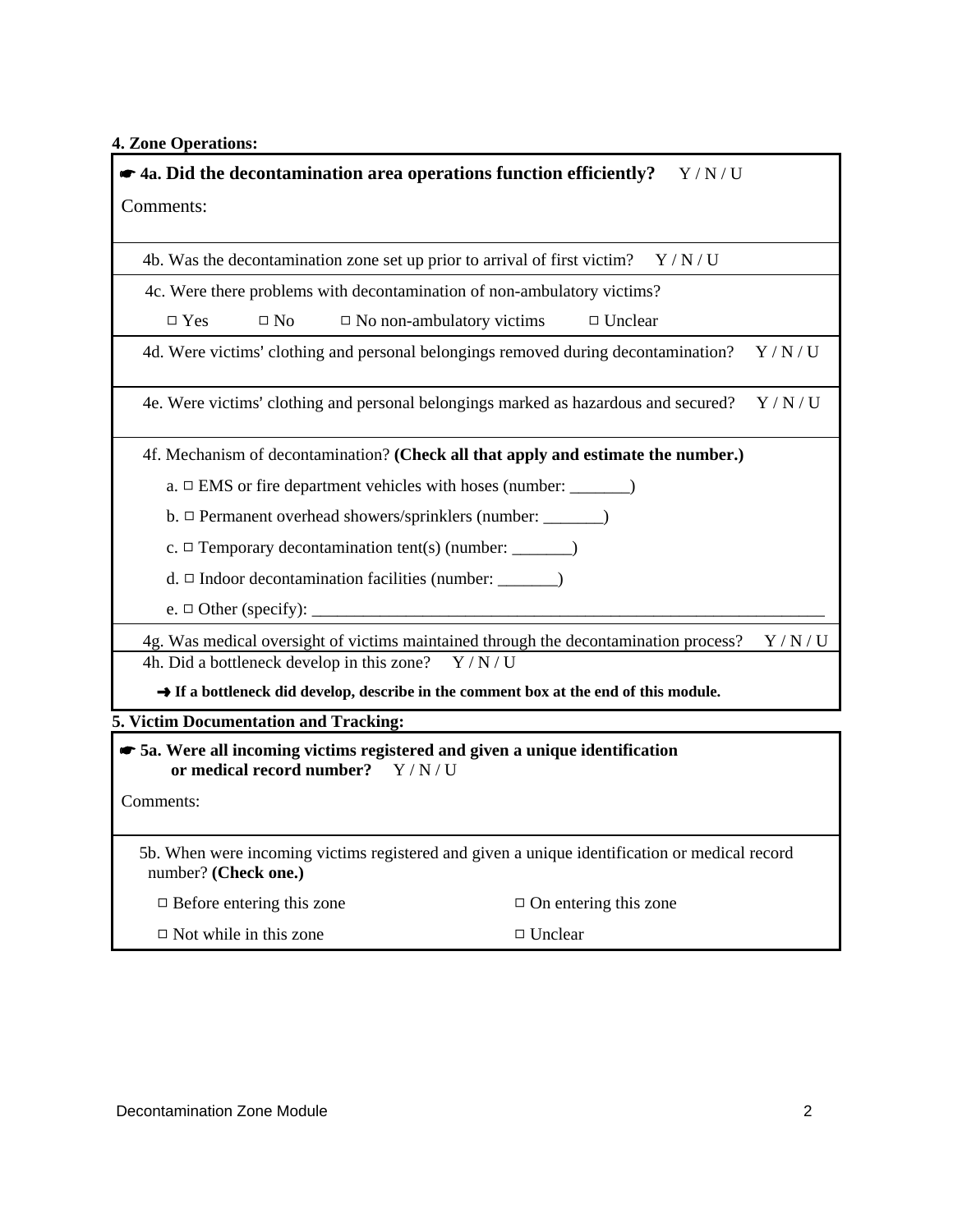#### **6. Communications:**

## **► 6a. Were communications effective?** Y/N/U

Comments:

Were the following communications devices used in the drill for communication? **(Check all that apply.)**

|                            | A. Used         | B. Comments (Note strengths and weaknesses.) |
|----------------------------|-----------------|----------------------------------------------|
| 6b. 2-way radio/phone(s)   | $\Box$          |                                              |
| 6c. Intercom               | $\Box$          |                                              |
| 6d. Megaphone(s)           | $\Box$          |                                              |
| 6e. Runner(s)              | $\Box$          |                                              |
| 6f. Cell phones            | $\Box$          |                                              |
| 6g. Text paging            | $\Box$          |                                              |
| 6h. FAX machine(s)         | $\Box$          |                                              |
| 6i. PDAs                   | $\Box$          |                                              |
| 6j. Email/internet/network | $\Box$          |                                              |
| 6k. Numeric paging         | $\Box$          |                                              |
| 6l. Emergency radio        | $\Box$          |                                              |
| 6m. HAM radio              | $\Box$          |                                              |
| 6n. Landline phones        | $\Box$          |                                              |
| 60. Satellite phone(s)     | $\hfill\square$ |                                              |
| 6p. Overhead paging        | $\hfill\square$ |                                              |
| 6q. Other (specify):       | $\Box$          |                                              |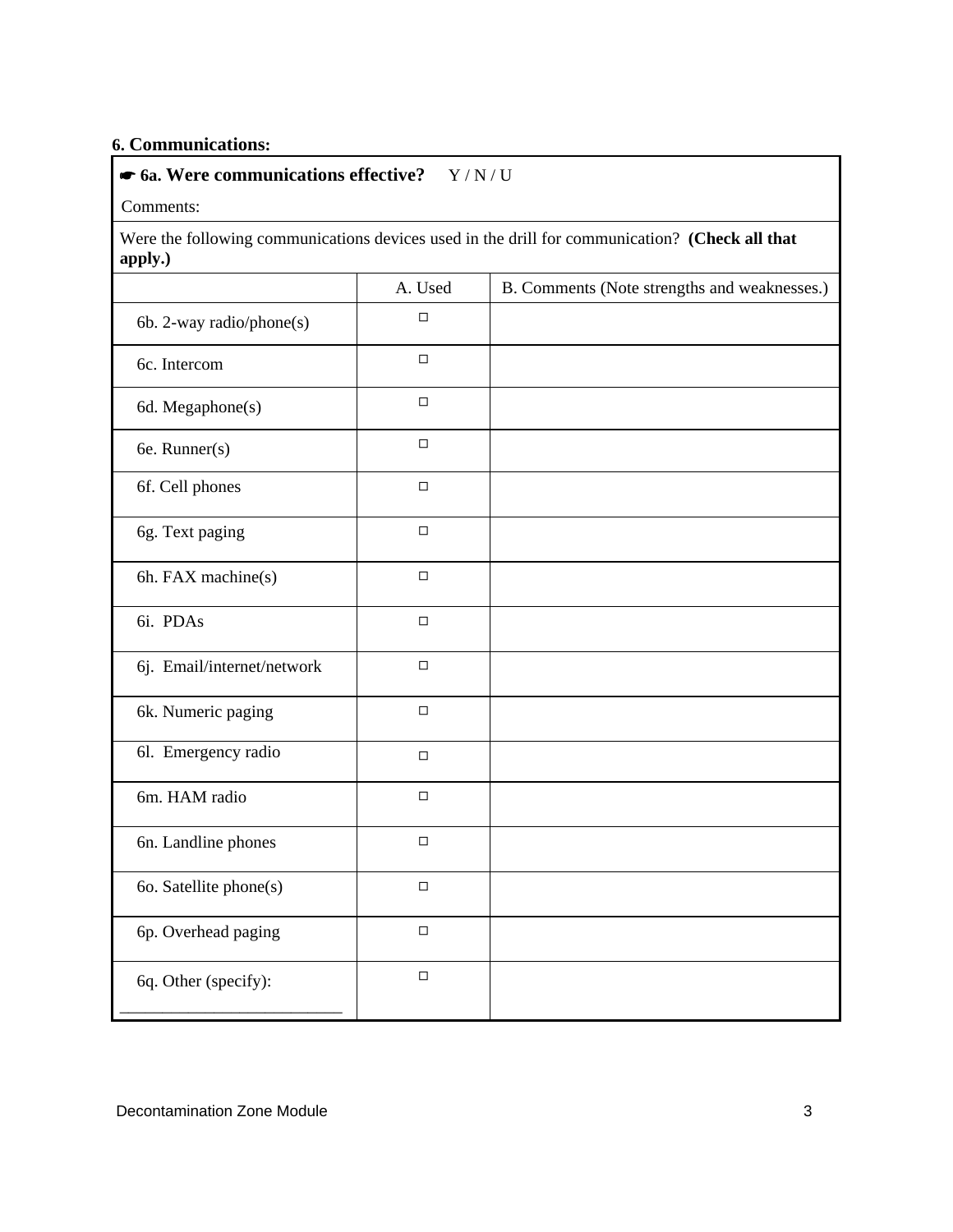#### **7. Information Flow**:

#### **The 7a. Was necessary information received?** Y/N/U

Comments:

7b. Were problems created by delays in receiving information?Y / N / U

• If problems were created by delays in information, specify in comment box at end of this module.

 7c. When was your zone made aware of the potential involvement of a chemical or radiological agent? **(Check one.)**

 $\Box$  Before the first victim arrived  $\Box$  After first victim arrived

 $\Box$  All victims completed decontamination  $\Box$  Never made aware

 $\Box$  Unsure

#### **8. Security**:

**• 8a.** Were entrances and exits strictly controlled in this area?  $Y / N / U$ 

Comments:

8b. Did any of the following security issues arise in this zone? **(Check all that apply)**

a.  $\Box$  Crowd control b.  $\Box$  Media control

c. 9 Unruly victims d. 9 Other (specify): \_\_\_\_\_\_\_\_\_\_\_\_\_\_\_\_\_\_\_\_\_\_\_\_\_

8c. Were security personnel present in this zone?  $Y / N / U$ 

### **9. Personal Protective Equipment (PPE) and Safety:**

|  |  |  | $\bullet$ 9a. Was an appropriate supply of PPE available? Y/N/U |  |
|--|--|--|-----------------------------------------------------------------|--|
|--|--|--|-----------------------------------------------------------------|--|

Comments:

9b. Was the PPE applied correctly?Y/ N / U

Comments:

9c. Was staffing of the decontamination zone adequate?  $Y / N / U$ 

Comments:

Decontamination Zone Module 4 and 2008 and 2008 and 2008 and 2008 and 2008 and 2008 and 2008 and 2008 and 2008 and 2008 and 2008 and 2008 and 2008 and 2008 and 2008 and 2008 and 2008 and 2008 and 2008 and 2008 and 2008 and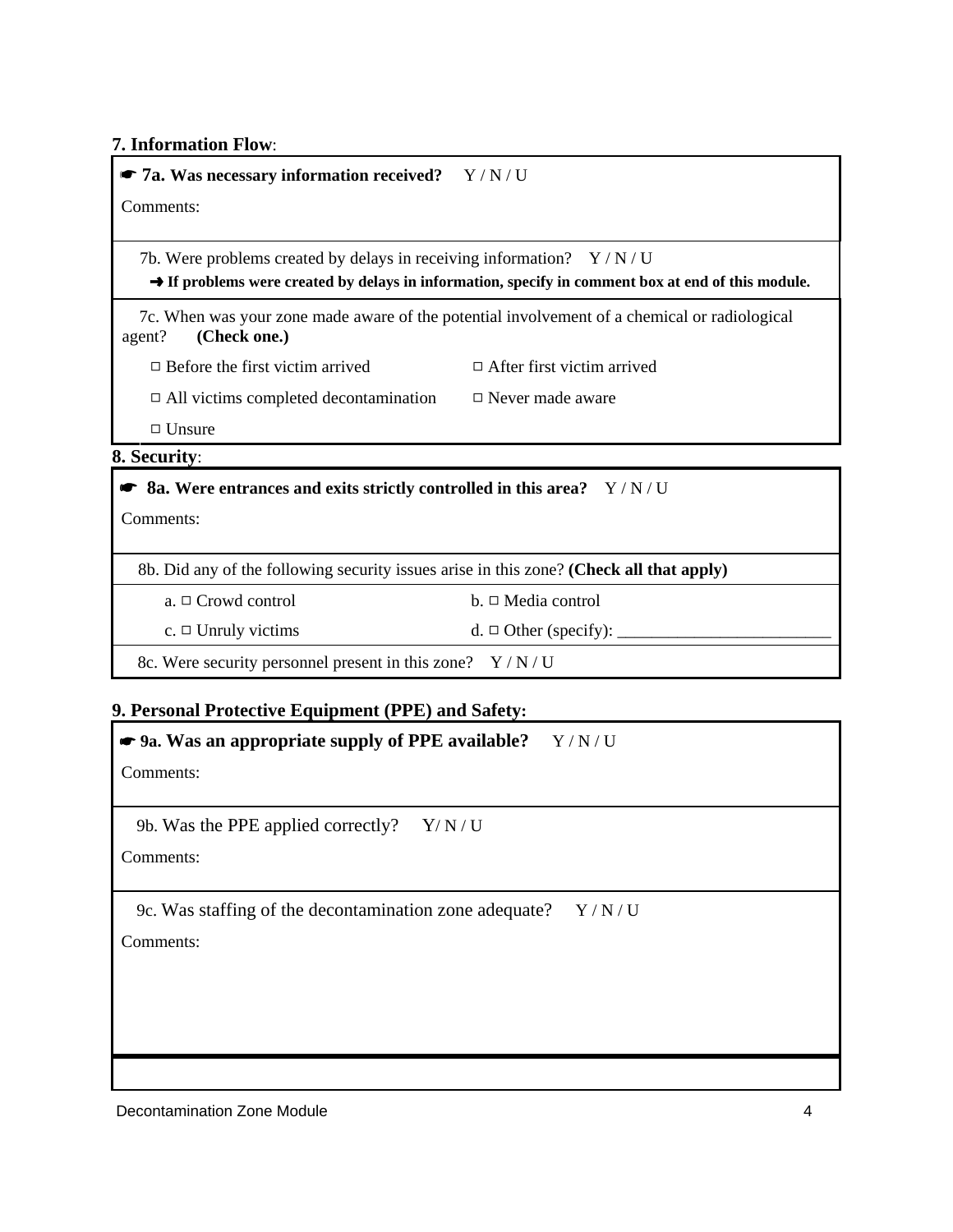If needed, were these items for standard precautions available for the healthcare workers?

|                                                                                           | A.<br>Available?                          | <b>B.</b><br>Used by staff? | C.<br>Adequate<br>Supply? |
|-------------------------------------------------------------------------------------------|-------------------------------------------|-----------------------------|---------------------------|
| 9d. Protective suit                                                                       | Y/N/U                                     | Y/N/U                       | Y/N/U                     |
| 9e. Hoods                                                                                 | Y/N/U                                     | Y/N/U                       | Y/N/U                     |
| 9f. Boots                                                                                 | Y/N/U                                     | Y/N/U                       | Y/N/U                     |
| 9g. Gloves, chemical resistant                                                            | Y/N/U                                     | Y/N/U                       | Y/N/U                     |
| 9h. Apron                                                                                 | Y/N/U                                     | Y/N/U                       | Y/N/U                     |
| 9i. Masks                                                                                 | Y/N/U                                     | Y/N/U                       | Y/N/U                     |
| 9j. Respirators (e.g., powered air<br>purifying respirator)                               | Y/N/U                                     | Y/N/U                       | Y/N/U                     |
| 9k. Other (specify):                                                                      | Y/N/U                                     | Y/N/U                       | Y/N/U                     |
| 91. Were instructions available regarding appropriate donning and removal of PPE?         |                                           |                             | Y/N/U                     |
| 9m. If available, in what format were they? (Check all that apply.)                       |                                           |                             |                           |
| a. $\Box$ Verbal instructions by staff                                                    | $b. \Box$ Poster(s)                       |                             |                           |
| c. $\Box$ Written instruction(s)                                                          | $d. \Box$ Video                           |                             |                           |
|                                                                                           |                                           |                             |                           |
| 9n. Were <i>all</i> workers in the decontamination area dressed in appropriate PPE?       |                                           |                             | Y/N/U                     |
| 90. Was there inadvertent contamination of staff or victims?                              |                                           | Y/N/U                       |                           |
| 9p. What issues with donning and removing PPE arose in this zone? (Check all that apply.) |                                           |                             |                           |
| a. $\Box$ Broken seals                                                                    | $b. \Box$ Delay in donning PPE            |                             | c. $\Box$ Improper fit    |
| $d. \Box$ Staff not trained to don PPE                                                    | e. $\Box$ Staff not trained to remove PPE |                             | f. $\Box$ None            |
|                                                                                           |                                           |                             |                           |
|                                                                                           |                                           |                             |                           |

Decontamination Zone Module 5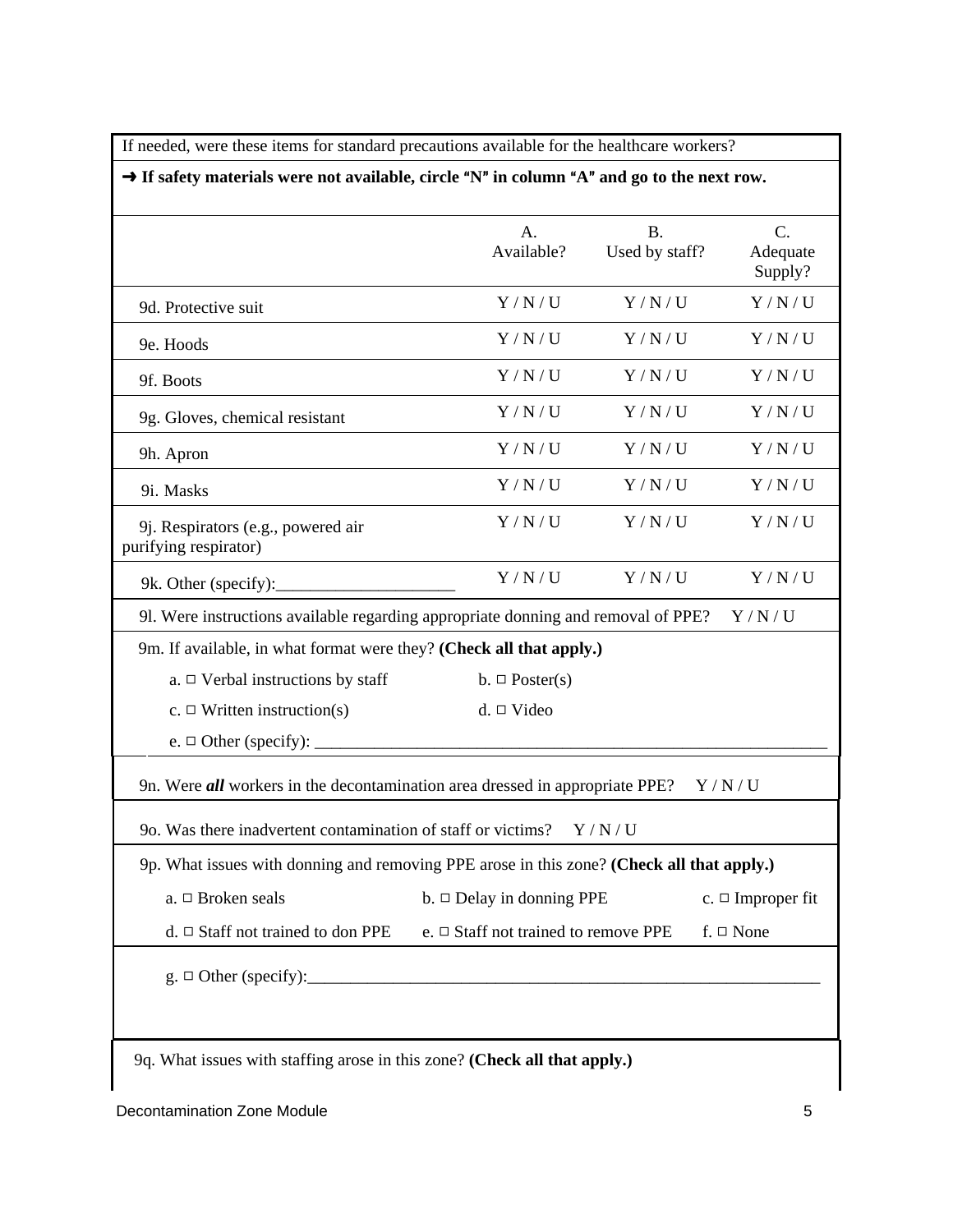a.  $\Box$  Could not communicate with each other b.  $\Box$  Fatigue c.  $\Box$  Over-heating/dehydration

d.  $\Box$  Inadequate numbers to allow work cycles e.  $\Box$  Other  $(specify):$ 

 9r. How were victims screened for appropriate decontamination prior to leaving the decontamination zone? **(Check all that apply.)**

a.  $\Box$  Screening device (e.g., radiation or chemical detector)  $b. \Box$  Physical examination c.  $\Box$  Not screened

**10. Zone Disruption**:

**• 10a. Did the zone function as planned? Y** / N / U

Comments:

10b. Was there a plan in place to relocate this zone if necessary?  $Y / N / U$ 

**Comments** (If comment refers to a specific item, give the item number.):

## **END OF DECONTAMINATION ZONE MODULE**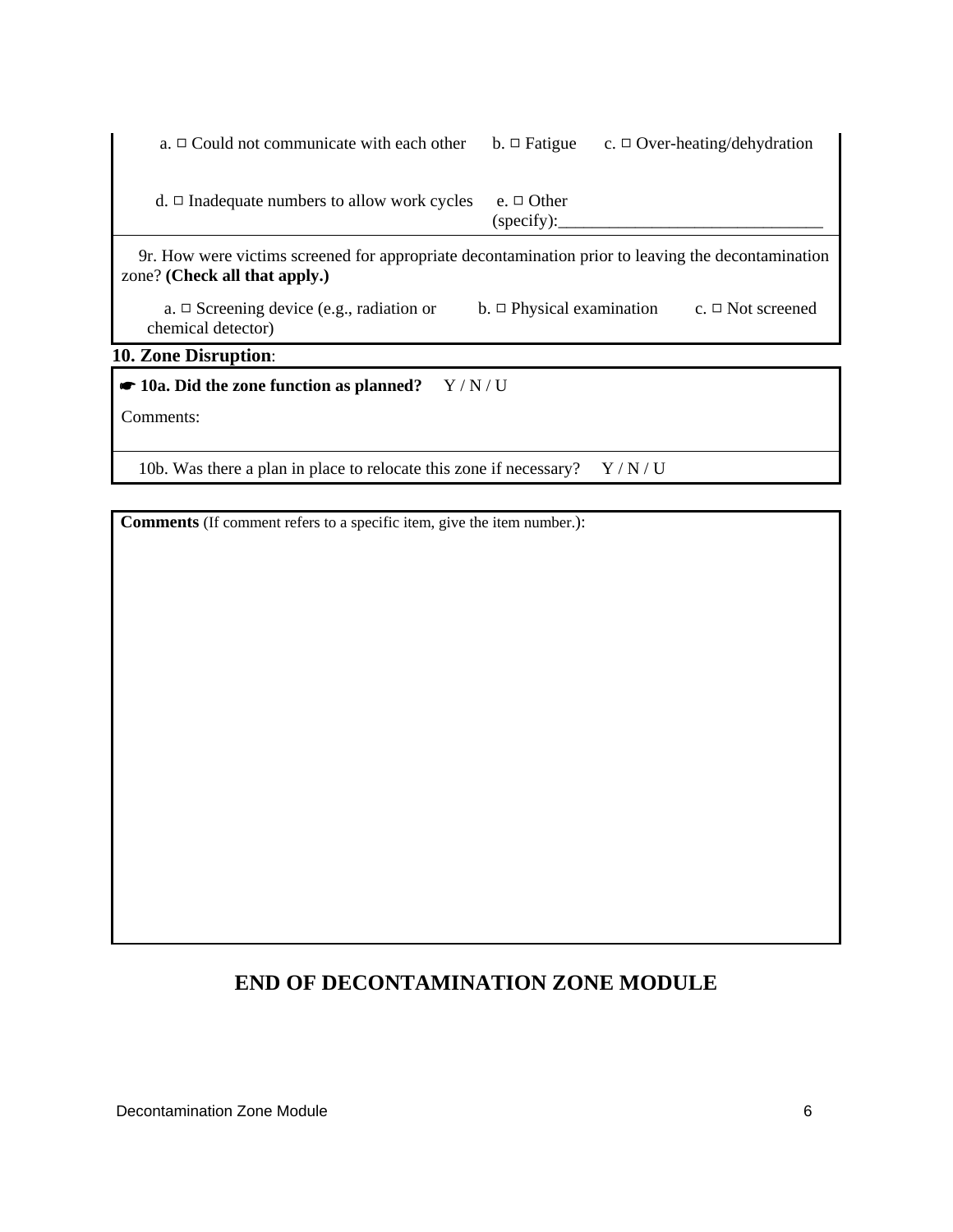Decontamination Zone Module 7 and 2008 7 and 2008 7 and 2008 7 and 2008 7 and 2008 7 and 2008 7 and 2008 7 and 2008 7 and 2008 7 and 2008 7 and 2008 7 and 2008 7 and 2008 7 and 2008 7 and 2008 7 and 2008 7 and 2008 7 and 2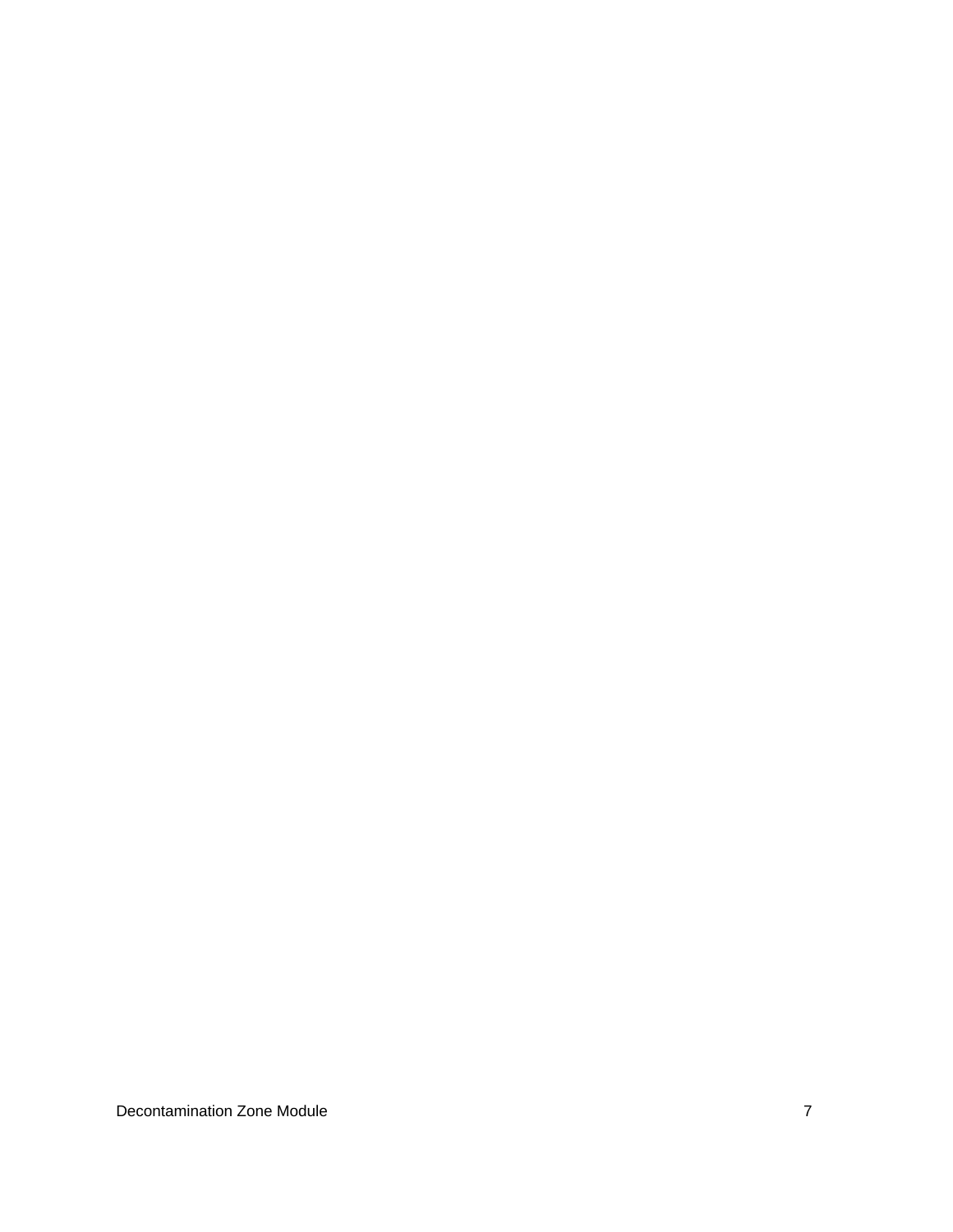## Hospital Disaster Drill Evaluation **Triage Zone Module**

Note: *Circle* or *check* ( $\nu$ ) as indicated. Y=Yes; N=No; U=Unclear; NA=Not applicable

|                                                                                                                                |                    | Date: $\frac{\sqrt{2}}{2}$                                                            |  |  |  |
|--------------------------------------------------------------------------------------------------------------------------------|--------------------|---------------------------------------------------------------------------------------|--|--|--|
|                                                                                                                                |                    |                                                                                       |  |  |  |
|                                                                                                                                |                    |                                                                                       |  |  |  |
|                                                                                                                                |                    | Period of time of evaluation: _____AM / PM (Circle one.) to ____AM / PM (Circle one.) |  |  |  |
| 1. Time Points                                                                                                                 |                    |                                                                                       |  |  |  |
| $\bullet$ 1a. Did the drill start on time? $Y/N/U$                                                                             |                    |                                                                                       |  |  |  |
| Comments:                                                                                                                      |                    |                                                                                       |  |  |  |
| 1b. Time the drill began: (Circle one.) _______ AM / PM / U                                                                    |                    |                                                                                       |  |  |  |
| 1c. Time this zone was ready to accept victims: (Circle one.) ______ AM/PM/U                                                   |                    |                                                                                       |  |  |  |
| 2. Zone Description:                                                                                                           |                    |                                                                                       |  |  |  |
| $\bullet$ 2a. Were the zone boundaries clearly defined? Y/N/U                                                                  |                    |                                                                                       |  |  |  |
| Comments:                                                                                                                      |                    |                                                                                       |  |  |  |
| 2b. How was the boundary for this zone defined? (Check all that apply.)                                                        |                    |                                                                                       |  |  |  |
| a. $\Box$ Barricade(s) b. $\Box$ Sign(s)<br>c. $\square$ Tape                                                                  |                    |                                                                                       |  |  |  |
|                                                                                                                                |                    |                                                                                       |  |  |  |
| 3. Personnel                                                                                                                   |                    |                                                                                       |  |  |  |
| $\bullet$ 3a. Did someone assume command of this zone? $Y/N/U$                                                                 |                    |                                                                                       |  |  |  |
| Comments:                                                                                                                      |                    |                                                                                       |  |  |  |
| • 3b. Was staffing for the triage zone adequate? $Y/N/U$                                                                       |                    |                                                                                       |  |  |  |
| Comments:                                                                                                                      |                    |                                                                                       |  |  |  |
| 3c. How many minutes after the drill activities in this zone commenced did someone assume<br>command of the zone? (Check one.) |                    |                                                                                       |  |  |  |
| $\Box$ <10 min                                                                                                                 | $\Box$ 10 - 29 min | $\Box$ 30 - 59 min                                                                    |  |  |  |
| $\Box$ 1 - 2 hrs                                                                                                               | $\Box$ >2 hrs      | $\square$ NA                                                                          |  |  |  |
| $\Box$ No one took charge                                                                                                      |                    |                                                                                       |  |  |  |

Triage Zone Module 1 and 1 and 1 and 1 and 1 and 1 and 1 and 1 and 1 and 1 and 1 and 1 and 1 and 1 and 1 and 1 and 1 and 1 and 1 and 1 and 1 and 1 and 1 and 1 and 1 and 1 and 1 and 1 and 1 and 1 and 1 and 1 and 1 and 1 and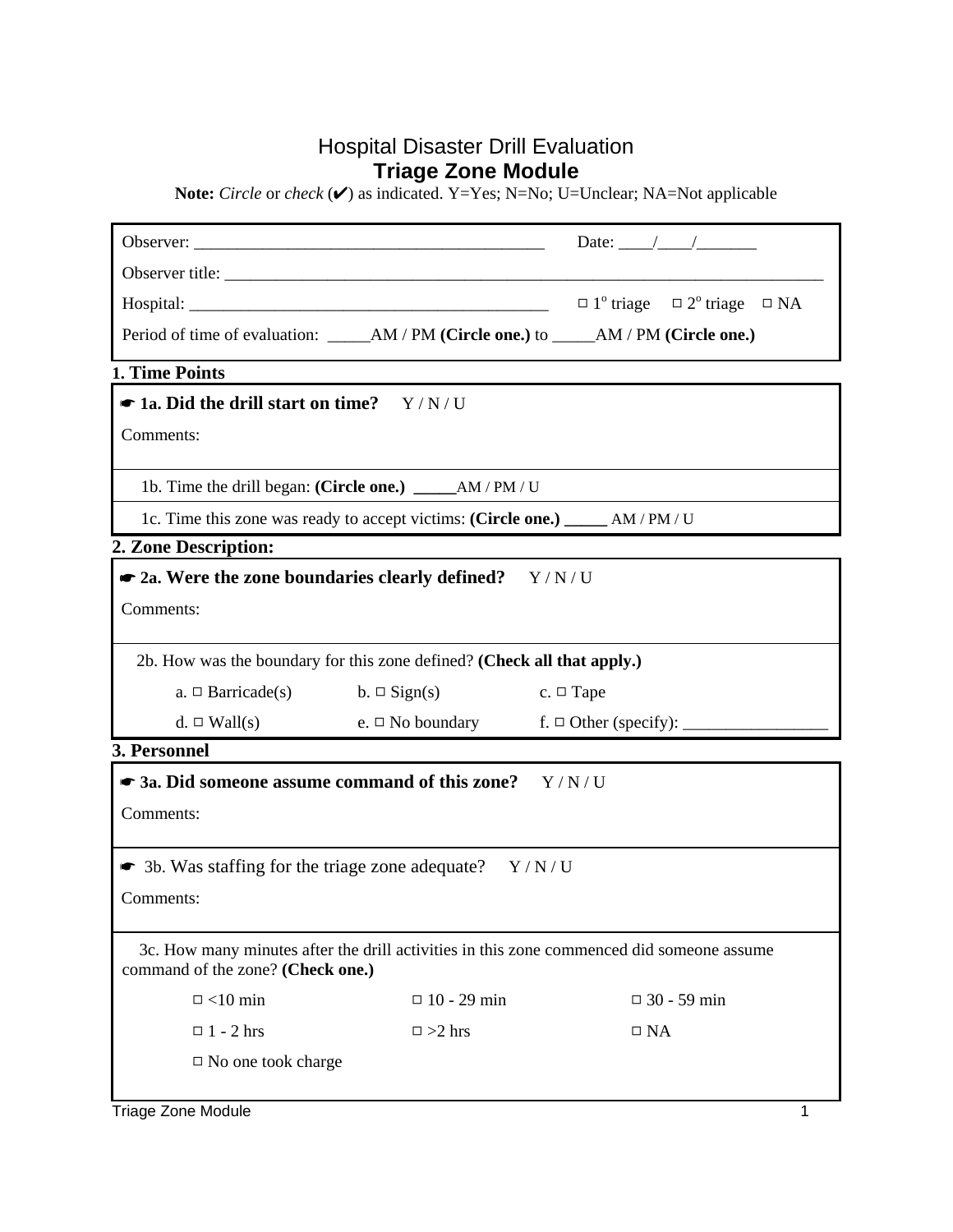| 3d. Were the following drill participants identifiable?                        |          |                                                                                     |                                                                                                                                  |  |
|--------------------------------------------------------------------------------|----------|-------------------------------------------------------------------------------------|----------------------------------------------------------------------------------------------------------------------------------|--|
| a. Person in charge                                                            | Y/N/U/NA | b. Drill evaluators                                                                 | Y/N/U/NA                                                                                                                         |  |
| c. Drill organizers Y / N / U / NA                                             |          | d. Media                                                                            | Y/N/U/NA                                                                                                                         |  |
| e. Medical personnel $Y/N/U/NA$                                                |          | f. Mock victims                                                                     | Y/N/U/NA                                                                                                                         |  |
| g. Observers                                                                   | Y/N/U/NA | h. Security                                                                         | Y/N/U/NA                                                                                                                         |  |
| <b>4. Zone Operations</b>                                                      |          |                                                                                     |                                                                                                                                  |  |
|                                                                                |          | $\bullet$ 4a. Did the triage area function efficiently? $Y/N/U$                     |                                                                                                                                  |  |
| Comments:                                                                      |          |                                                                                     |                                                                                                                                  |  |
|                                                                                |          | 4b. Was the hospital disaster plan followed? $Y/N/U$ / Partially / No plan          |                                                                                                                                  |  |
|                                                                                |          | 4c. If not followed, what were the reason(s)? (Check all that apply.)               |                                                                                                                                  |  |
| $a. \Box$ Not available                                                        |          | $b. \Box$ Too complex                                                               |                                                                                                                                  |  |
|                                                                                |          |                                                                                     |                                                                                                                                  |  |
| $c. \Box$ Not relevant to drill<br>$d. \Box$ Participants unfamiliar with plan |          |                                                                                     |                                                                                                                                  |  |
| $e. \Box$ Too hard to access                                                   |          |                                                                                     |                                                                                                                                  |  |
|                                                                                |          |                                                                                     | 4d. If the hospital disaster plan was available, what was its format? (Check all that apply.)                                    |  |
| a. $\Box$ Complete manual                                                      |          | $b. \Box$ Flow diagram                                                              | c. $\Box$ Job action sheets                                                                                                      |  |
| $d. \Box$ No disaster plan                                                     |          |                                                                                     |                                                                                                                                  |  |
|                                                                                |          | 4e. Was the space allocated for the zone adequate? $Y / N / U$                      |                                                                                                                                  |  |
| screened? (Check all that apply.)                                              |          |                                                                                     | 4f. If victims were screened for biological, chemical, or radiological exposure, how were they                                   |  |
|                                                                                |          |                                                                                     | a. $\Box$ Personal interview b. $\Box$ Physical examination c. $\Box$ Screening device (e.g., radiation<br>or chemical detector) |  |
| $d. \Box$ Not screened                                                         |          | $e. \Box NA$                                                                        | f. $\Box$ Other (specify): _                                                                                                     |  |
| 4g. Did a bottleneck develop in this zone?                                     |          | Y/N/U                                                                               |                                                                                                                                  |  |
|                                                                                |          | If a bottleneck did develop, describe in the comment box at the end of this module. |                                                                                                                                  |  |
| zone?                                                                          | Y/N/U/NA | 4h. If triage occurs after decontamination, did any contaminated victims enter this |                                                                                                                                  |  |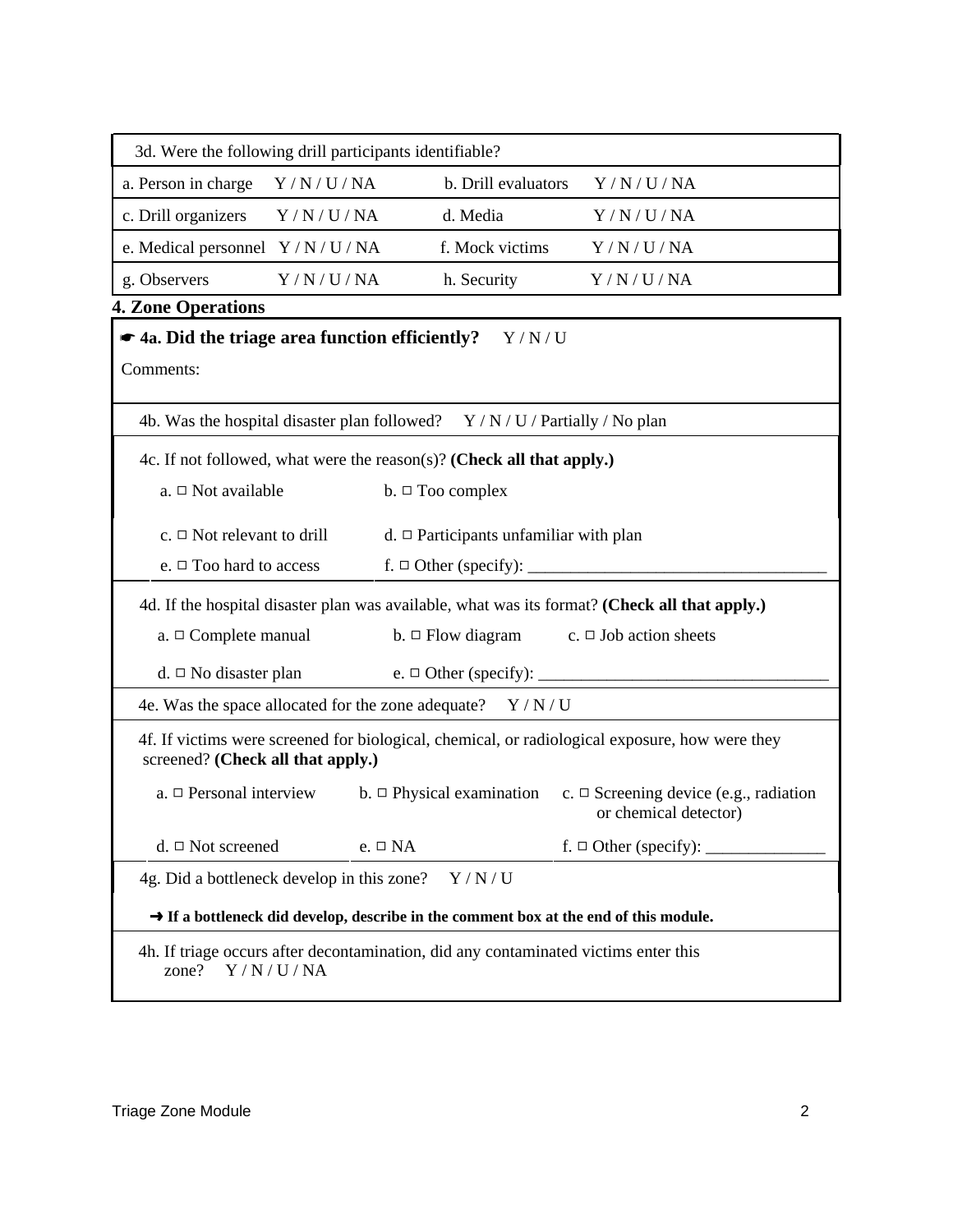# **5. Victim Documentation and Tracking**

| • 5a. Were all incoming victims registered and given a unique identification<br>or medical record number?<br>Y/N/U    |                                       |                                                        |  |  |
|-----------------------------------------------------------------------------------------------------------------------|---------------------------------------|--------------------------------------------------------|--|--|
| Comments:                                                                                                             |                                       |                                                        |  |  |
| 5b. When were incoming victims registered and given a unique identification or medical record<br>number? (Check one.) |                                       |                                                        |  |  |
| $\Box$ Before entering this zone                                                                                      |                                       | $\Box$ On entering this zone                           |  |  |
| $\Box$ Not while in this zone                                                                                         | $\Box$ Unclear                        |                                                        |  |  |
| 5c. What was the method of documenting the victim record in this zone? (Check all that apply.)                        |                                       |                                                        |  |  |
| a. $\Box$ Computer entry                                                                                              |                                       | $b. \Box$ Data card(s) attached to victims             |  |  |
| $c. \Box$ Scanner                                                                                                     | $d. \Box$ Separate victim paper chart |                                                        |  |  |
| e. $\Box$ No documentation                                                                                            | f. $\Box$ Other (specify): _          |                                                        |  |  |
| 5d. Were clearly visible triage levels identified for each patient prior to leaving<br>the triage area?<br>Y/N/U/NA   |                                       |                                                        |  |  |
| 5e. Was information about victims' prior field interventions accessible to<br>caregivers?<br>Y/N/U/NA                 |                                       |                                                        |  |  |
| <b>6. Communications</b>                                                                                              |                                       |                                                        |  |  |
| Ga. Were communications effective?<br>Comments:                                                                       | Y/N/U                                 |                                                        |  |  |
| Were the following communications devices used in the drill? (Check all that apply.)                                  |                                       |                                                        |  |  |
|                                                                                                                       | A. Used                               | <b>B.</b> Comments<br>(Note strengths and weaknesses.) |  |  |
| 6b. 2-way radio/phone(s)                                                                                              | □                                     |                                                        |  |  |
| 6c. Landline phone(s)                                                                                                 | □                                     |                                                        |  |  |
| $\Box$<br>6d. Cell phone(s)                                                                                           |                                       |                                                        |  |  |
| 6e. Personal data assistant(s) (PDA)                                                                                  | □                                     |                                                        |  |  |
| 6f. Numeric paging                                                                                                    | □                                     |                                                        |  |  |
| 6g. Overhead paging                                                                                                   | □                                     |                                                        |  |  |
| 6h. Text paging                                                                                                       | □                                     |                                                        |  |  |
| 6i. E-mail/Internet/network                                                                                           | □                                     |                                                        |  |  |

Triage Zone Module 3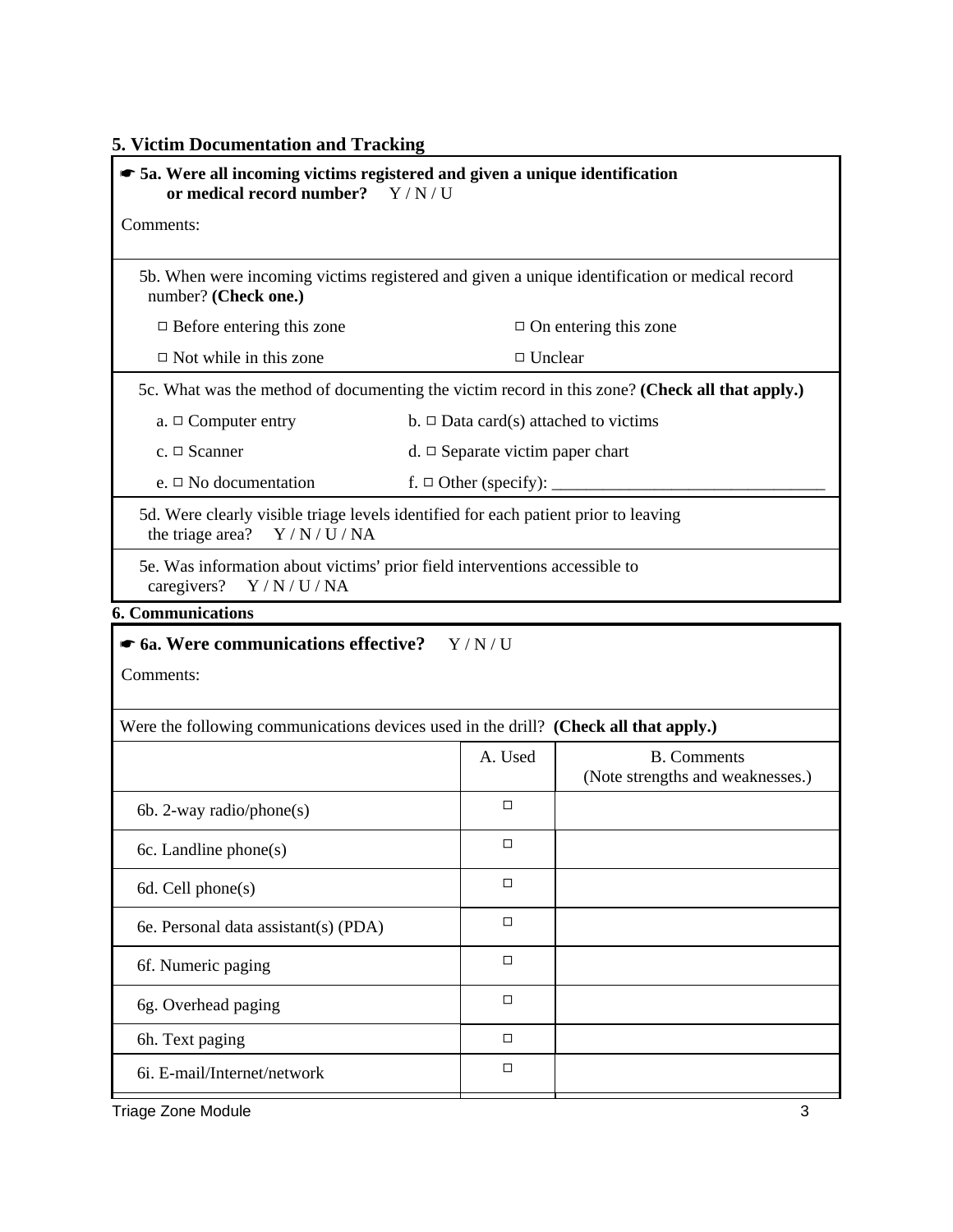| 6j. FAX machine(s)     | $\Box$ |  |
|------------------------|--------|--|
| 6k. Intercom           | $\Box$ |  |
| 6l. Megaphone(s)       | $\Box$ |  |
| $6m.$ Runner $(s)$     | $\Box$ |  |
| 6n. Satellite phone(s) | □      |  |
| 60. Emergency radio    | □      |  |
| 6p. HAM radio          | □      |  |
|                        | □      |  |

#### **7. Information Flow**

**Ta. Was necessary information received?** Y/N/U

Comments:

 7b. Did your zone receive updates regarding the situation outside the hospital (e.g., status of disaster events, number of victims arriving, acuity of victims)?  $Y / N / U$ 

 7c. How was this zone kept aware of the ongoing general situation within the hospital? **(Check all that apply.)**

a.  $\Box$  Call(s) from incident command b.  $\Box$  FAX from incident command

c.  $\Box$  Other contact from incident command d.  $\Box$  Runner(s) from incident command

e.  $\Box$  Contact from other internal sources (specify):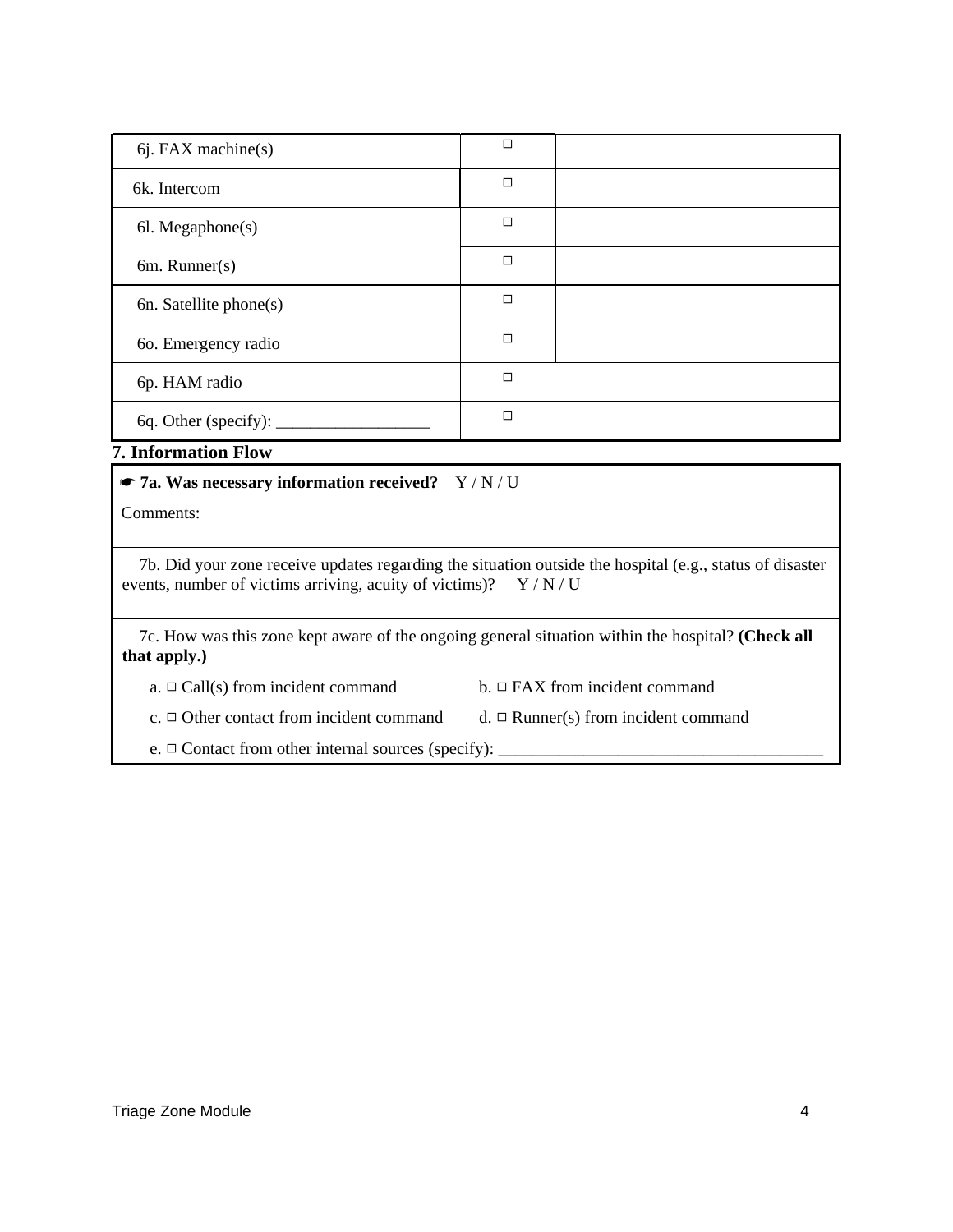**8. Security**

| • 8a. Were entrances and exits strictly controlled in this area? $Y/N/U$                               |                              |                                |                           |                                                |
|--------------------------------------------------------------------------------------------------------|------------------------------|--------------------------------|---------------------------|------------------------------------------------|
| Comments:                                                                                              |                              |                                |                           |                                                |
| 8b. Did any of the following security issues arise in this zone? (Check all that apply)                |                              |                                |                           |                                                |
| $b. \Box$ Media control<br>$a. \Box$ Crowd control                                                     |                              | $c. \Box$ Unruly victims       |                           | d. $\Box$ Other (specify):                     |
| 8c. Were security personnel present in this zone? $Y/N/U$                                              |                              |                                |                           |                                                |
| 9. Personal Protective Equipment (PPE) and Safety                                                      |                              |                                |                           |                                                |
| • 9a. Was an appropriate supply of PPE available?                                                      |                              | Y/N/U                          |                           |                                                |
| Comments:                                                                                              |                              |                                |                           |                                                |
| • 9b. Was the PPE applied correctly?                                                                   | Y/N/U                        |                                |                           |                                                |
| Comments:                                                                                              |                              |                                |                           |                                                |
| If needed, were these items for standard precautions available for the healthcare workers?             |                              |                                |                           |                                                |
| $\rightarrow$ If safety materials were not available, circle "N" in column "A" and go to the next row. |                              |                                |                           |                                                |
|                                                                                                        | A <sub>1</sub><br>Available? | <b>B.</b><br>Used by<br>staff? | C.<br>Adequate<br>Supply? | D.<br>Problems with<br>use? (e.g.,<br>donning) |
| 9c. Face shields/Masks                                                                                 | Y/N/U                        | Y/N/U                          | Y/N/U                     | Y/N/U                                          |
| 9d. Waterproof gowns                                                                                   | Y/N/U                        | Y/N/U                          | Y/N/U                     | Y/N/U                                          |
| 9e. Isolation gowns                                                                                    | Y/N/U                        | Y/N/U                          | Y/N/U                     | Y/N/U                                          |
| 9f. Gloves                                                                                             | Y/N/U                        | Y/N/U                          | Y/N/U                     | Y/N/U                                          |
| 9g. Passive (negative pressure)<br>filtration (e.g., N95 or N99<br>masks)                              | Y/N/U                        | Y/N/U                          | Y/N/U                     | Y/N/U                                          |
| 9h. Respirators (e.g., powered<br>Air purifying respirator)                                            | Y/N/U                        | Y/N/U                          | Y/N/U                     | Y/N/U                                          |
| 9i. Other (specify): $\overline{\phantom{a}}$                                                          | Y/N/U                        | Y/N/U                          | Y/N/U                     | Y/N/U                                          |
| 9 <i>j</i> . Were instructions available regarding appropriate donning and removal of PPE?             |                              |                                |                           | Y/N/U                                          |
| 9k. If available, in what format were they? (Check all that apply.)                                    |                              |                                |                           |                                                |
| a. $\Box$ Verbal instructions by staff                                                                 | $b. \Box$ Poster(s)          |                                |                           | c. $\Box$ Written instruction(s)               |
| $d. \Box$ Video                                                                                        | e. $\Box$ Other (specify):   |                                |                           |                                                |

**Triage Zone Module 5 and 2008 Cone Service 2008 Cone Service 2008 Cone Service 2008 Cone Service 2008 Cone Service 30 Automobile 30 Automobile 30 Automobile 30 Automobile 30 Automobile 30 Automobile 30 Automobile 30 Autom**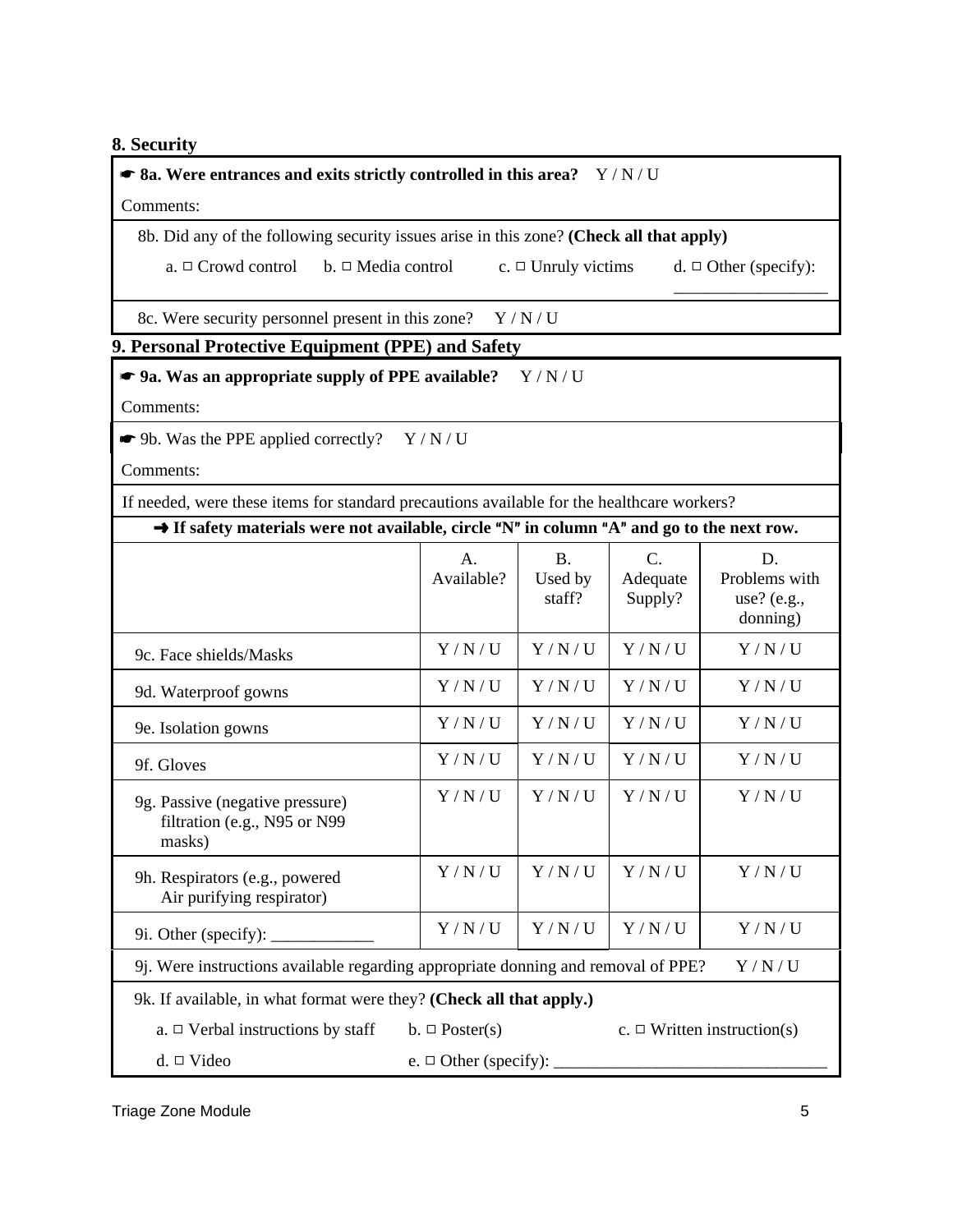#### **10. Equipment and Supplies**

|  | $\bullet$ 10a. Were there appropriate quantities of medical supplies? | Y/N/U |
|--|-----------------------------------------------------------------------|-------|
|--|-----------------------------------------------------------------------|-------|

Comments:

Were these medical supplies available? $\rightarrow$  If the medical supplies were not available, circle "N" in column A**A**@ **and go to the next row**.

|                                                           | A. Available | <b>B.</b> Issues |
|-----------------------------------------------------------|--------------|------------------|
| 10b. Alcohol-based hand cleaner                           | Y/N/U/NA     |                  |
| 10c. Bandages                                             | Y/N/U/NA     |                  |
| 10d. Basic airway equipment                               | Y/N/U/NA     |                  |
| 10e. Blood pressure equipment                             | Y/N/U/NA     |                  |
| 10f. Oxygen masks                                         | Y/N/U/NA     |                  |
| 10g. Oxygen tanks                                         | Y/N/U/NA     |                  |
| 10h. Stethoscopes                                         | Y/N/U/NA     |                  |
| 10i. Stretchers                                           | Y/N/U/NA     |                  |
| 10j. Suction equipment                                    | Y/N/U/NA     |                  |
| 10k. Vascular access supplies<br>(catheters, fluids, etc) | Y/N/U/NA     |                  |
| 101. Wheelchairs                                          | Y/N/U/NA     |                  |
|                                                           | Y/N/U/NA     |                  |

**Comments (If referring to a specific item, give the item number.)**

## **END OF TRIAGE ZONE MODULE**

Triage Zone Module 6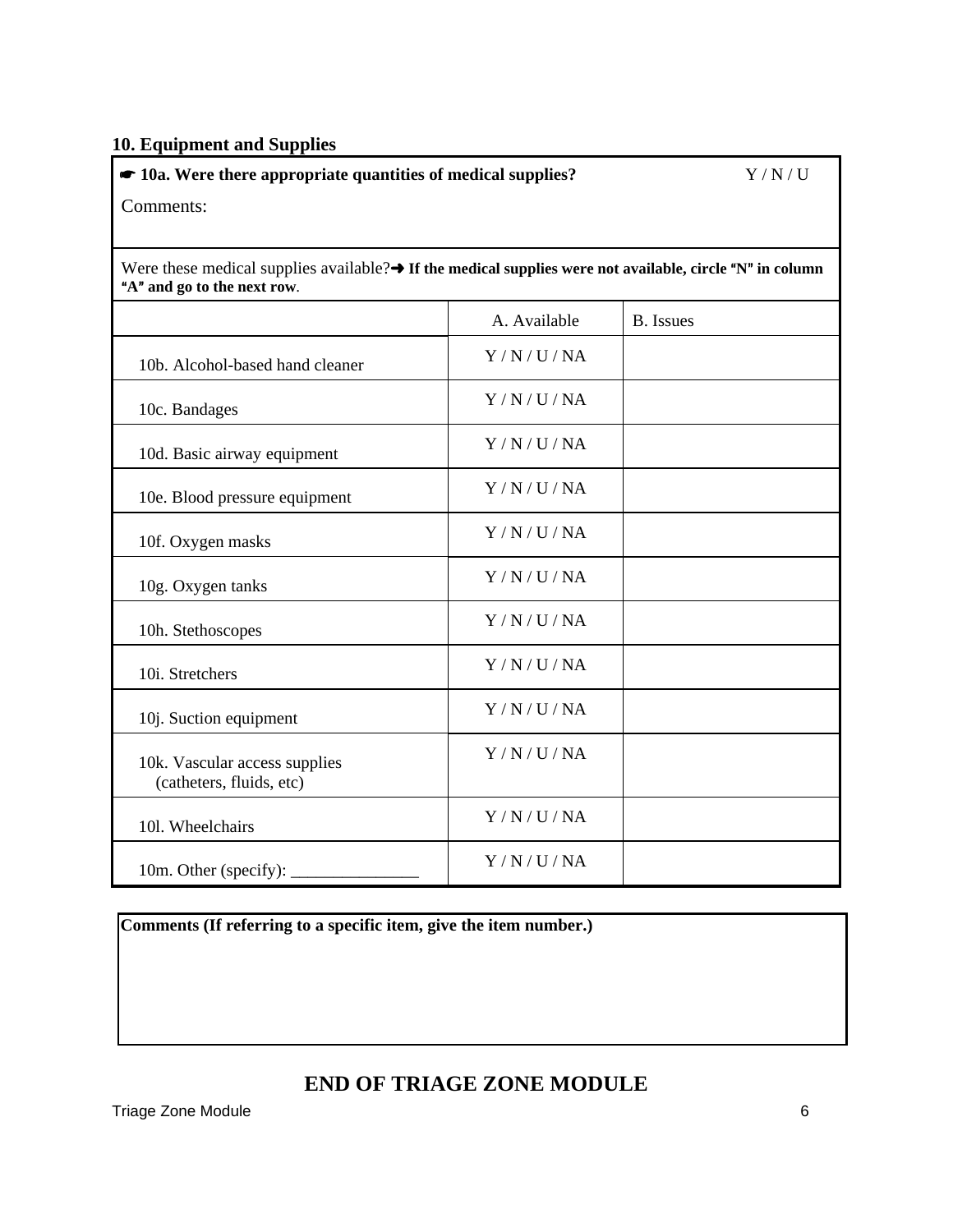## Hospital Disaster Drill Evaluation **Treatment Zone Module**

**Instructions:** This form can be used in the Emergency Department, and in medical and surgical care areas. **Note:** *Circle* or *check* (✔) as indicated. Y=Yes; N=No; U=Unclear; NA=Not applicable

| Date: $\frac{\sqrt{2}}{2}$                                                                      |
|-------------------------------------------------------------------------------------------------|
|                                                                                                 |
|                                                                                                 |
| Period of time of evaluation: _______ AM / PM (Circle one.) to _____ AM / PM (Circle one.)      |
| 1. Time Points                                                                                  |
| $\bullet$ 1a. Did the drill start on time? $Y/N/U$                                              |
| Comments:                                                                                       |
| 1b. Time the drill began: (Circle one.) _______AM / PM / U                                      |
| 1c. Time this zone was ready to accept victims: (Circle one.) ______AM/PM/U                     |
| 2. Zone Description:                                                                            |
| $\bullet$ 2a. Were the zone boundaries clearly defined? Y/N/U                                   |
| Comments:                                                                                       |
| 2b. What type of unit is this zone during regular hospital functioning? (Check all that apply)  |
| a. $\Box$ Emergency Department (ED)<br>$b. \Box$ Intensive Care (ICU)                           |
| $d. \Box$ Medical Outpatient<br>c. $\Box$ Medical Inpatient                                     |
| e. $\Box$ Surgical Inpatient<br>f. $\Box$ Surgical Outpatient                                   |
|                                                                                                 |
| 2c. Were actual patients treated in the drill treatment area (along with mock victims)? $Y/N/U$ |
| 3. Personnel                                                                                    |
| $\bullet$ 3a. Did someone assume command of this zone? $Y/N/U$                                  |
| Comments:                                                                                       |
| • 3b. Was staffing of the treatment zone adequate?<br>Y/N/U                                     |
| Comments:                                                                                       |
|                                                                                                 |
|                                                                                                 |

Treatment Zone Module 1 and 1 and 2 and 2 and 2 and 2 and 2 and 2 and 2 and 2 and 2 and 2 and 2 and 2 and 2 and 2 and 2 and 2 and 2 and 2 and 2 and 2 and 2 and 2 and 2 and 2 and 2 and 2 and 2 and 2 and 2 and 2 and 2 and 2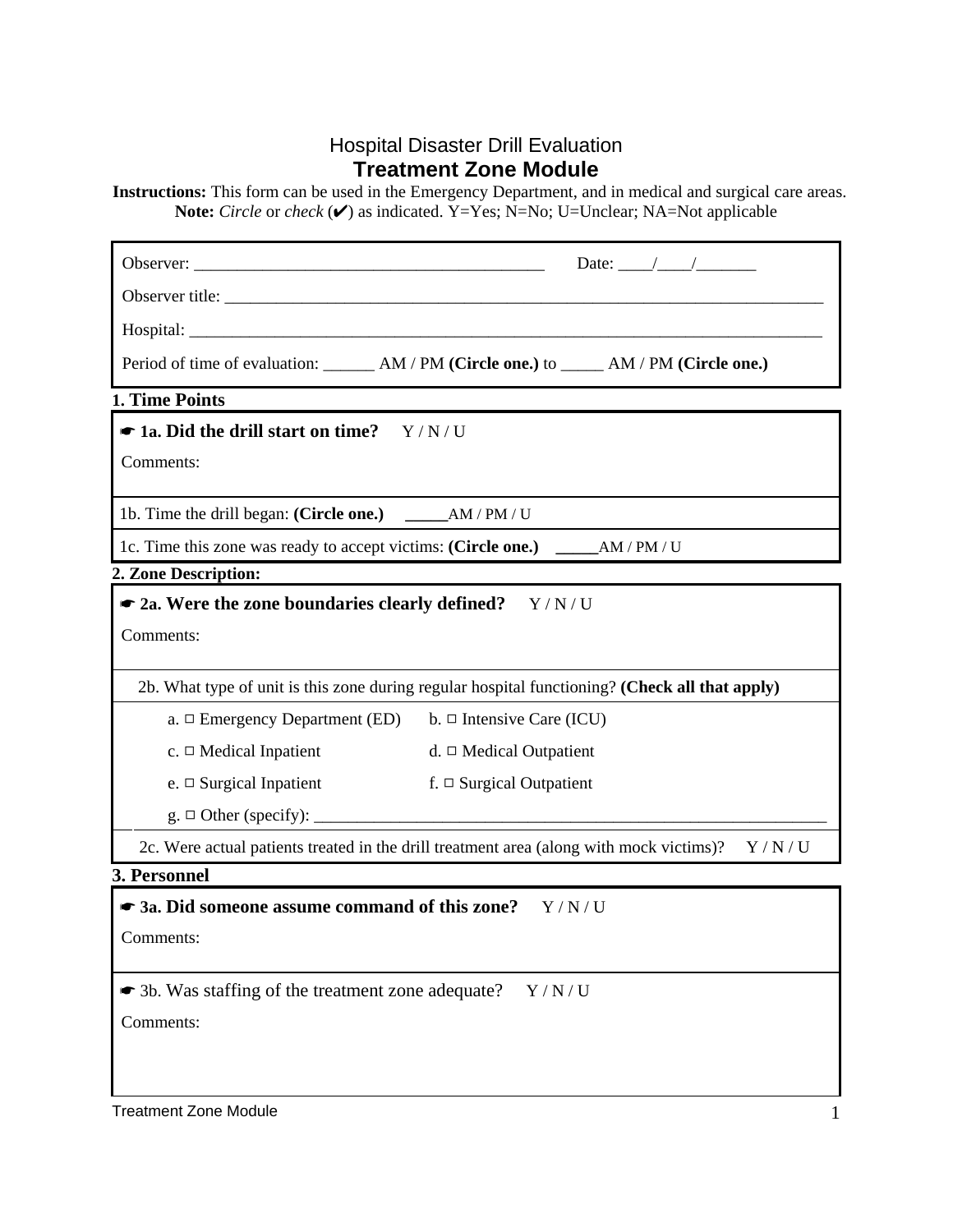| 3c. How many minutes after the drill activities in this zone commenced did someone assume<br>command of the zone? (Check one.) |                                               |                      |          |  |  |
|--------------------------------------------------------------------------------------------------------------------------------|-----------------------------------------------|----------------------|----------|--|--|
| $\Box$ <10 min                                                                                                                 | $\Box$ 10 - 29 min                            | $\Box$ 30 - 59 min   |          |  |  |
| $\Box$ 1 - 2 hrs                                                                                                               | $\Box$ >2 hrs                                 | $\square$ NA         |          |  |  |
| $\Box$ No one took charge.                                                                                                     |                                               |                      |          |  |  |
| 3d. Were the following drill participants identifiable?                                                                        |                                               |                      |          |  |  |
| a. Drill evaluators                                                                                                            | Y/N/U/NA                                      | b. Drill organizers  | Y/N/U/NA |  |  |
| c. Media                                                                                                                       | Y/N/U/NA                                      | d. Medical personnel | Y/N/U/NA |  |  |
| e. Mock victims                                                                                                                | f. Observers<br>Y/N/U/NA                      |                      | Y/N/U/NA |  |  |
| g. Security                                                                                                                    | Y/N/U/NA                                      |                      |          |  |  |
| <b>4. Zone Operations</b>                                                                                                      |                                               |                      |          |  |  |
| $\bullet$ 4a. Did the treatment area function efficiently? Y/N/U                                                               |                                               |                      |          |  |  |
| Comments:                                                                                                                      |                                               |                      |          |  |  |
| 4b. Was the hospital disaster plan followed? $Y/N/U$ / Partially / No plan                                                     |                                               |                      |          |  |  |
| 4c. If not followed, what were the reason(s)? (Check all that apply.)                                                          |                                               |                      |          |  |  |
| $a. \Box$ Not available                                                                                                        | $b. \Box$ Too complex                         |                      |          |  |  |
| c. $\Box$ Not relevant to drill                                                                                                | $d. \n\Box$ Participants unfamiliar with plan |                      |          |  |  |
| e. $\Box$ Too hard to access                                                                                                   |                                               |                      |          |  |  |
| 4d. If the hospital disaster plan was available, what was its format? (Check all that apply.)                                  |                                               |                      |          |  |  |
| $b. \Box$ Flow diagram c. $\Box$ Job action sheets<br>a. $\Box$ Complete manual                                                |                                               |                      |          |  |  |
| $d. \Box$ No disaster plan                                                                                                     |                                               |                      |          |  |  |
| 4e. Was the space allocated for the zone adequate? $Y/N/U$                                                                     |                                               |                      |          |  |  |
| → If space allocated was not adequate, specify in comment box at end of this module.                                           |                                               |                      |          |  |  |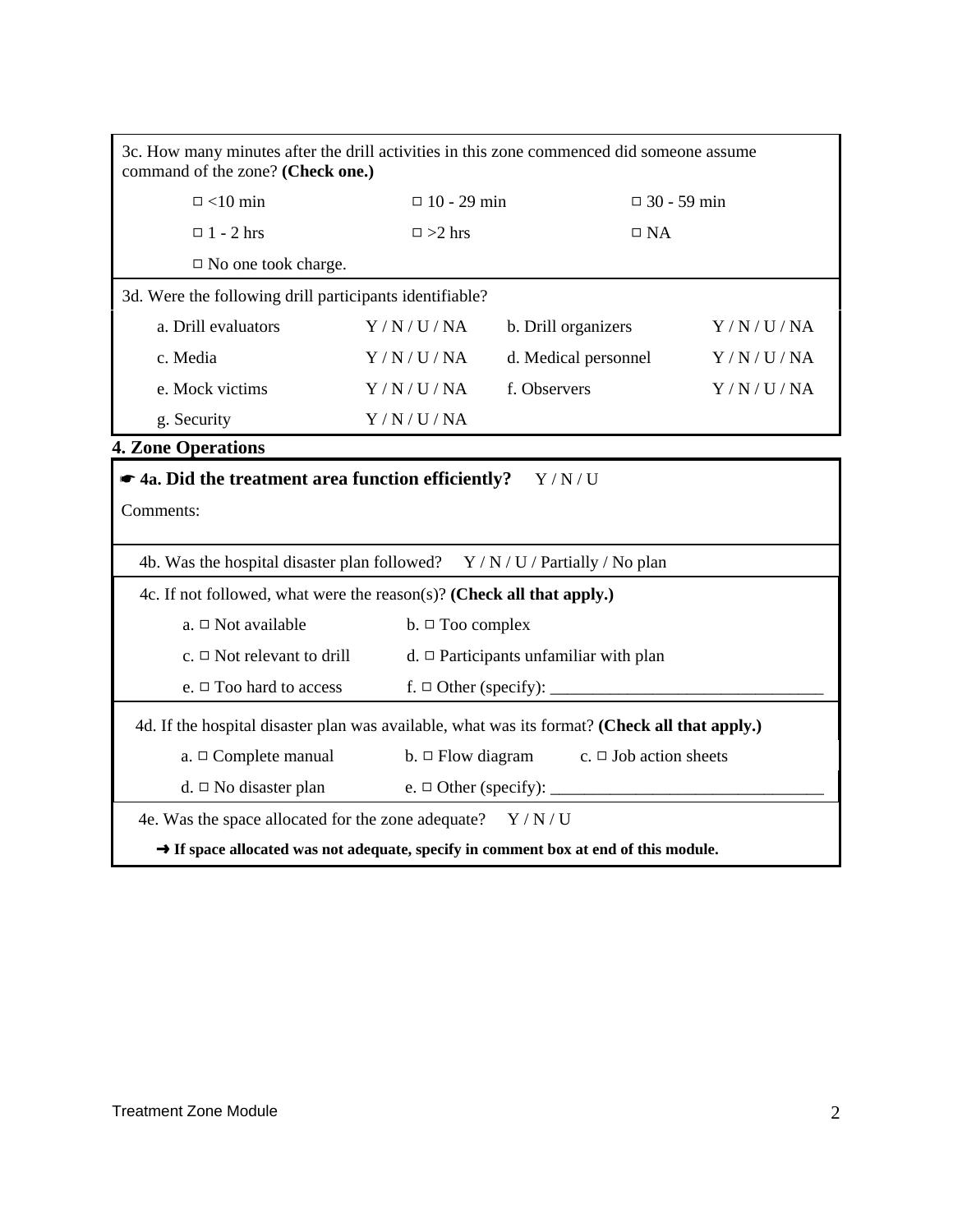| 4f. Did a bottleneck develop in this zone?<br>Y/N/U                                                   |                                                                                                   |  |  |  |  |
|-------------------------------------------------------------------------------------------------------|---------------------------------------------------------------------------------------------------|--|--|--|--|
|                                                                                                       | $\rightarrow$ If a bottleneck did develop, describe in the comment box at the end of this module. |  |  |  |  |
|                                                                                                       | 4g. How were victims managed who were NOT previously triaged? (Check one.)                        |  |  |  |  |
| $\Box$ Sent back to triage zone                                                                       | $\Box$ Sent to another area (specify):                                                            |  |  |  |  |
| $\Box$ Triaged in this zone                                                                           | $\Box$ Treated without being triaged                                                              |  |  |  |  |
| 4h. Did all victims have disposition decisions made at drill termination?                             | Y/N/U/NA                                                                                          |  |  |  |  |
| 4 <i>i</i> . Did any contaminated victims enter this zone?                                            | Y/N/U/NA                                                                                          |  |  |  |  |
| 5. Victim Documentation and Tracking                                                                  |                                                                                                   |  |  |  |  |
| or medical record number?<br>Comments:                                                                | • 5a. Were all incoming victims registered and given a unique identification<br>Y/N/U             |  |  |  |  |
| number? (Check one.)                                                                                  | 5b. When were all incoming victims registered and given a unique identification or medical record |  |  |  |  |
| $\Box$ Before entering this zone                                                                      | $\Box$ On entering this zone                                                                      |  |  |  |  |
| $\Box$ Not while in this zone                                                                         | $\Box$ Unclear                                                                                    |  |  |  |  |
|                                                                                                       | 5c. What was the method of documenting the victim record in this zone? (Check all that apply)     |  |  |  |  |
| a. $\Box$ Computer entry                                                                              | b. $\Box$ Data card(s) attached to victims                                                        |  |  |  |  |
| $c. \Box$ Dictation system                                                                            | $d. \Box$ Personal data assistant (PDA)                                                           |  |  |  |  |
| e. $\square$ Scanner                                                                                  | f. $\Box$ Separate victim paper chart                                                             |  |  |  |  |
| $g \in \mathbb{N}$ No documentation                                                                   | h. $\Box$ Expedited registration                                                                  |  |  |  |  |
| i. $\Box$ Other (specify):                                                                            |                                                                                                   |  |  |  |  |
| treatment area? $Y/N/U/NA$                                                                            | 5d. Were triage designations for each patient clearly visible upon entry into the                 |  |  |  |  |
| 5e. Was information about victims' prior field interventions accessible to<br>Y/N/U/NA<br>caregivers? |                                                                                                   |  |  |  |  |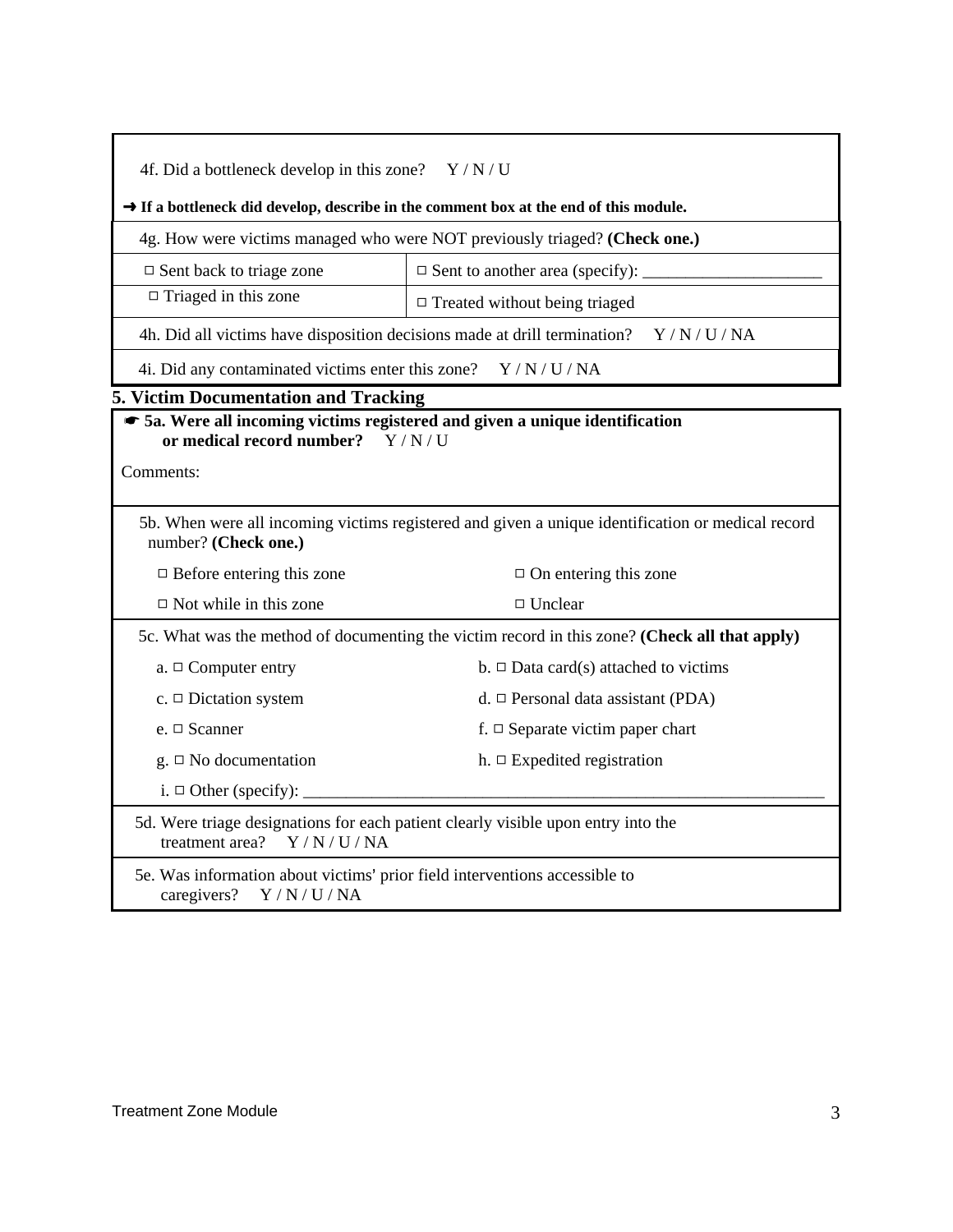#### **6. Communications**

| • 6a. Were communications effective?                                                 | Y/N/U   |                                                        |
|--------------------------------------------------------------------------------------|---------|--------------------------------------------------------|
| Comments:                                                                            |         |                                                        |
| Were the following communications devices used in the drill? (Check all that apply.) |         |                                                        |
|                                                                                      | A. Used | <b>B.</b> Comments<br>(Note strengths and weaknesses.) |
| 6b. 2-way radio/phone(s)                                                             | $\Box$  |                                                        |
| 6c. Landline phone(s)                                                                | □       |                                                        |
| 6d. Cell phone(s)                                                                    | □       |                                                        |
| 6e. PDAs                                                                             | $\Box$  |                                                        |
| 6f. Numeric paging                                                                   | $\Box$  |                                                        |
| 6g. Overhead paging                                                                  | $\Box$  |                                                        |
| 6h. Text paging                                                                      | $\Box$  |                                                        |
| 6i. E-mail/Internet/network                                                          | □       |                                                        |
| 6j. FAX machine(s)                                                                   | □       |                                                        |
| 6k. Intercom                                                                         | $\Box$  |                                                        |
| 6l. Megaphone(s)                                                                     | $\Box$  |                                                        |
| 6m. Runner(s)                                                                        | $\Box$  |                                                        |
| 6n. Emergency Radio                                                                  | □       |                                                        |
| 60. HAM radio                                                                        | □       |                                                        |
| 6p. Satellite phones                                                                 | $\Box$  |                                                        |
| 6q. Other (specify):                                                                 | $\Box$  |                                                        |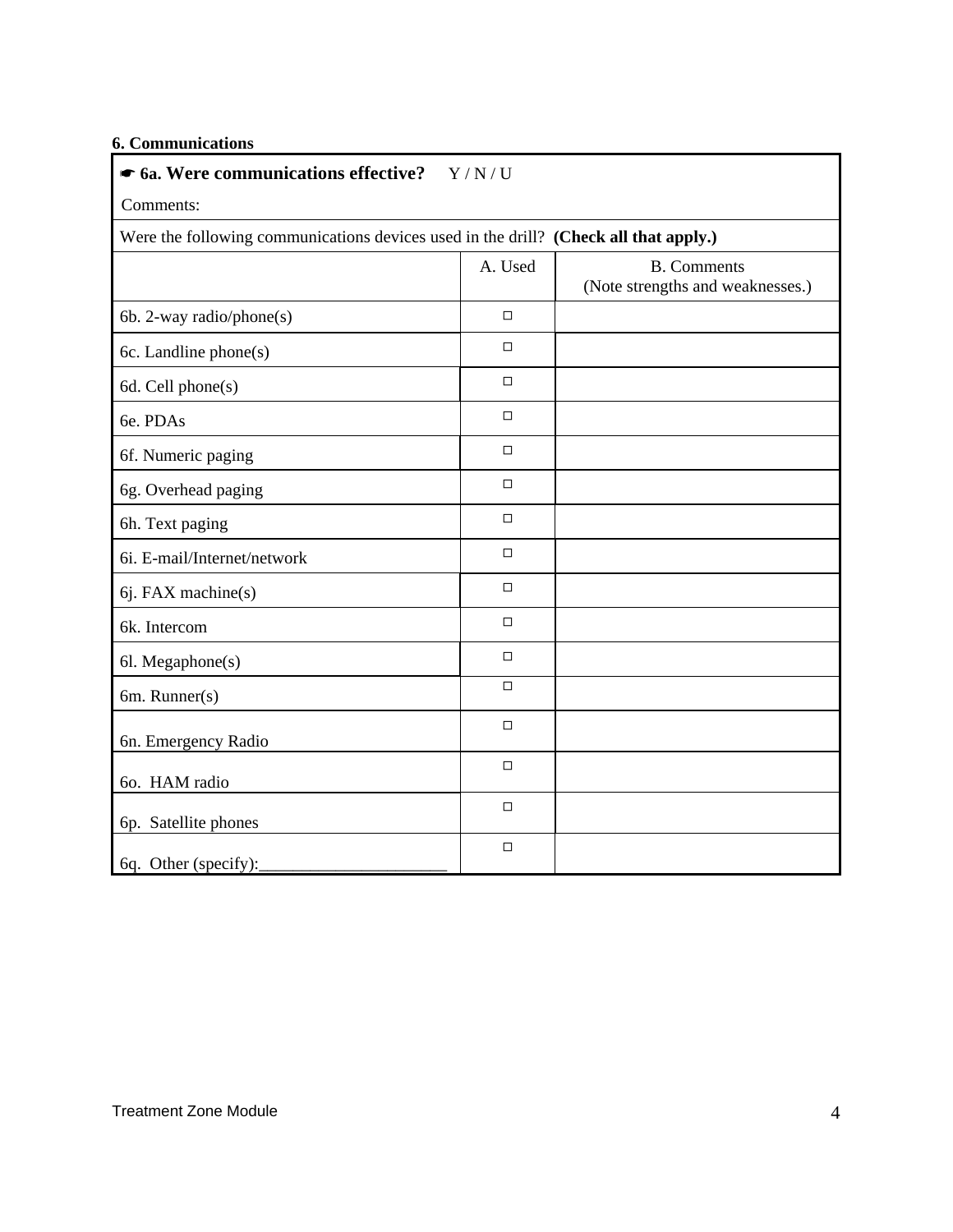#### **7. Information Flow**

**Ta. Was necessary information received?** Y/N/U

Comments:

 7b. Did your zone receive updates regarding the situation outside the hospital (e.g., status of disaster events, number of victims arriving, acuity of victims)?  $Y / N / U$ 

 7c. How was this zone kept aware of the ongoing general situation within the hospital? **(Check all that apply.)**

a.  $\Box$  Call(s) from incident command b.  $\Box$  FAX from incident command

c.  $\Box$  Other contact from incident command d.  $\Box$  Runner(s) from incident

command

e. 9 Contact from other internal sources (specify):\_\_\_\_\_\_\_\_\_\_\_\_\_\_\_\_\_\_\_\_\_\_\_\_\_\_\_\_\_\_\_\_\_\_\_\_\_

7d. Were problems created by delays in receiving information?  $Y / N / U$ 

• If problems were created by delays in information, specify in comment box at end of this module.

**8. Security**

**■ 8a. Were entrances and exits strictly controlled in this area?** Y/N/U

Comments:

8b. Did any of the following security issues arise in this zone? **(Check all that apply.)**

a.  $\Box$  Crowd control b.  $\Box$  Media control

c.  $\Box$  Unruly victims d.  $\Box$  Other (specify):

8c. Were security personnel present in this zone?  $Y / N / U$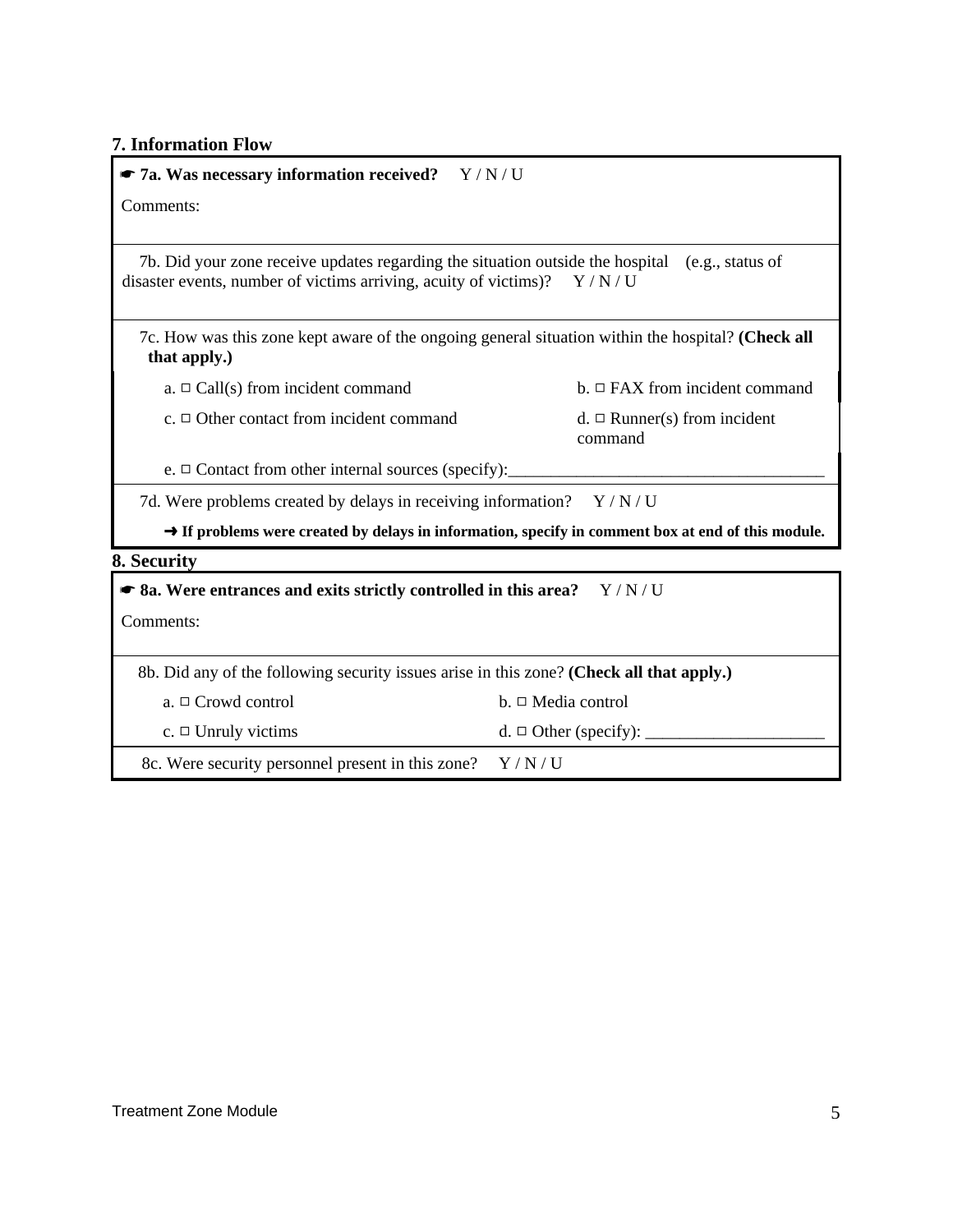#### **9. Personal Protective Equipment (PPE) and Safety**

**• 9a. Was an appropriate supply of PPE available?**  $Y / N / U$ 

Comments:

#### **The 9b. Was the PPE applied correctly?**  $Y / N / U$

Comments:

If needed, were these items for standard precautions available for the healthcare workers?

| If safety materials were not available, en ele-iv-in-column-11-anie go to the next row.           |                              |                             |                                        |                                            |  |
|---------------------------------------------------------------------------------------------------|------------------------------|-----------------------------|----------------------------------------|--------------------------------------------|--|
|                                                                                                   | $\mathsf{A}$ .<br>Available? | <b>B.</b><br>Used by staff? | $\mathcal{C}$ .<br>Adequate<br>Supply? | D.<br>Problems with use?<br>(e.g. donning) |  |
| 9c. Face shields/masks                                                                            | Y/N/U                        | Y/N/U                       | Y/N/U                                  | Y/N/U                                      |  |
| 9d. Waterproof gowns                                                                              | Y/N/U                        | Y/N/U                       | Y/N/U                                  | Y/N/U                                      |  |
| 9e. Isolation gowns                                                                               | Y/N/U                        | Y/N/U                       | Y/N/U                                  | Y/N/U                                      |  |
| 9f. Gloves                                                                                        | Y/N/U                        | Y/N/U                       | Y/N/U                                  | Y/N/U                                      |  |
| 9g. Passive (negative<br>pressure) filtration (e.g., N95<br>or N99 masks)                         | Y/N/U                        | Y/N/U                       | Y/N/U                                  | Y/N/U                                      |  |
| 9h. Respirators (e.g.,<br>powered air purifying<br>respirator)                                    | Y/N/U                        | Y/N/U                       | Y/N/U                                  | Y/N/U                                      |  |
| 9i. Other (specify):                                                                              | Y/N/U                        | Y/N/U                       | Y/N/U                                  | Y/N/U                                      |  |
| 9j. Were instructions available regarding appropriate donning and removal of PPE?<br>Y/N/U        |                              |                             |                                        |                                            |  |
| 9k. If available, in what format were they? (Check all that apply.)                               |                              |                             |                                        |                                            |  |
| a. $\Box$ Verbal instructions by staff<br>$b. \Box$ Poster(s)<br>c. $\Box$ Written instruction(s) |                              |                             |                                        |                                            |  |
| $d. \Box$ Video<br>e. $\Box$ Other (specify): _                                                   |                              |                             |                                        |                                            |  |

 $\rightarrow$  **If** safety materials were not available, circle "N" in column "A" and go to the next row.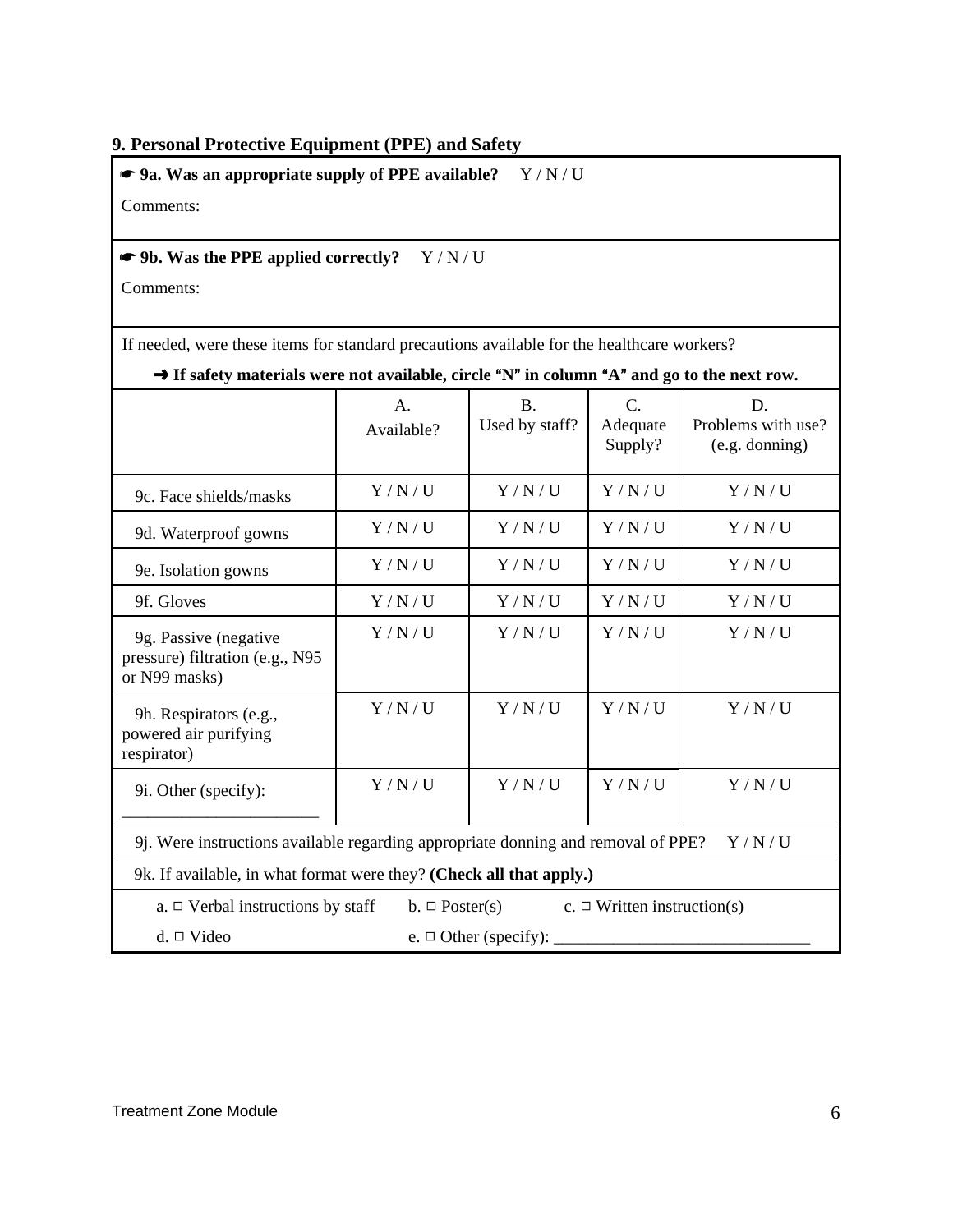#### **10. Equipment and Supplies**

# **•** 10a. Were there appropriate quantities of medical supplies? **Y** / N / U

Comments:

10b. Were medications needed for treatment of victims available in the hospital?  $Y / N / U / NA$ 

Were needed medical supplies available?

| $\rightarrow$ If medical supplies were not available, circle "N" in column "A" and go to the next row. |              |                  |  |  |
|--------------------------------------------------------------------------------------------------------|--------------|------------------|--|--|
|                                                                                                        | A. Available | <b>B.</b> Issues |  |  |
| 10c. Alcohol-based hand sanitizer                                                                      | Y/N/U/NA     |                  |  |  |
| 10d. Bandages                                                                                          | Y/N/U/NA     |                  |  |  |
| 10e. Basic airway equipment                                                                            | Y/N/U/NA     |                  |  |  |
| 10f. Blood drawing supplies                                                                            | Y/N/U/NA     |                  |  |  |
| 10g. Blood pressure equipment                                                                          | Y/N/U/NA     |                  |  |  |
| 10h. Burn packs                                                                                        | Y/N/U/NA     |                  |  |  |
| 10i. Cleaning supplies for contaminated equipment                                                      | Y/N/U/NA     |                  |  |  |
| 10j. Crash carts                                                                                       | Y/N/U/NA     |                  |  |  |
| 10k. Intravenous fluids                                                                                | Y/N/U/NA     |                  |  |  |
| 101. Intubation equipment                                                                              | Y/N/U/NA     |                  |  |  |
| 10m. Medications                                                                                       | Y/N/U/NA     |                  |  |  |
| 10n. Monitors                                                                                          | Y/N/U/NA     |                  |  |  |
| 10o. Oxygen masks                                                                                      | Y/N/U/NA     |                  |  |  |
| 10p. Oxygen tanks                                                                                      | Y/N/U/NA     |                  |  |  |
| 10q. Splints                                                                                           | Y/N/U/NA     |                  |  |  |
| 10r. Stethoscopes                                                                                      | Y/N/U/NA     |                  |  |  |
| 10s. Stretchers                                                                                        | Y/N/U/NA     |                  |  |  |
| 10t. Suction equipment                                                                                 | Y/N/U/NA     |                  |  |  |
| 10u. Surgical masks                                                                                    | Y/N/U/NA     |                  |  |  |

Treatment Zone Module 7 2008 7 2009 7 2009 7 2009 7 2009 7 2009 7 2009 7 2009 7 2009 7 2009 7 2009 7 2009 7 2009 7 2009 7 2009 7 2009 7 2009 7 2009 7 2009 7 2009 7 2009 7 2009 7 2009 7 2009 7 2009 7 2009 7 2009 7 2009 7 20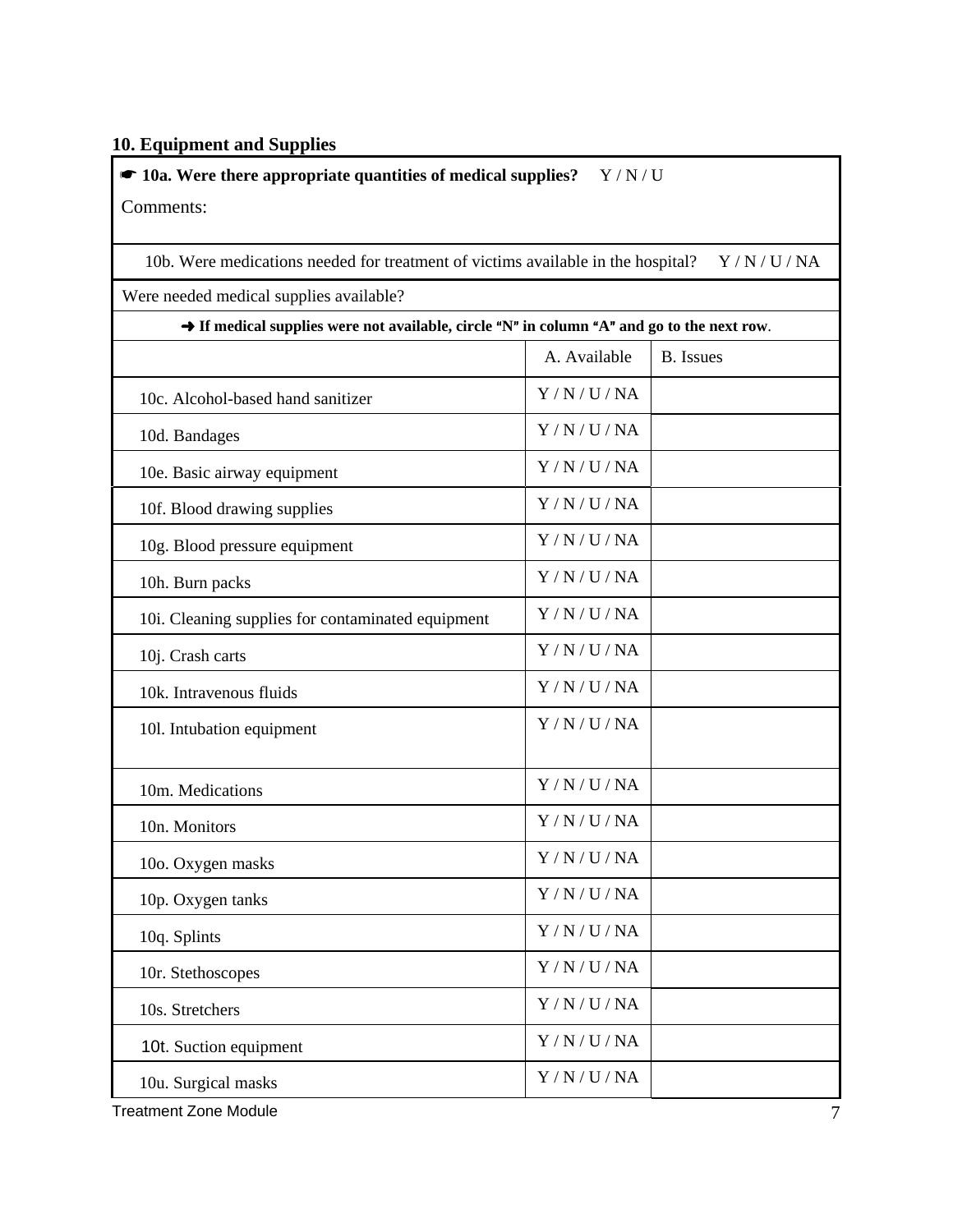| 10v. Vascular access supplies (catheters, fluids,<br>$etc.$ ) | Y/N/U/NA |  |
|---------------------------------------------------------------|----------|--|
| 10w. Ventilators                                              | Y/N/U/NA |  |
| 10x. Wheelchairs                                              | Y/N/U/NA |  |
| 10y. Other (specify):                                         | Y/N/U/NA |  |
|                                                               |          |  |

**Comments (If comment refers to a specific item, give the item number.):**

## **END OF TREATMENT ZONE MODULE**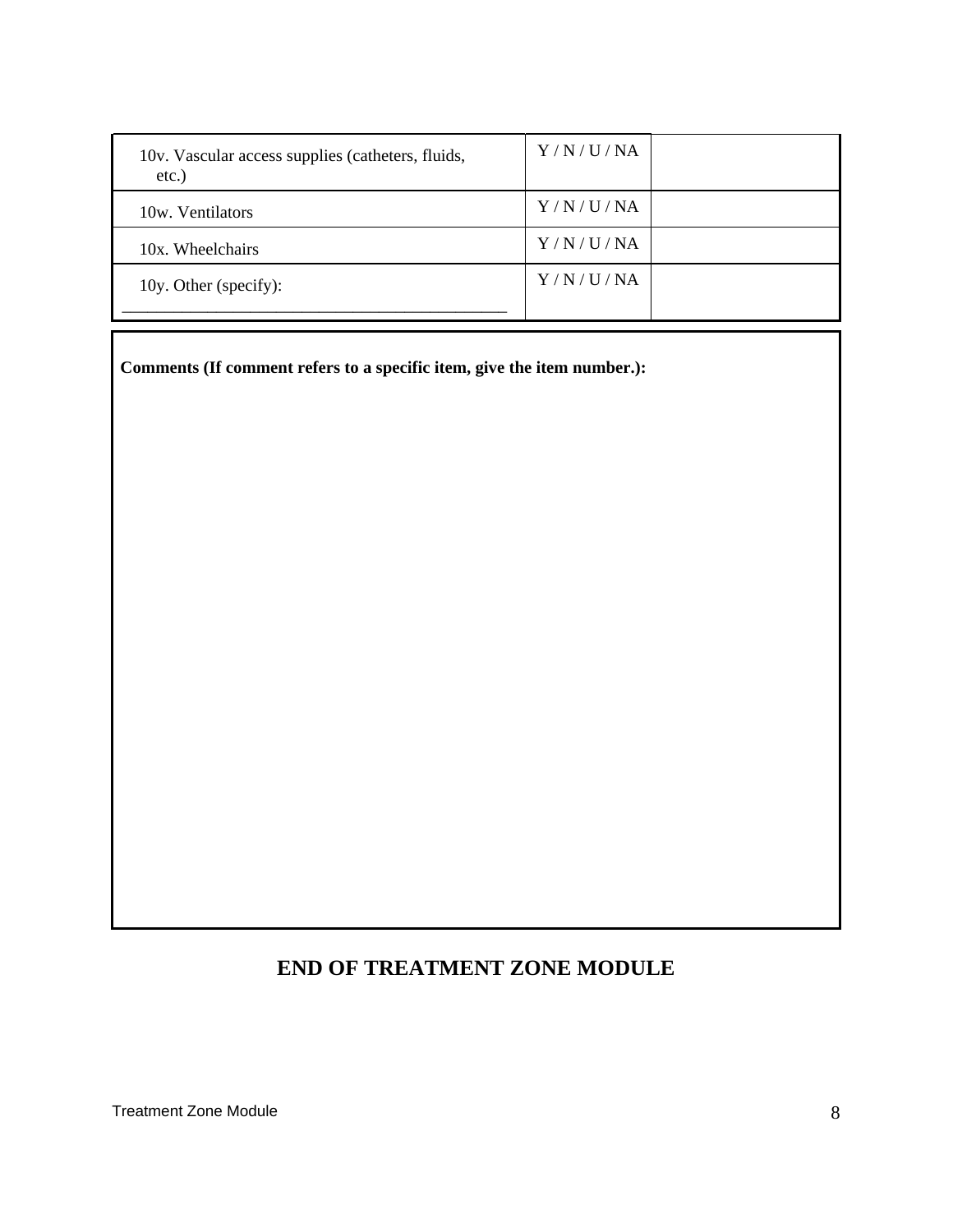## Hospital Disaster Drill Evaluation **Biological Incident Addendum**

#### **Instructions:** Attach to Incident Command, Triage, and Treatment Zone Modules for biological drills*.*  Notes: *Circle* or *check* ( $\vee$ ) as indicated. Y=Yes; N=No; U=Unclear; NA=Not applicable

| Observer title:                                                                                                             |                                                                                         |                  |                                                                                  |                   |  |
|-----------------------------------------------------------------------------------------------------------------------------|-----------------------------------------------------------------------------------------|------------------|----------------------------------------------------------------------------------|-------------------|--|
|                                                                                                                             |                                                                                         |                  |                                                                                  |                   |  |
|                                                                                                                             | Period of time of evaluation: _____AM / PM (Circle one.) to ______ AM / PM (Circle one) |                  |                                                                                  |                   |  |
| 1. Time Points                                                                                                              |                                                                                         |                  |                                                                                  |                   |  |
| 1a. Time that the zone became aware that victims were affected by an<br>illness caused by a biological agent: (Circle one.) |                                                                                         |                  |                                                                                  | AM / PM / U       |  |
| <b>2. Information Flow</b>                                                                                                  |                                                                                         |                  |                                                                                  |                   |  |
| Were the following informed that a biological agent may be involved?                                                        |                                                                                         |                  | $\rightarrow$ If not informed, circle "N" in column "A" and go to the next line. |                   |  |
| A. Informed                                                                                                                 |                                                                                         | B. Time Notified |                                                                                  |                   |  |
| 2a. Incident commander                                                                                                      | Y/N/U                                                                                   | $\circ$ < 30 min | $\circ$ 30-59 min                                                                | $\circ$ 1 - 2 hrs |  |
|                                                                                                                             |                                                                                         | $\circ$ >2 hrs   | $\circ$ Unclear                                                                  | $\circ$ NA        |  |
| 2b. Hospital                                                                                                                | Y/N/U                                                                                   | $\circ$ < 30 min | $\circ$ 30-59 min                                                                | $\circ$ 1 - 2 hrs |  |
| epidemiologist or designee                                                                                                  |                                                                                         | $\circ$ >2 hrs   | $\circ$ Unclear                                                                  | $\circ$ NA        |  |
| 2c. Local and/or state                                                                                                      | Y/N/U                                                                                   | $\circ$ < 30 min | $\circ$ 30-59 min                                                                | $\circ$ 1 - 2 hrs |  |
| health department                                                                                                           |                                                                                         | $\circ$ >2 hrs   | $\circ$ Unclear                                                                  | $\circ$ NA        |  |
| 2d. Occupational health                                                                                                     | Y/N/U                                                                                   | $\circ$ < 30 min | $\circ$ 30-59 min                                                                | $\circ$ 1 - 2 hrs |  |
|                                                                                                                             |                                                                                         | $\circ$ >2 hrs   | $\circ$ Unclear                                                                  | $\circ$ NA        |  |
|                                                                                                                             | 2e. Was a "chain of custody" implemented? $a^a$<br>Y/N/U                                |                  |                                                                                  |                   |  |

<sup>a</sup>Chain of custody is defined as securing items continuously and marking evidence gathered by date, *time, location, and when, how, and by whom acquired. It includes signatures of all persons successively responsible for custody. It must be conducted so the validity of the chain of custody will hold up in court.*

## **If using BIOLOGICAL INCIDENT ADDENDUM in the INCIDENT COMMAND ZONE, STOP HERE. Do not complete the rest of module.**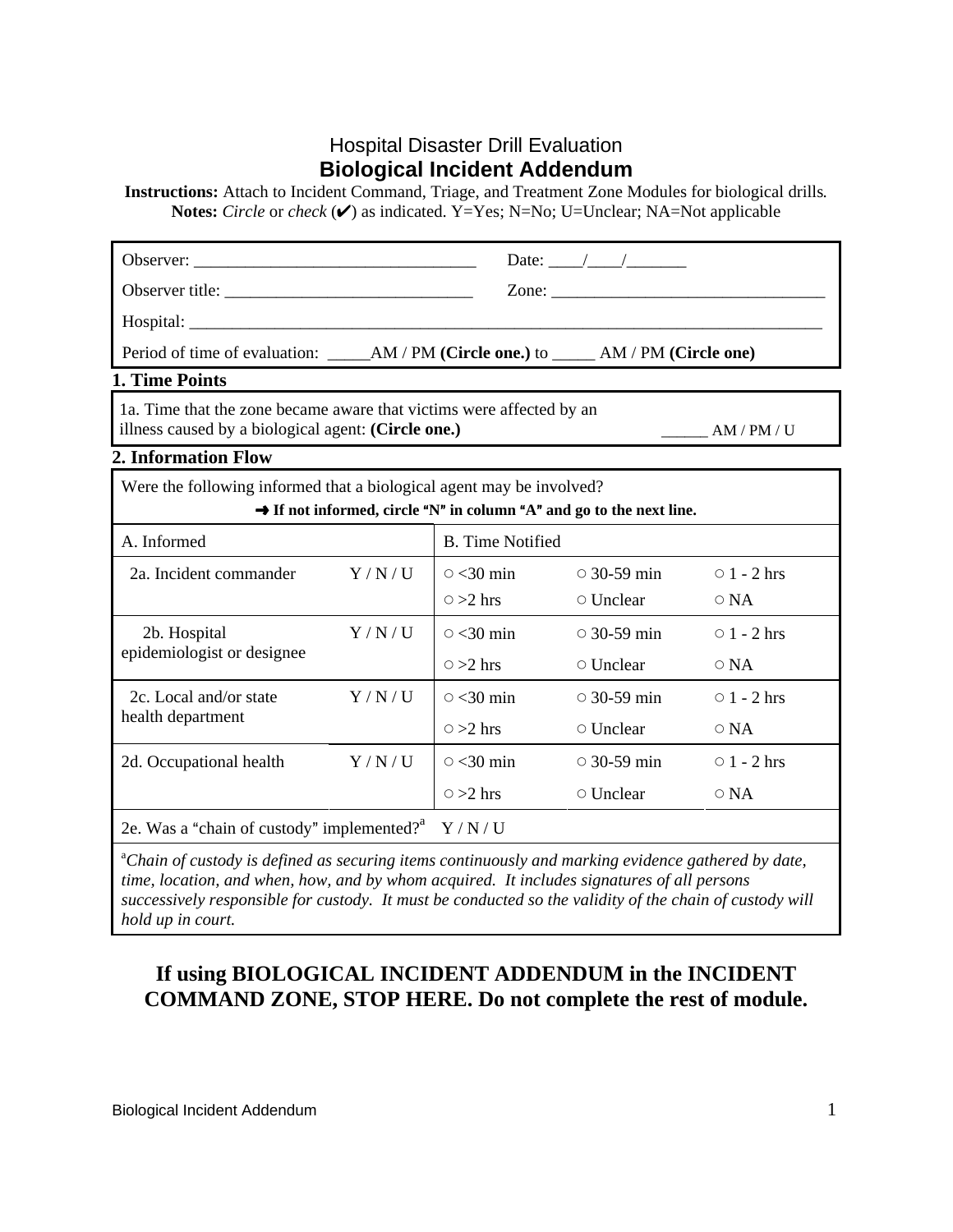# **3. Victim Diagnosis**

| 3a. Was the suspected illness caused by a biological agent known prior to the arrival of affected<br>victims in this zone?<br>Y/N/U                                     |                                                   |                  |  |  |  |  |
|-------------------------------------------------------------------------------------------------------------------------------------------------------------------------|---------------------------------------------------|------------------|--|--|--|--|
| 3b. If the cause of the illness was not known prior to victim arrival, how long after the first<br>victim arrived was the cause of the illness identified? (Check one.) |                                                   |                  |  |  |  |  |
| $\Box$ <1 hr                                                                                                                                                            | $\Box$ 1 - 4 hrs                                  | $\Box$ 5 - 8 hrs |  |  |  |  |
| $\Box > 8$ hrs                                                                                                                                                          | $\Box$ Never identified                           | $\Box$ NA        |  |  |  |  |
| 3c. What was the cause of the illness? (Check all that apply.)                                                                                                          |                                                   |                  |  |  |  |  |
| a. $\Box$ Anthrax                                                                                                                                                       | $b. \Box$ Botulinum toxin                         |                  |  |  |  |  |
| c. $\Box$ Plague                                                                                                                                                        | $d. \Box$ Influenza                               |                  |  |  |  |  |
| e. $\Box$ Smallpox                                                                                                                                                      | f. $\Box$ Tularemia                               |                  |  |  |  |  |
| $g. \Box$ Viral hemorrhagic fever                                                                                                                                       | $h. \Box$ Unknown                                 |                  |  |  |  |  |
| i. $\Box$ Other (specify): $\_\_$                                                                                                                                       |                                                   |                  |  |  |  |  |
| 3d. What resources were used to make the diagnosis(es)? (Check all that apply.)                                                                                         |                                                   |                  |  |  |  |  |
|                                                                                                                                                                         | a. $\Box$ Consultation with an in-hospital expert |                  |  |  |  |  |
| $\mathbf{b}$ . $\Box$ Consultation with an expert from state/local health department                                                                                    |                                                   |                  |  |  |  |  |
| $c. \Box$ Consultation with the Centers for Disease Control and Prevention (CDC)                                                                                        |                                                   |                  |  |  |  |  |
| $d. \Box$ History and physical exam by the treating health care provider                                                                                                |                                                   |                  |  |  |  |  |
| e. □ Microbiological data                                                                                                                                               |                                                   |                  |  |  |  |  |
| f. $\Box$ Radiologic data                                                                                                                                               |                                                   |                  |  |  |  |  |
| $g \Box$ Telemedicine                                                                                                                                                   |                                                   |                  |  |  |  |  |
| $h \square NA$                                                                                                                                                          |                                                   |                  |  |  |  |  |
| i. $\Box$ Other (specify): _                                                                                                                                            |                                                   |                  |  |  |  |  |
| <b>4. Safety: Isolation Precautions</b>                                                                                                                                 |                                                   |                  |  |  |  |  |
| 4a. Was isolation required for the suspected illness involved? $Y/N/U$                                                                                                  |                                                   |                  |  |  |  |  |
| Isolation required for smallpox, plague, viral hemorrhagic fever, certain pneumonias or rashes, and other<br>symptoms suggestive of a contagious infection outbreak.    |                                                   |                  |  |  |  |  |

º **If no isolation was required, skip to the Screening and Prophylaxis section.**

4b. Were there delays in placing victims in isolation rooms?  $Y / N / U$ 

º **If there were delays, specify in comment box at the end of this module.**

Biological Incident Addendum 2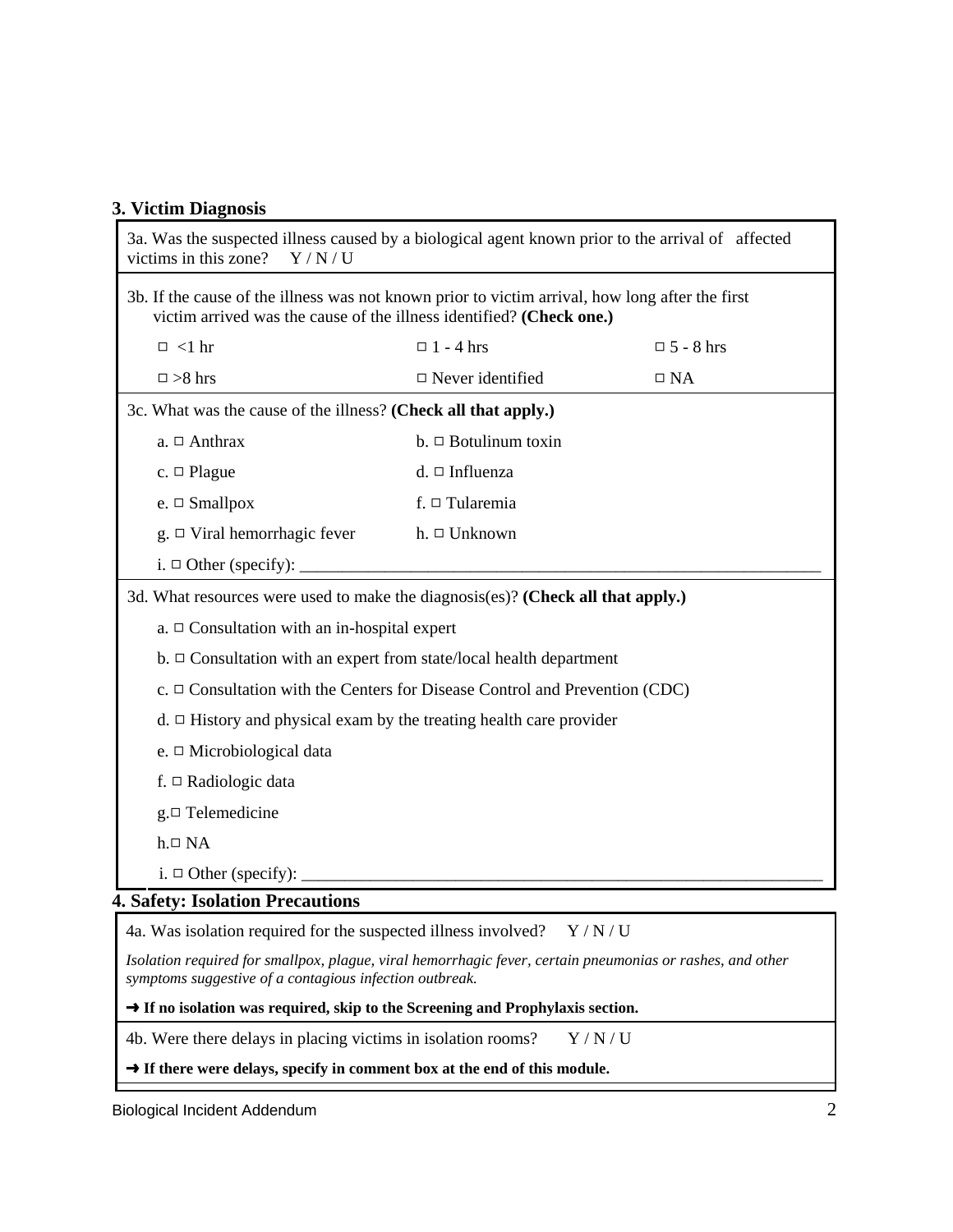4c. Were there enough isolation rooms?  $Y / N / U$ 

4d. If insufficient isolation rooms, how were victims isolated? **(Check all that apply.)**

a.  $\Box$  Conversion of other rooms/area (specify):  $\Box$ 

 $b. \Box$  Existing isolation room in other area (specify):  $\Box$ 

 $c. \Box$  Overflow victims not isolated

 $d. \Box$  Victims with the same suspected illness caused by a biological agent placed in the same isolation room

 $e. \Box NA$ 

 $f. \Box$  Other (specify):

4e. Were there signs on victims' doors that described the type of isolation required?  $Y/N/U$ 

4f. Were any breaches in isolation precautions identified?  $Y / N / U$ 

 $\rightarrow$  If there were any breaches in the isolation precautions, specify in comment box at end of this  **module.**

4g. Did representatives from infection control arrive in the zone to assess the appropriateness of isolation precautions?  $Y / N / U$ 

#### **5. Safety: Personal Protective Equipment (PPE)**

5a. Given the suspected illness caused by a biological agent, was PPE used to protect healthcare workers? Y/N/U

**Isolation required for smallpox, plague, viral hemorrhagic fever, certain pneumonias or rashes, and other symptoms suggestive of a contagious infectious outbreak.**

5b. Did you observe staff without PPE interacting with potentially contagious

victims Y / N / U / NA

#### **6. Screening and Prophylaxis**

6a. Were prophylactic medications available for staff?  $Y / N / U / NA$ 

6b. Were prophylactic and/or treatment medications available for victims?  $Y / N / U / NA$ 

**7. Laboratory Specimens**

7a. Were guidelines available for packaging and transporting microbiological specimens?  $Y/N/U$ 

**Comments (If comment refers to a specific item, give the item number.):** 

# **END OF BIOLOGICAL INCIDENT ADDENDUM**

Biological Incident Addendum 3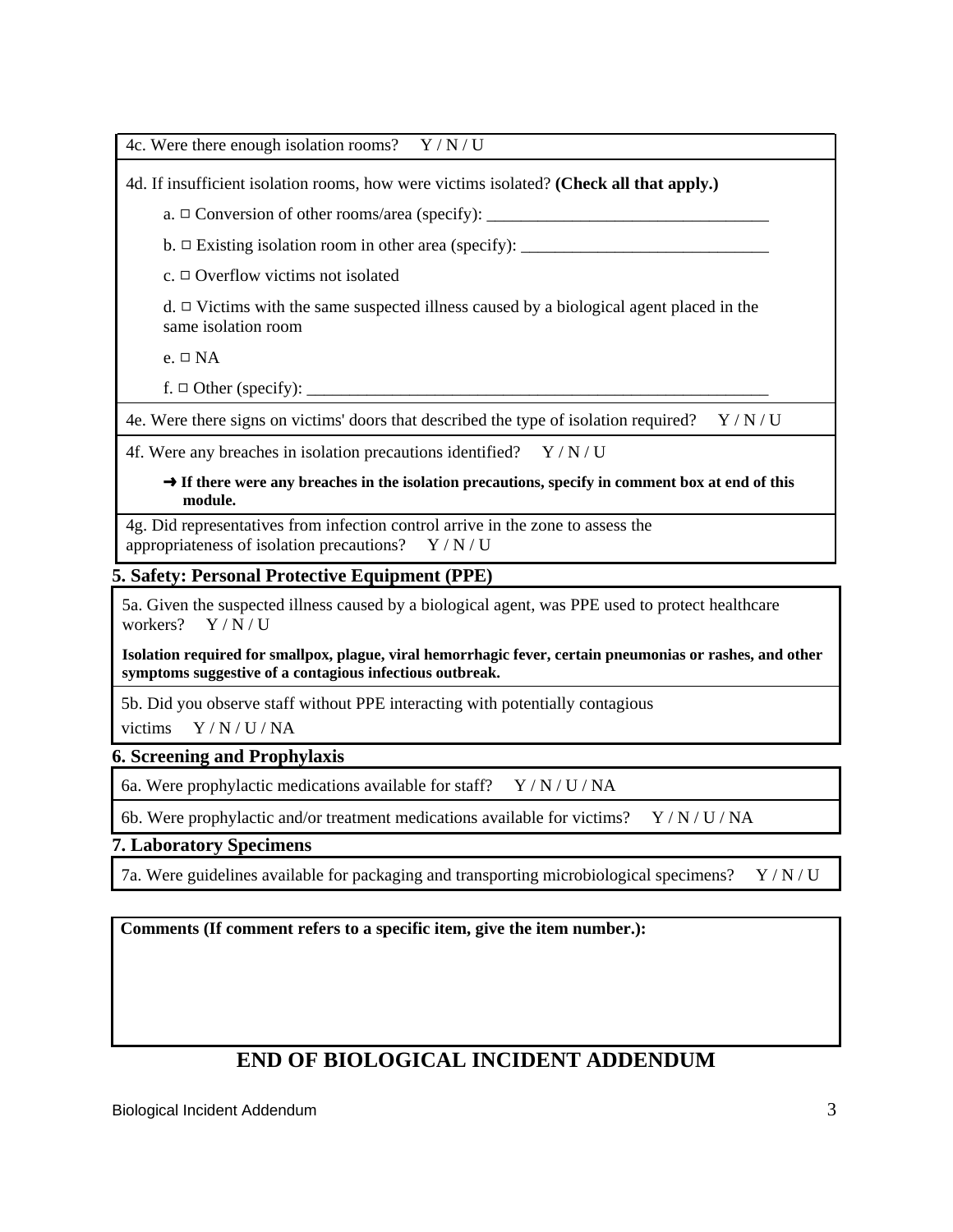Biological Incident Addendum 4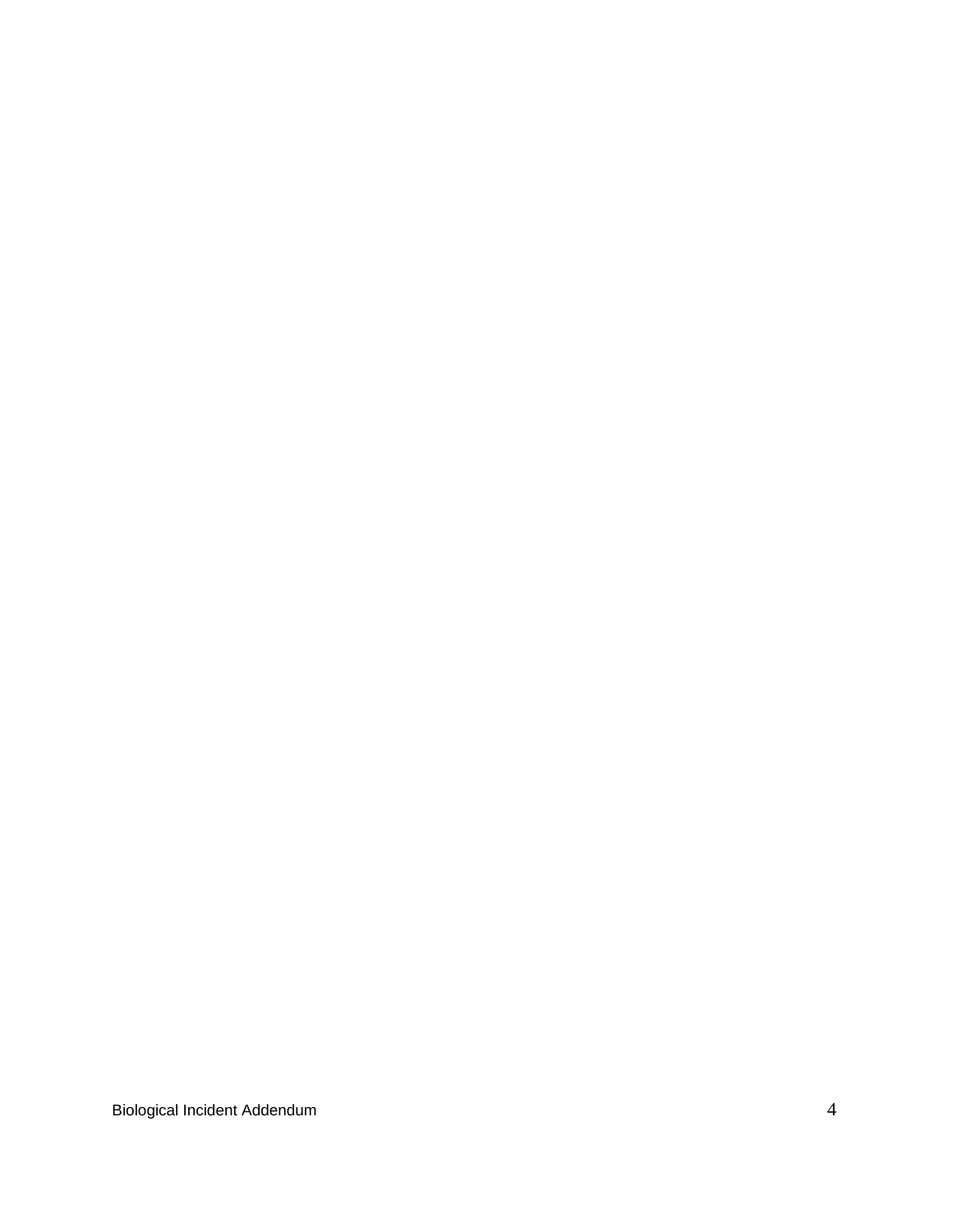## Hospital Disaster Drill Evaluation **Radiological Incident Addendum**

**Instructions:** Attach to Incident Command, Decontamination, Triage, and Treatment Zone Modules

for radiological drills*.*

Note: *Circle* or *check* (✔) as indicated. Y=Yes; N=No; U=Unclear; NA=Not applicable

| Observer title:                                                                                     |            |                         |                                                                                  |                  |
|-----------------------------------------------------------------------------------------------------|------------|-------------------------|----------------------------------------------------------------------------------|------------------|
|                                                                                                     |            |                         |                                                                                  |                  |
| Period of time of evaluation: _______ AM / PM (Circle one) to _____ AM / PM (Circle one)            |            |                         |                                                                                  |                  |
| 1. Time Points                                                                                      |            |                         |                                                                                  |                  |
| 1a. Time that this zone became aware that radiological victims were<br>involved: (Circle one.)      |            |                         |                                                                                  | AM / PM / U      |
| 2. Information Flow                                                                                 |            |                         |                                                                                  |                  |
| 2a. How did this zone become aware that radiological victims were involved? (Check all that apply.) |            |                         |                                                                                  |                  |
| a. $\Box$ Informed by fire department                                                               |            |                         | $b. \Box$ Informed by incident command center                                    |                  |
| $c. \Box$ Onsite alarm                                                                              |            |                         |                                                                                  |                  |
| Were the following informed that a radiological agent was involved?                                 |            |                         |                                                                                  |                  |
|                                                                                                     |            |                         | $\rightarrow$ If not informed, circle "N" in column "A" and go to the next line. |                  |
|                                                                                                     | A Informed | <b>B.</b> Time Notified |                                                                                  |                  |
| 2b. Incident commander                                                                              | Y/N/U      | $\Box$ < 30 min         | $\Box$ 30-59 min                                                                 | $\Box$ 1 - 2 hrs |
|                                                                                                     |            | $\square > 2$ hrs       | $\Box$ Unclear                                                                   | $\Box$ NA        |
| 2c. Radiation safety officer or                                                                     | Y/N/U      | $\Box$ < 30 min         | $\Box$ 30-59 min                                                                 | $\Box$ 1 - 2 hrs |
| designee                                                                                            |            | $\Box > 2$ hrs          | $\Box$ Unclear                                                                   | $\Box$ NA        |
| 2d. Local and/or state health                                                                       | Y/N/U      | $\Box$ < 30 min         | $\Box$ 30-59 min                                                                 | $\Box$ 1 - 2 hrs |
| department                                                                                          |            | $\Box > 2$ hrs          | $\Box$ Unclear                                                                   | $\Box$ NA        |
| 2e. Hazardous materials                                                                             | Y/N/U      | $\Box$ < 30 min         | $\Box$ 30-59 min                                                                 | $\Box$ 1 - 2 hrs |
| (HAZMAT) official                                                                                   |            | $\Box$ >2 hrs           | $\Box$ Unclear                                                                   | $\Box$ NA        |
| 2f. Occupational health                                                                             | Y/N/U      | $\Box < 30$ min         | $\Box$ 30-59 min                                                                 | $\Box$ 1 - 2 hrs |
|                                                                                                     |            | $\Box > 2$ hrs          | $\Box$ Unclear                                                                   | $\Box$ NA        |
| 2g. Municipal wastewater                                                                            | Y/N/U      | $\Box < 30$ min         | $\Box$ 30-59 min                                                                 | $\Box$ 1 - 2 hrs |
| treatment officials                                                                                 |            | $\Box > 2$ hrs          | $\Box$ Unclear                                                                   | $\Box$ NA        |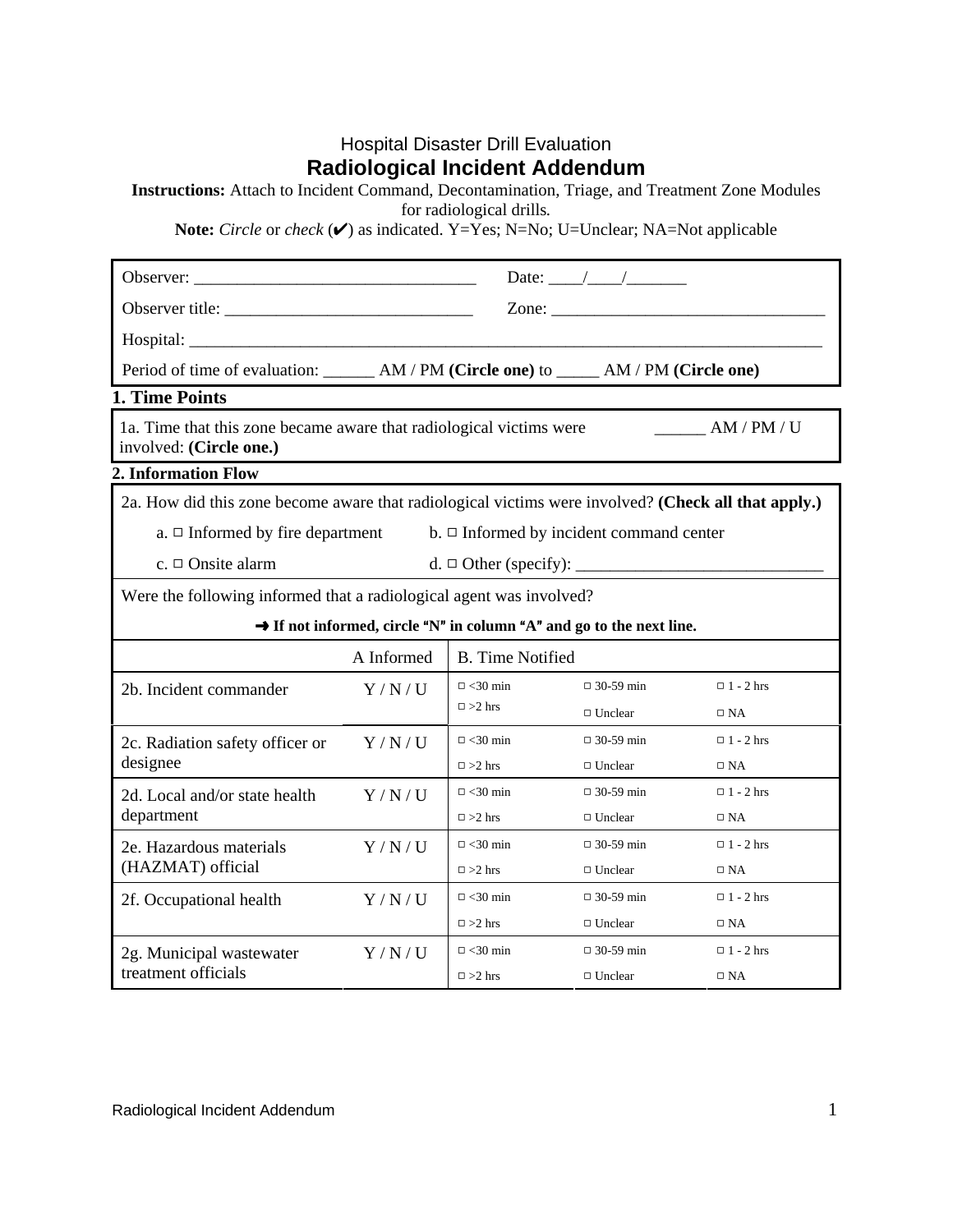#### **3. Materials and Supplies**

3a. If prophylaxis for the given agent was indicated, was it available?  $Y / N / U / NA$ 

3b. Were specialized cleaning supplies available for contaminated equipment?  $Y / N / U / NA$ 

## **If using RADIOLOGICAL INCIDENT ADDENDUM in the INCIDENT COMMAND ZONE, STOP HERE. Do not complete the rest of module.**

#### **4. Zone Description**

4a. Was the radiological decontamination zone separate from the triage zone?  $Y / N / U$ 

4b. Was the integrity of the boundary between the radiological decontamination zone and the triage zone assessed by the use of radiation detectors?  $Y / N / U / NA$ 

#### **5. Safety: Precautions**

| Were the following available?                                                                         |       |                             |       |
|-------------------------------------------------------------------------------------------------------|-------|-----------------------------|-------|
| 5a. Dosimeters                                                                                        | Y/N/U | 5b. Floor covering          | Y/N/U |
| 5c. Radiation signs                                                                                   | Y/N/U | 5d. Radiation survey meters | Y/N/U |
| 5e. Striped tape                                                                                      |       |                             | Y/N/U |
| 5f. Radioactive and mixed waste (Bio/Rad) disposal containers                                         |       |                             | Y/N/U |
| 5g. Other (specify): $\frac{1}{\sqrt{2}}$                                                             |       |                             | Y/N/U |
| 5h. Were breaches in precautions observed?                                                            |       |                             | Y/N/U |
| $\rightarrow$ If breaches in precautions were observed, specify in comment box at end of this module. |       |                             |       |

5i. Did the institutional safety officer arrive in this zone to assess the activity?  $Y/N/U/NA$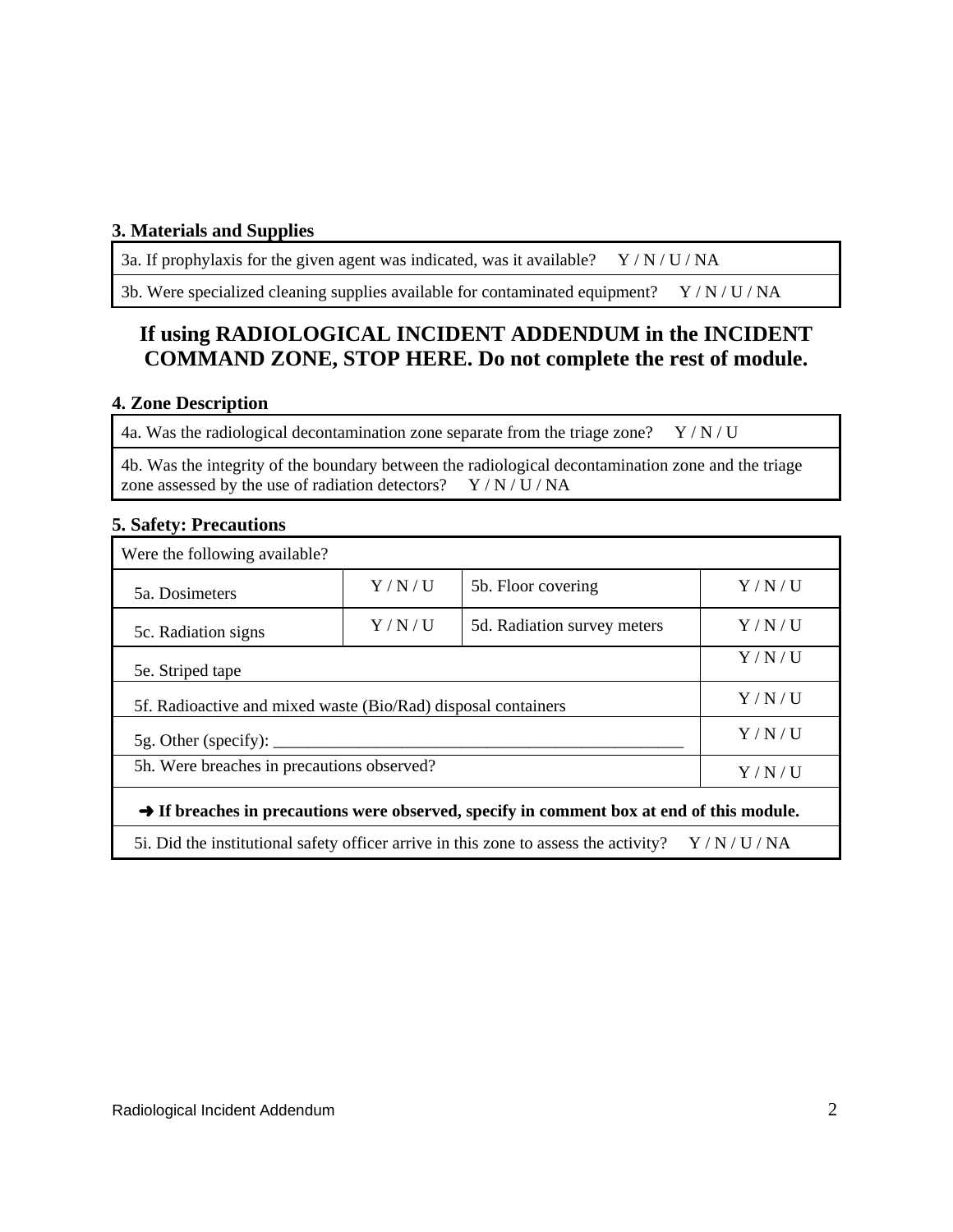#### **6. Safety: Personal Protective Equipment (PPE)**

6a. Was PPE used to protect healthcare workers?  $Y / N / U$ 

If needed, were these safety materials available for the healthcare workers?

### **→** If safety materials were not available, circle "N" in column "A" and go to the next row.

| A. Available?                                                                            | B. Used by<br>staff? | C. Adequate<br>Supply? | D. Problems<br>with use? (e.g.<br>donning) |  |  |
|------------------------------------------------------------------------------------------|----------------------|------------------------|--------------------------------------------|--|--|
| Y/N/U/NA                                                                                 | Y/N/U/NA             | Y/N/U/NA               | Y/N/U/NA                                   |  |  |
| Y/N/U/NA                                                                                 | Y/N/U/NA             | Y/N/U/NA               | Y/N/U/NA                                   |  |  |
| Y/N/U/NA                                                                                 | Y/N/U/NA             | Y/N/U/NA               | Y/N/U/NA                                   |  |  |
| Y/N/U/NA                                                                                 | Y/N/U/NA             | Y/N/U/NA               | Y/N/U/NA                                   |  |  |
| Y/N/U/NA                                                                                 | Y/N/U/NA             | Y/N/U/NA               | Y/N/U/NA                                   |  |  |
| Y/N/U/NA                                                                                 | Y/N/U/NA             | Y/N/U/NA               | Y/N/U/NA                                   |  |  |
| Y/N/U/NA                                                                                 | Y/N/U/NA             | Y/N/U/NA               | Y/N/U/NA                                   |  |  |
| Y/N/U/NA                                                                                 | Y/N/U/NA             | Y/N/U/NA               | Y/N/U/NA                                   |  |  |
| Y/N/U/NA                                                                                 | Y/N/U/NA             | Y/N/U/NA               | Y/N/U/NA                                   |  |  |
| Y/N/U/NA                                                                                 | Y/N/U/NA             | Y/N/U/NA               | Y/N/U/NA                                   |  |  |
| Y/N/U/NA                                                                                 | Y/N/U/NA             | Y/N/U/NA               | Y/N/U/NA                                   |  |  |
| Y/N/U/NA                                                                                 | Y/N/U/NA             | Y/N/U/NA               | Y/N/U/NA                                   |  |  |
| Y/N/U/NA                                                                                 | Y/N/U/NA             | Y/N/U/NA               | Y/N/U/NA                                   |  |  |
| 60. Did you observe staff without PPE interacting with contaminated victims?<br>Y/N/U/NA |                      |                        |                                            |  |  |
|                                                                                          |                      |                        |                                            |  |  |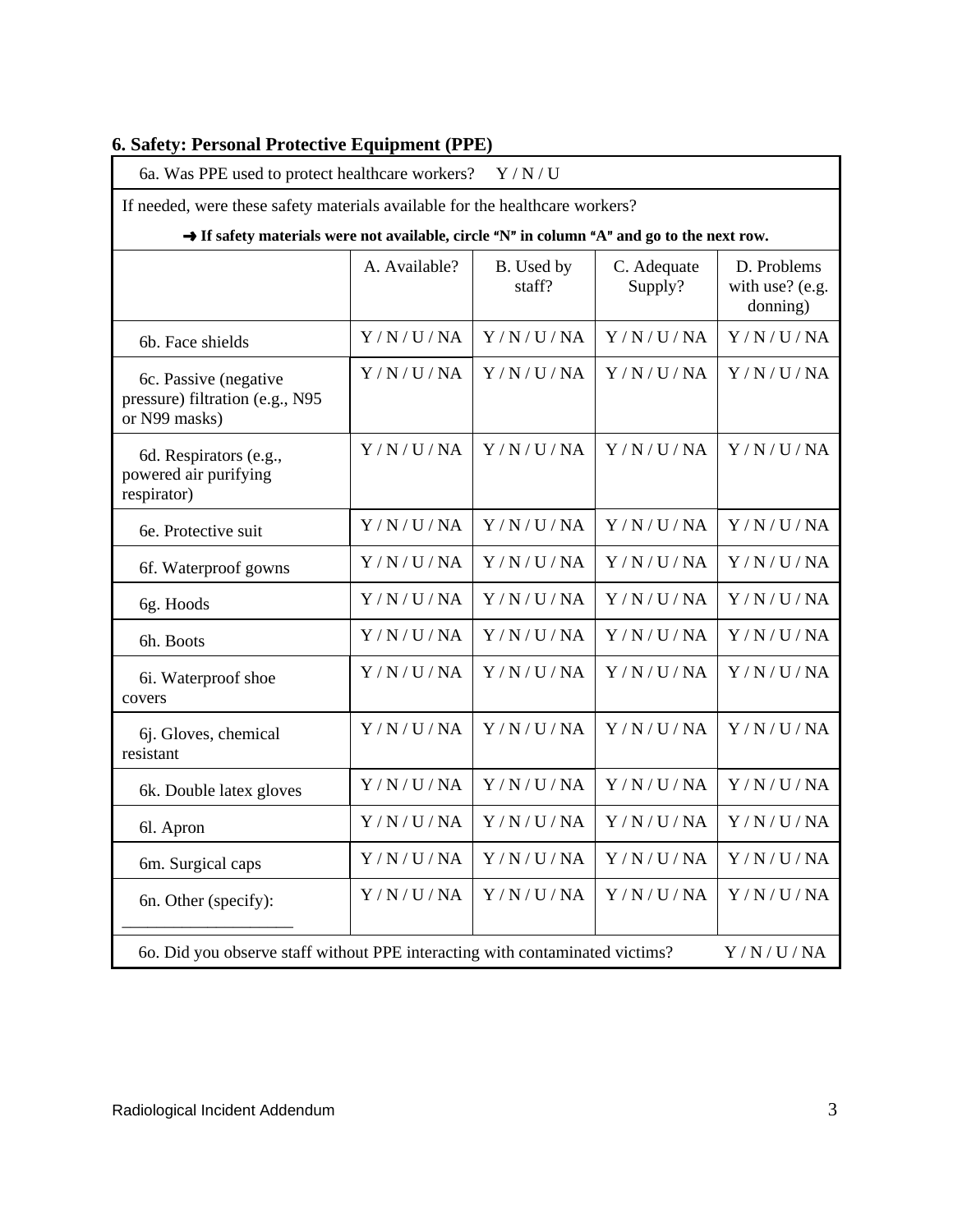**Comments (if comment refers to a specific item, give the item number):**

## **END OF RADIOLOGICAL INCIDENT ADDENDUM**

Radiological Incident Addendum 4 and 2008 and 2008 and 2008 and 2008 and 2008 and 2008 and 2008 and 2008 and 2008 and 2008 and 2008 and 2008 and 2008 and 2008 and 2008 and 2008 and 2008 and 2008 and 2008 and 2008 and 2008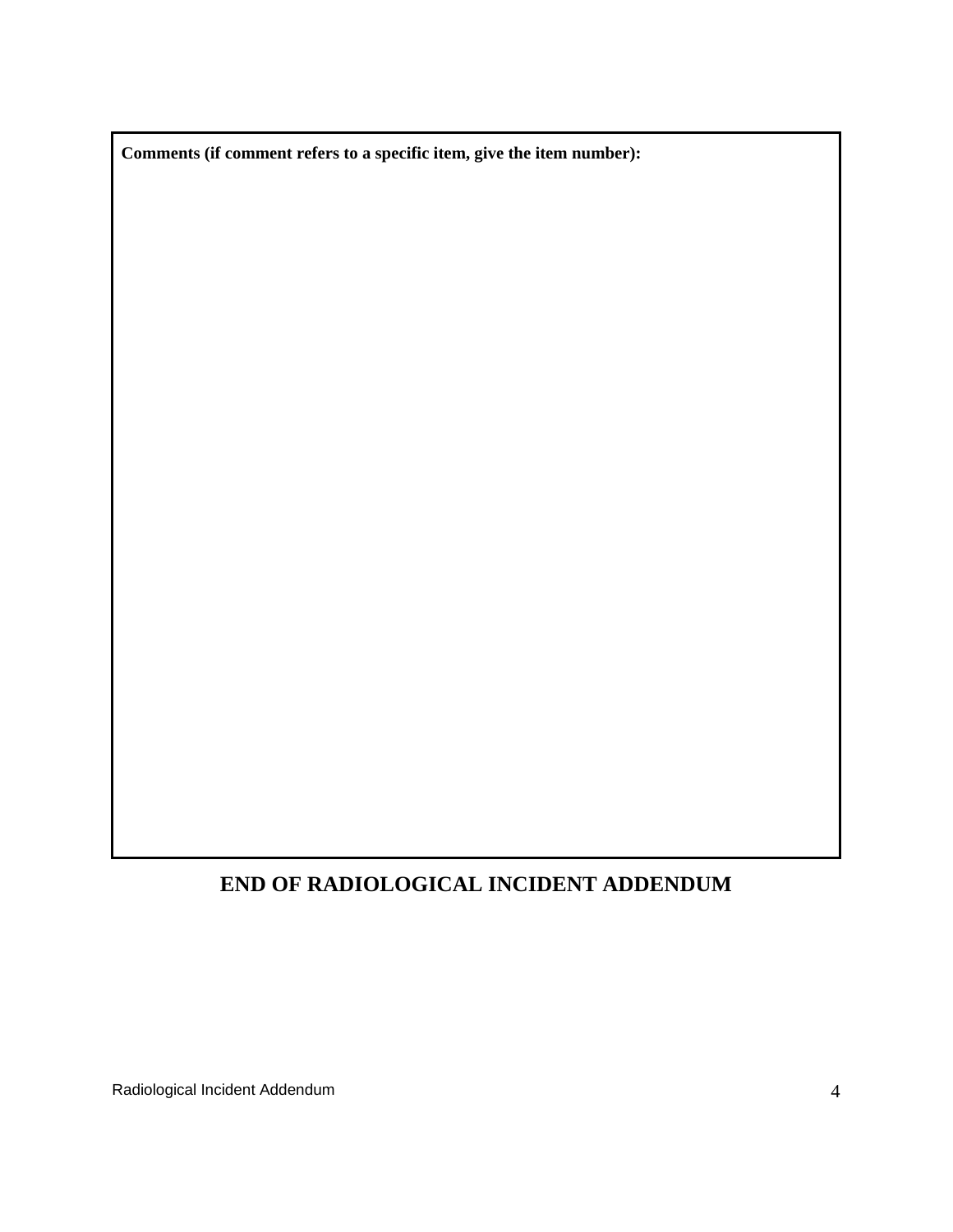#### Hospital Disaster Drill Evaluation **Group Debriefing Module**

**Note:** The debriefing session(s) should be recorded by audiotape or scribe. Each item is relevant to every zone involved in the drill. Delete items on decontamination if not relevant to drill. Debriefing participants **should state their zone when responding**.

1. Did you feel you were notified of the disaster in a timely fashion?

2. Did the incident command center work effectively?

3. Did any zone receive incorrect information from the incident command center?

4. If not correct, what specifics do you recall about incorrect information?

5. Was the information from the incident command center received by other zones in a timely way?

6. Were there problems with information flow within the hospital?

7. Were memorandums of understanding (MOUs) with outside agencies (e.g., police) activated?

8. Did nurses and physicians respond quickly to the disaster call?

9. Was the zone set up when the first mock victim arrived?

10. Was security in place before the first mock victim arrived?

11. Did people have a good understanding of their roles, as defined in the disaster plan?

12. Did the decontamination system work effectively?

13. Did you have any problems with the decontamination equipment?

- 14. Functioning properly?
- 15. Adequate number of units?
- 16. Participants used correctly?
- 17. Were there delays in decontamination?
	- 18. If so, what triggered these delays?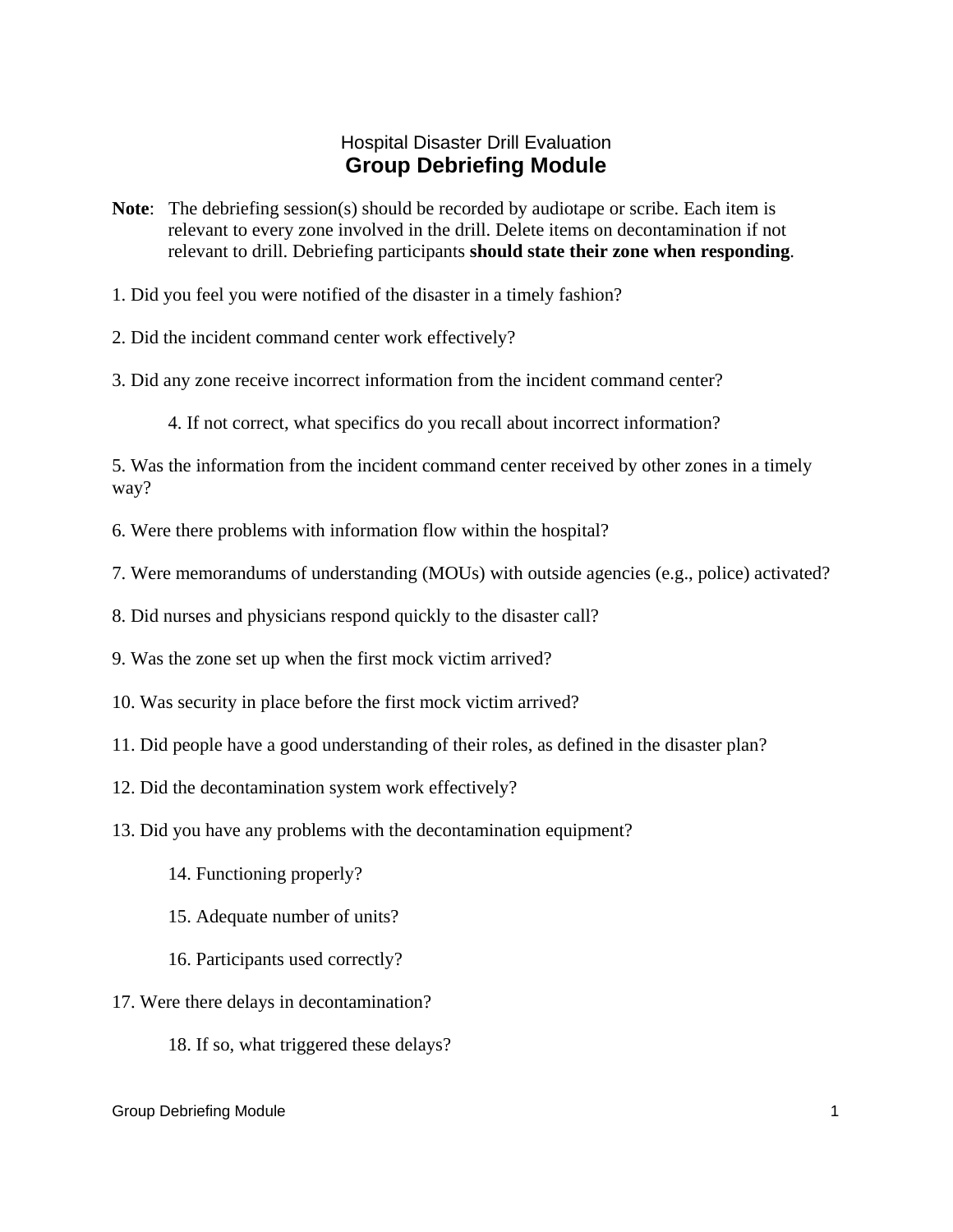19. Did the triage system work effectively?

20. Were there delays in triage?

21. If so, what triggered these delays?

- 22. Did the treatment system work effectively?
- 23. Were there delays in treatment?

24. If so, what triggered these delays?

- 25. Was personal protective equipment (PPE) used correctly?
- 26. Were you able to function in the PPE?
- 27. Were you rotated adequately when wearing the PPE?
- 28. Was security adequate?
- 29. Was staffing adequate?
- 30. Were supplies adequate?
- 31. Was the equipment adequate?
- 32. If not, what equipment was not adequate (give specifics)?
- 33. Were there problems with transporting patients?
- 34. Were there problems with communication devices (e.g., equipment failure)?
- 35. Did the hospital appear to work well with city and/or regional disaster agencies?
- 36. Were there problems with information flow between the hospital and outside agencies?

37. If yes, which agencies?

- 38. Were there bottlenecks?
- 39. Was workspace adequate?
- 40. Did you feel you could accomplish what you were assigned to do during the drill?

#### Group Debriefing Module 2008